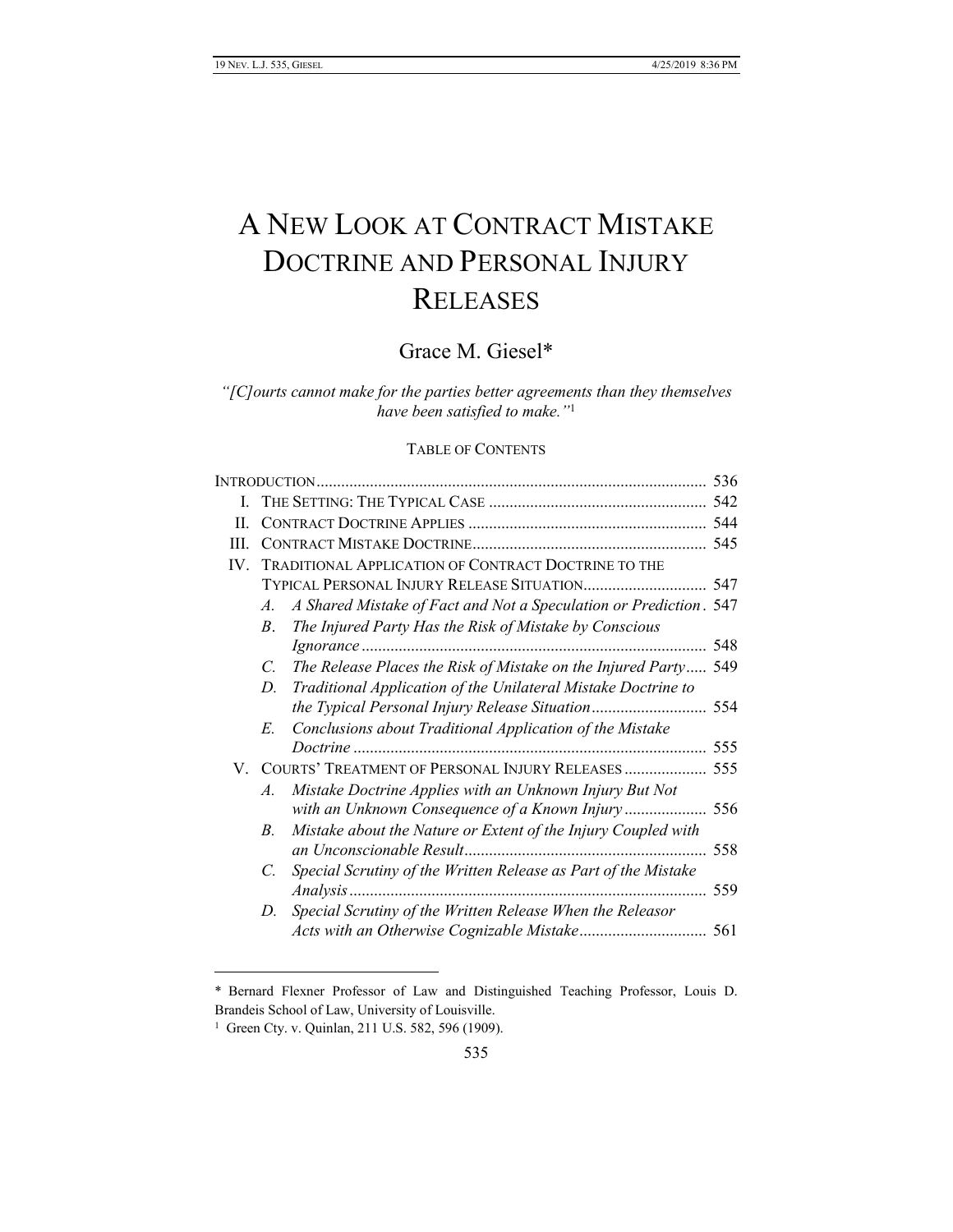| 536        |               | NEVADA LAW JOURNAL                                           | [Vol. 19:2 |
|------------|---------------|--------------------------------------------------------------|------------|
|            | E.            | Applying Traditional Doctrine in the Traditional Way         | 562<br>565 |
|            | $A_{\cdot}$   |                                                              |            |
|            | $B_{-}$       | Settlement of Disputes Outside of Courts Should Be           |            |
|            |               | Encouraged                                                   | 567        |
|            |               | C. Bodily Injuries Are Not Commercial and Are Too Mysterious |            |
|            |               | for the Common Person to Understand; Injured Parties Are in  |            |
|            |               | Need of Protection Because of Weakness or Bargaining         |            |
|            |               | Disparity; Injured Parties Must Be Compensated 568           |            |
|            |               | VII. PERSONAL INJURY RELEASES SHOULD NOT RECEIVE SPECIAL     |            |
|            |               |                                                              |            |
|            | $A_{\cdot}$   |                                                              |            |
|            | $B_{-}$       | The Current Situation is Problematic for Traditional         |            |
|            |               |                                                              | 574        |
|            | $\mathcal{C}$ | The Unconscionability Doctrine May Be Useful 575             |            |
| VIII       |               | ANOTHER ALTERNATIVE: INDEPENDENT ANALYSIS OF WHETHER         |            |
|            |               | THE RELEASOR SIGNED THE RELEASE KNOWINGLY AND                |            |
|            |               |                                                              | 579        |
| CONCLUSION |               |                                                              | 582        |
|            |               |                                                              |            |

# **INTRODUCTION**

Given the policy in favor of enforcing contracts in general<sup>2</sup> and the specific policy in favor of and enforcing agreements that are a part of a settlement,<sup>3</sup> one might expect a court to look very skeptically when a party to a personal injury

<sup>2</sup> Courts rarely set aside contracts of any kind. *See* Davis v. G N Mortgage Corp., 244 F. Supp. 2d 950, 956 (2003) ("A bedrock principle of contract law is *pacta sunt servanda*, which translates from Latin as 'agreements must be kept.' "). This reticence to set aside a contract is a result, at least in part, of the notion that enforcement of contracts honors the policy of freedom of contract that underpins our society's system of economic ordering by protecting justified expectations, providing stability to transactions, and honoring the autonomy of the individual to enter into the transaction of that individual's choice. Professor John Edward Murray explained as follows: "If people cannot project their realistic needs, desires and aspirations into the future and be assured that they will be fulfilled, their creative energies will not be released. The social institution of contract is an indispensable condition, not only to economic freedom, but freedom, itself." JOHN EDWARD MURRAY, JR., MURRAY ON CONTRACTS § 1, at 3 (5th ed. 2011)*; see also* discussion *infra* Section VI.A.

<sup>&</sup>lt;sup>3</sup> In addition to the general desire to enforce contracts, courts also state that they favor and encourage the settlement of disputes outside of courts. Courts acknowledge the need to respect settlement agreements because the finality of those agreements is a vital part of the policy of encourage settlements. *See* Schmidt v. Smith, 216 N.W.2d 669, 672 (Minn. 1974) ("To permit them [release settlements] to be vacated except for the most compelling reason creates 'uncertainty, chaos, and confusion' with respect to future dispositions, and is a disservice to other litigants whose matters are thereby delayed") (quoting Simons v. Schiek's, Inc., 145 N.W.2d 548, 553 (Minn. 1966) (Otis, J., dissenting)); *see also* discussion *infra* Section VI.B.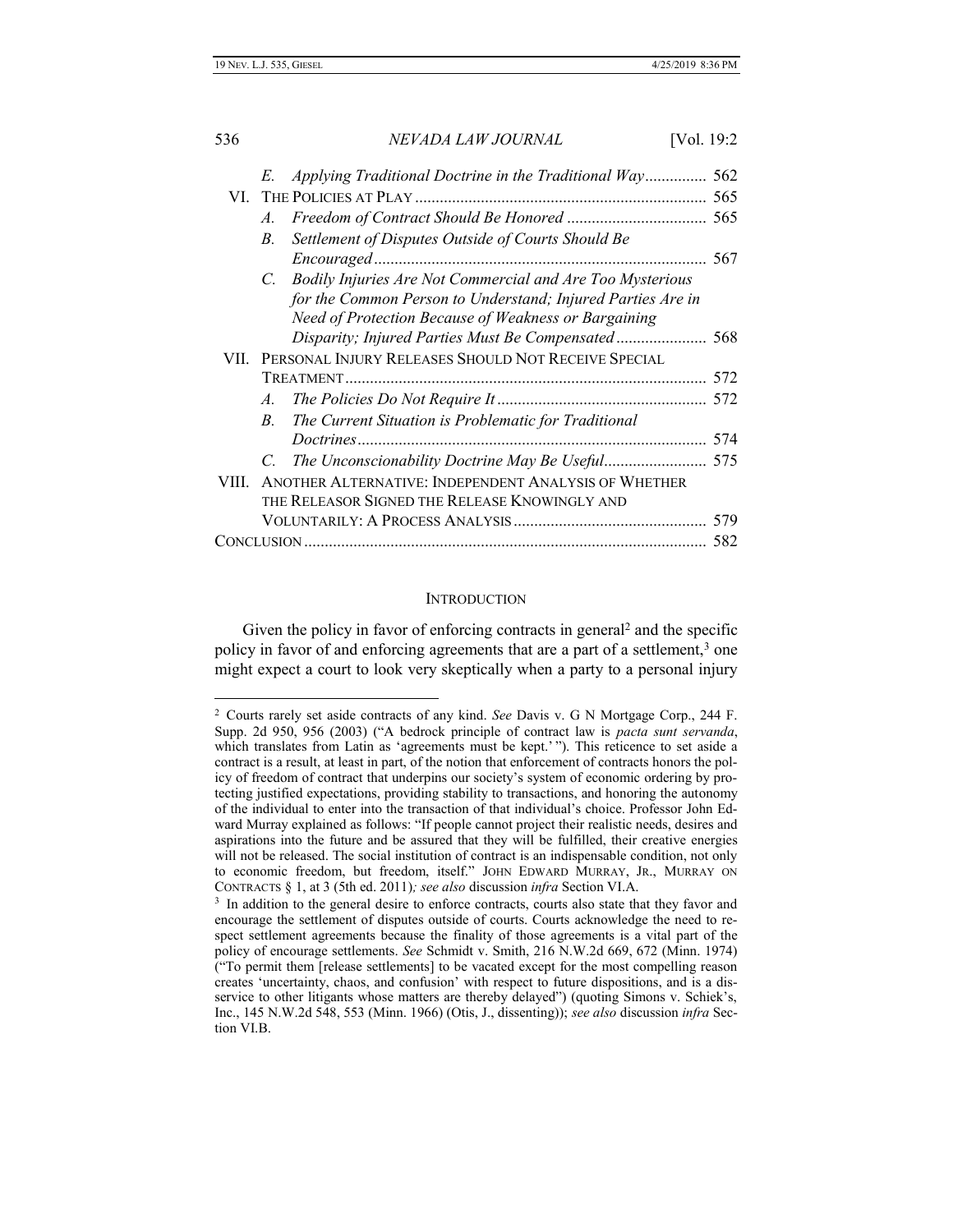#### Winter 2018] *A NEW LOOK* 537

release asks a court to set aside the release. But many courts have reacted atypically when injured parties who have settled their claims have sought to have those releases set aside on the basis of a lack of understanding or knowledge about the injury.<sup>4</sup> Absent facts supporting a claim of fraud or duress, injured parties have turned to the mistake doctrine for relief.

Injured parties make, implicitly or explicitly, two separate claims when urging that they should not be held to the releases they signed. First, the injured parties—the releasors—claim that they entered into the releases suffering from mistakes about injuries suffered.<sup>5</sup> For example, an injured party might agree to release the tortfeasor for injuries suffered when she knows that she has suffered a concussion. Later, she might seek to avoid the release after she discovers that a result of the incident is a seizure disorder and she was therefore mistaken as to the injury.<sup>6</sup> Second, because in the typical situation, such a party signs a document that states that the injured party releases the other party regarding all injuries, even those unknown, $<sup>7</sup>$  the injured party must also convince the court</sup> that the written release should not be interpreted to apply to unknown injuries or that the words of the written release should be, simply, disregarded.<sup>8</sup>

In this setting many courts have devised unique techniques to tilt the playing field in favor of the injured party. These techniques involve idiosyncratic application of the mistake doctrine, novel attitudes toward written contract language, and even the creation of an added analysis of whether the release was fairly and knowingly made. In using these techniques, some courts, implicitly or explicitly, have engaged in a hindsight substantive review of the fairness of the deal. These courts are very lenient in the analysis of what constitutes a mistake, are very lenient regarding the requirement of mutuality of the mistake, do

<sup>4</sup> This article addresses releases that are in settlement of a claim regarding injuries already incurred by the releasing party. It does not address exculpatory agreements, sometimes also called releases, entered into before any injury occurs. Parties often challenge such exculpatory agreements as unenforceable because they are contrary to public policy. *See, e.g.*, Combs v. W. Siloam Speedway Corp., 406 P.3d 1064, 1066–67 (Okla. Civ. App. 2017) (considering exculpatory release signed before car race attendance); Tayar v. Camelback Ski Corp., 47 A.3d 1190, 1198–99, 1203 (Pa. 2012) (considering exculpatory release signed before snow tubing).

<sup>5</sup> *See, e.g.*, Delpino v. Spinks, No. N13C-03-288, 2014 WL 4348236, at \*1–3 (Del. Super. Ct. Aug. 22, 2014) (involving a plaintiff who signed a release while believing injury to be a shoulder strain but claimed mistake when he later learned injury was a labral tear requiring surgery); Ranta v. Rake, 421 P.2d 747, 749–51 (Idaho 1967) (explaining plaintiff signed release believing injury to be minor but claimed mistake when he later learned the injury was a herniated disc requiring surgery).

<sup>6</sup> This is, in effect, what occurred in *Gleason v. Guzman*, 623 P.2d 378, 380 (Colo. 1981).

<sup>7</sup> For example, in *Maglin v. Tschannerl*, 800 A.2d 486, 487 (Vt. 2002), the Vermont Supreme Court reviewed a release which related to "*all injuries, known and unknown, both to the person and the property, which have resulted or may in the future develop* from an accident . . . ." (emphasis in original); *see also infra* Part I (for other examples of release language).

<sup>8</sup> *See, e.g.*, Morta v. Korea Ins. Corp., 840 F.2d 1452, 1458–60 (9th Cir. 1988) (applying Guam law) (discussing these arguments).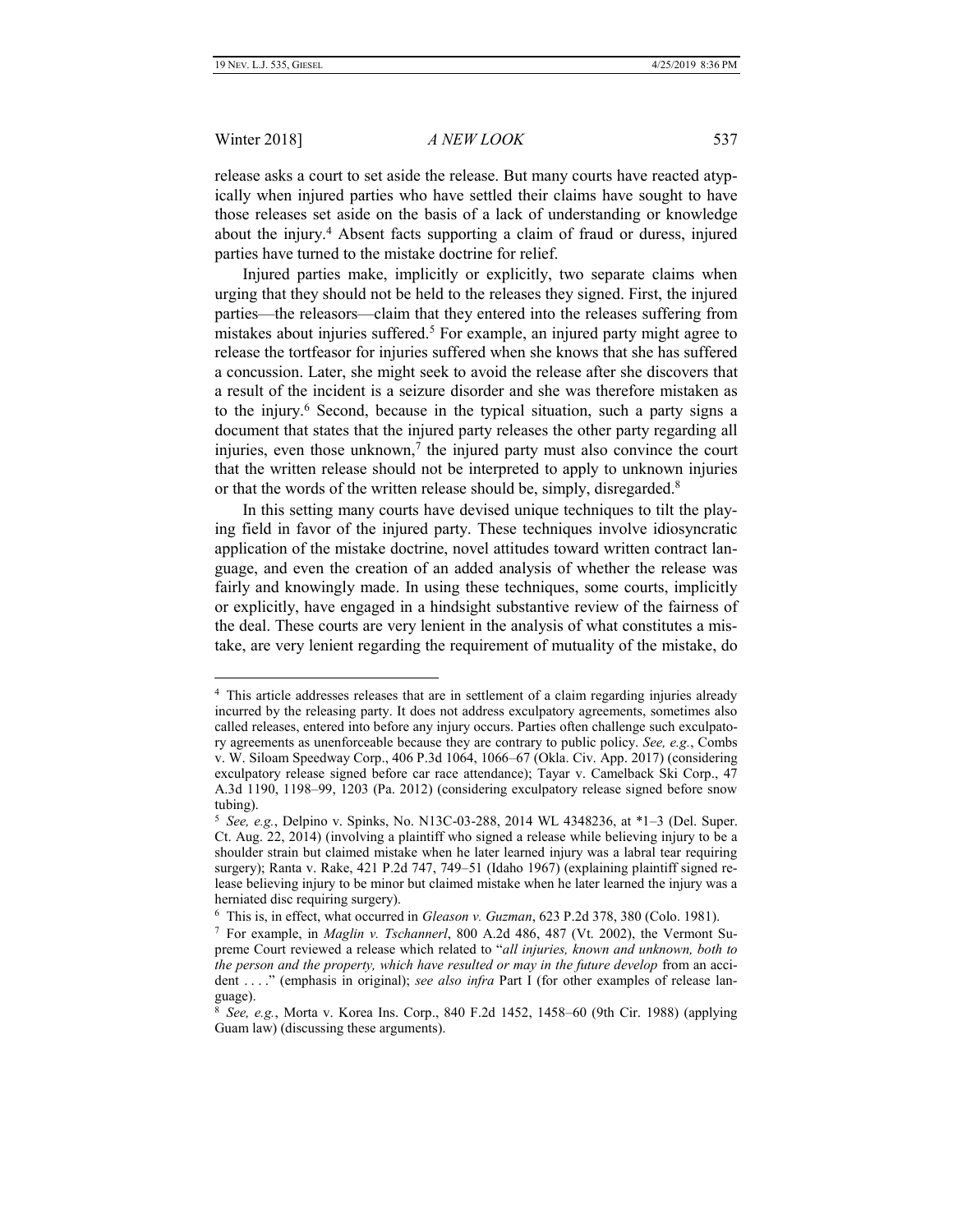538 *NEVADA LAW JOURNAL* [Vol. 19:2

not apply the conscious ignorance concept, and do not apply the traditional respect given to written agreements—thereby neglecting to acknowledge assumptions of the risk taken by the personal injury releasor in the written agreement.

For the situation to fit into the traditional mutual mistake framework, there must be a belief that is not in accord with the facts at the time the parties enter into the release.<sup>9</sup> If a court takes a broad view of the situation, it might determine that as long as the injured party knew he or she was injured at the time of the release, then there was no mistake. Rather than take such an unforgiving path, some courts attempt the arguably impossible task of distinguishing a laterclaimed injury as an injury unknown at the time of contracting rather than a consequence of an injury known at the time of the signing of the release.<sup>10</sup> The courts then recognize the unknown injuries as legally cognizable mistakes.<sup>11</sup> The distinctions made by some courts applying this analysis are fine, indeed.<sup>12</sup> Other courts adopt a broader view of what might constitute a mistake. These courts accept as sufficient a mistake about the nature or extent of the injury.<sup>13</sup> Thus, the injury need not be unknown at the time of the release for it to be a cognizable mistake for purposes of the mistake doctrine.<sup>14</sup>

Some courts assume the releasee shares the mistake.<sup>15</sup> While mutual mistake doctrine requires that both parties to the release be mistaken, <sup>16</sup> courts often do not address the question of whether the other party to the release, the re-

<sup>9</sup> Section 151 of the Restatement (Second) of Contracts states: "A mistake is a belief that is not in accord with the facts." RESTATEMENT (SECOND) OF CONTRACTS § 151 (AM. LAW INST. 1981); *see* also Koam Produce, Inc. v. DiMare Homestead, Inc., 329 F.3d 123, 127 (2d Cir. 2003) (quoting RESTATEMENT (SECOND) OF CONTRACTS § 151). *See* discussion *infra* Section IV.A.

<sup>10</sup> *See, e.g.*, LaFleur v. C.C. Pierce Co., 496 N.E.2d 827, 830–31 (Mass. 1986) (explaining ignorance of injury required; ignorance of consequences insufficient); *see* discussion *infra*  Section V.A.

<sup>11</sup> *See, e.g.*, Mangini v. McClurg, 249 N.E.2d 386, 391–92 (N.Y. 1969) (explaining that injured party was aware of hip pain yet court found evidence sufficient to survive summary judgment motion on the issue of whether hip injury was an unknown injury); *see* discussion *infra* Section V.A.

<sup>12</sup> *See* discussion *infra* Section V.A.

<sup>13</sup> *See, e.g.*, Simmons v. Blauw, 635 N.E.2d 601, 604 (Ill. App. Ct. 1994) (explaining that mistakes about the nature and extent of injuries are legally cognizable); *see also* discussion *infra* Section V.B.

<sup>14</sup> *See, e.g.*, *Simmons*, 635 N.E.2d at 604 (explaining that mistake as to nature or extent is accepted for purposes of the doctrine); *see also* discussion *infra* Section V.B.

<sup>15</sup> *See, e.g.*, Gleason v. Guzman, 623 P.2d 378, 385–86 (Colo. 1981) (describing how the injured party survived a motion for summary judgment without a discussion of whether the other party was mistaken)*; see also* Bernstein v. Kapneck, 430 A.2d 602, 607 (Md. 1981) (noting that other courts find mutual mistake without a finding of "mutual misconception of basic fact").

<sup>16</sup> RESTATEMENT (SECOND) OF CONTRACTS § 152 (AM. LAW INST. 1981)*; see, e.g.*, Steiner v. Am. Friends of Lubavitch (Chabad), 177 A.3d 1246, 1255 (D.C. 2018) (quoting RESTATEMENT (SECOND) OF CONTRACTS § 152); *see also* discussion *infra* Section IV.A.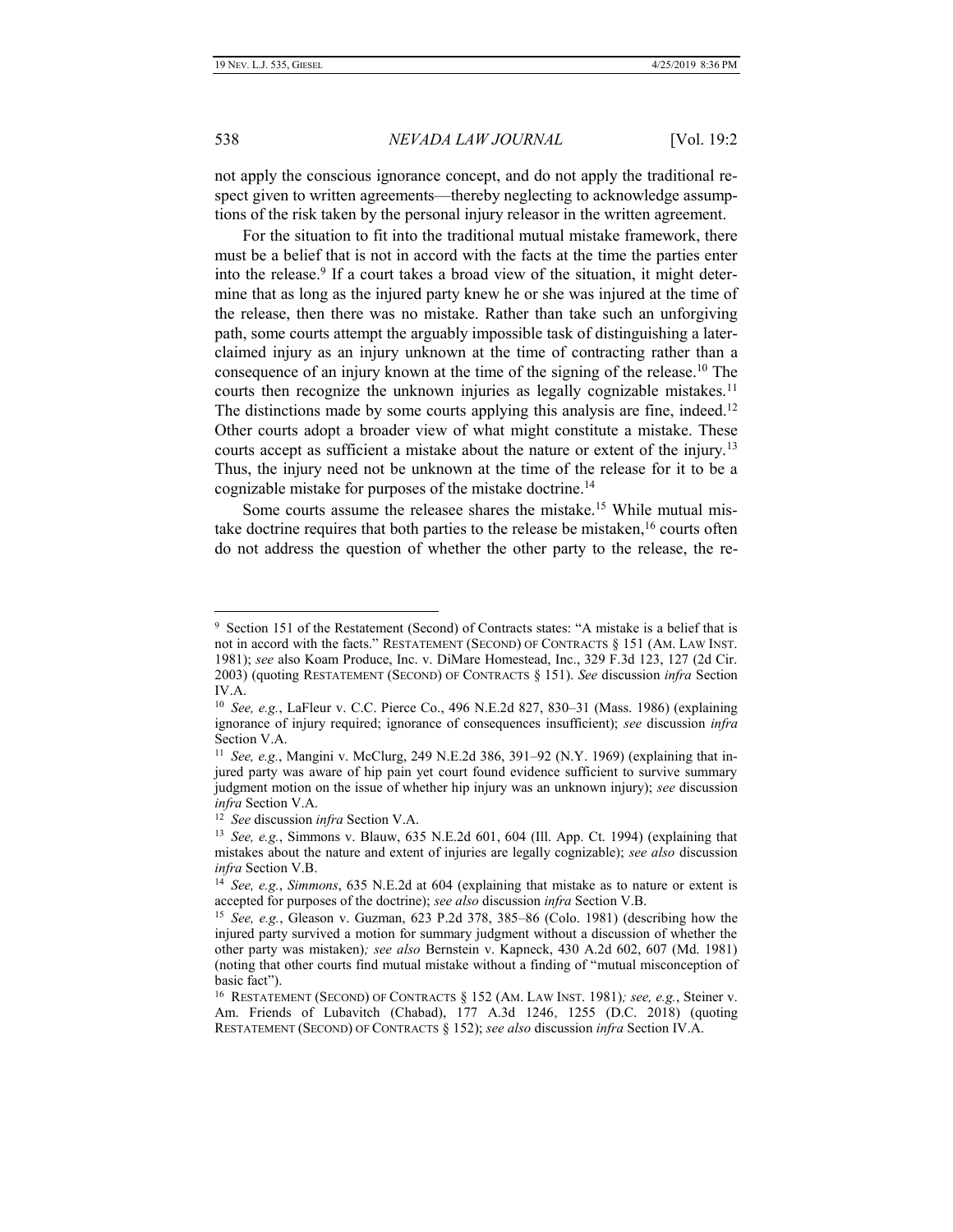### Winter 2018] *A NEW LOOK* 539

leasee, shared the mistake with the releasor.<sup>17</sup> Releasees must surely claim that they were not mistaken about the releasor's injuries but were contracting to avoid further litigation and added expense. Some courts recognize the doctrine of unilateral mistake generally,<sup>18</sup> but courts usually do not explicitly address application of that doctrine.<sup>19</sup>

Courts also do not acknowledge the releasor's conscious ignorance. With either mutual or unilateral mistake doctrine, there is no mistake if the injured party was aware or should have been aware of his or her lack of knowledge with regard to the extent of the injuries.<sup>20</sup> This is a barrier for the injured party to successfully claim mistake because the injured party, as a sentient soul and given the vagaries of the human body, should know that he or she may not know the injuries or their consequences relating to the incident with any degree of certainty. The injured party knows that he or she does not know. Yet, courts rarely acknowledge this as a barrier for the injured party.<sup>21</sup>

Finally, some courts do not give respect to the language of the written release in which the releasor assumes the risk of unknown injuries and consequences. Many personal injury releases state that the release is in exchange for the agreed compensation and that the release is for all liability for all injuries, known and unknown, relating to the incident involving the injuries.<sup>22</sup> By this language the releasor assumes the risk of any injury not yet discovered at the time of the signing of the release. Mutual and unilateral mistake doctrine provides that the doctrine is not available to one who assumes the risk of the mistake even if there is a mistake.<sup>23</sup>

Many courts attempt to minimize the effect of this release language by wrapping the consideration of the written document into the mistake analysis. Rather than analyzing whether the writing is reasonably susceptible to the two interpretations urged by the parties and then considering surrounding circum-

<sup>17</sup> *See, e.g.*, *Gleason*, 623 P.2d at 385–86 (describing how the injured party survived a motion for summary judgment without discussion of mistake regarding the other party).

<sup>18</sup> *See* RESTATEMENT (SECOND) OF CONTRACTS § 153; *see also* Greene v. Ablon, 794 F.3d 133, 147–48 (1st Cir. 2015) (explaining the doctrine of unilateral mistake is disfavored but does exist in Massachusetts); Gamewell Mfg., Inc., v. HVAC Supply, Inc., 715 F.2d 112, 116 (4th Cir. 1983) (holding that a unilateral mistake as stated in § 153 is recognized as a part of federal law).

<sup>&</sup>lt;sup>19</sup> But see Maglin v. Tschannerl, 800 A.2d 486, 490 (Vt. 2002) (noting the injured party presents a case of unilateral mistake, not mutual mistake).

<sup>20</sup> *See, e.g.*, *Greene*, 794 F.3d at 148 (applying Mass. law) (relying in part on RESTATEMENT (SECOND) OF CONTRACTS § 154); *see also* RESTATEMENT (SECOND) OF CONTRACTS § 154(b).

<sup>21</sup> *See* Christensen v. Oshkosh Truck Corp., 12 F.3d 980, 989 (10th Cir. 1993) (relying on RESTATEMENT (SECOND) OF CONTRACTS § 154(b) to deny claim of mistake in personal injury release setting); *see also* discussion *infra* Section IV.B.

<sup>22</sup> *See Maglin*, 800 A.2d at 487. For other release examples see *infra* Part I.

<sup>23</sup> *See, e.g.*, Brandt v. MIT Dev. Corp., 552 F. Supp. 2d 304, 323 (D. Conn. 2008) (relying on RESTATEMENT (SECOND) OF CONTRACTS  $\S 154(a)$  to refuse to set aside settlement agreement); *see* RESTATEMENT (SECOND) OF CONTRACTS § 154(a); *see also* discussion *infra* Section IV.C.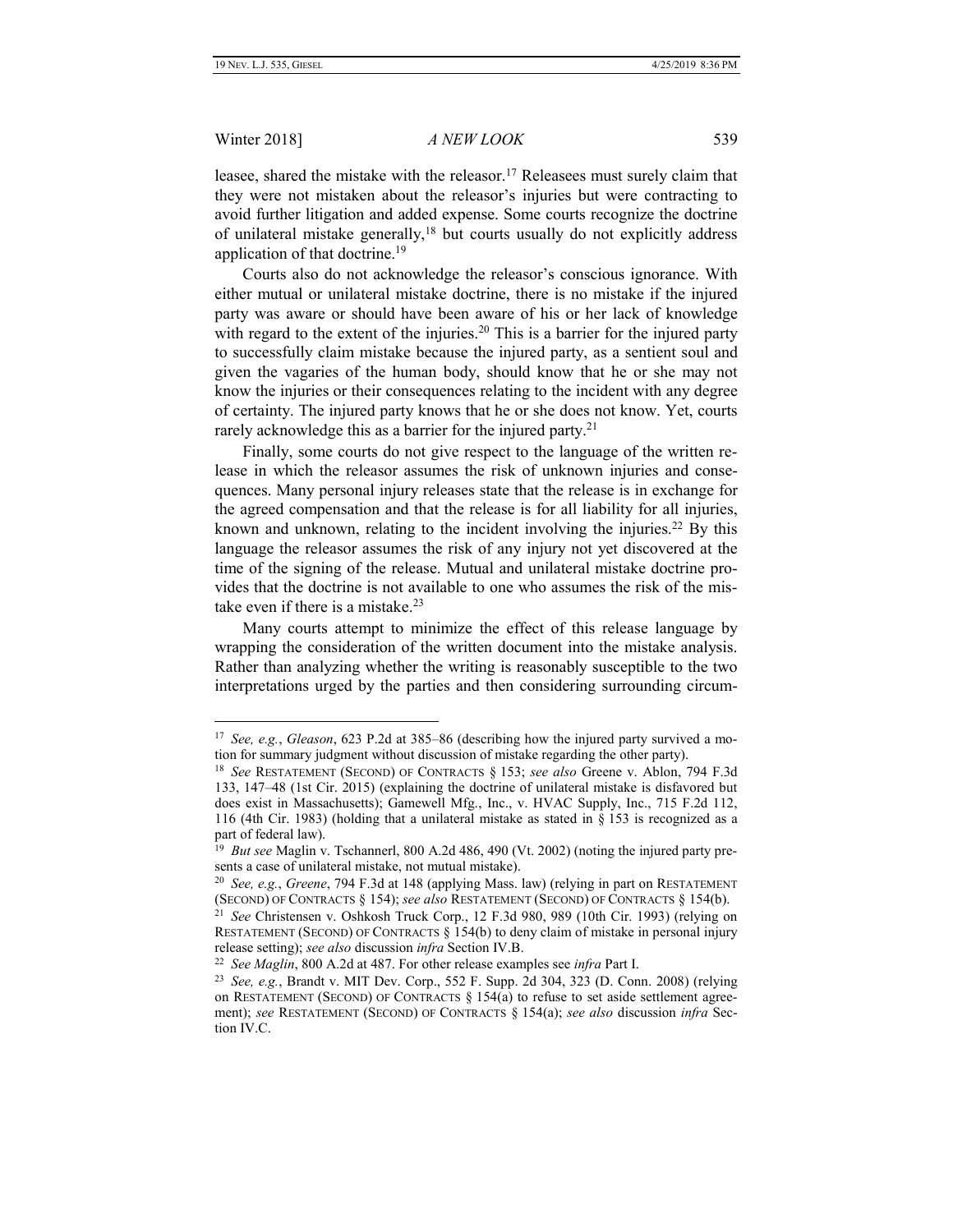stances to interpret the words of the writing,  $24$  some courts seem to be swayed by the releasor's hindsight claim that he or she did not intend to release anything with regard to unknown injuries and do not give respect to the words used in the release itself.<sup>25</sup> Other courts create a separate analysis as a second stage of the mistake analysis to determine whether the release itself was "fairly and knowingly" made, thus focusing, at least in part, on the substantive fairness of the deal. $26$ 

The courts who apply the traditional contract doctrines in untraditional ways are guided by a host of motivations such as a desire to have the wrongdoer compensate the injured party in harmony with tort law theory. Some courts are motivated by a belief that the complexity of the human body creates a situation in which people cannot possibly understand what they are doing when they sign releases dealing with unknown injuries.<sup>27</sup> Some courts are concerned that the release is the product of unequal ability and bargaining strength.<sup>28</sup> Indeed, some courts seem motivated by compassion to protect releasors<sup>29</sup> even when those releasors are represented by counsel at the time they entered into the release. $30$ 

A few courts have refused to treat personal injury releases more favorably than other contracts. These courts find no persuasive reason to tilt the playing field to assist personal injury releasors in avoiding releases. $31$ 

Courts' idiosyncratic treatment of personal injury releases is not new. Regardless of the validity of the underlying assumptions and presumptions that motivated courts of the previous century,<sup>32</sup> courts today should look with new

<sup>24</sup> *See* discussion *infra* Section IV.C.

<sup>25</sup> *See, e.g.*, Ranta v. Rake, 421 P.2d 747, 750–53 (Idaho 1966); *see also* discussion *infra*  Section V.C.

<sup>26</sup> *See, e.g.*, Finch v. Carlton, 524 P.2d 898, 901 (Wash. 1974) (en banc); *see also* discussion *infra* Section V.D.

<sup>27</sup> *See, e.g.*, Clancy v. Pacenti, 145 N.E.2d 802, 805 (Ill. App. Ct. 1957) ("[T]he most complicated and mysterious of all the things that are upon or inhabit the earth."); *see* discussion *infra* Section VI.C.

<sup>28</sup> *See* discussion *infra* Part VI.

<sup>29</sup> *See* E. ALLAN FARNSWORTH, CONTRACTS 611–12 (4th ed. 2004) ("Courts have often been torn between sympathy for the injured party and the policy favoring compromise as a means of settling claims, and they have been swayed by many factors, such as unfairness, that are not germane to the issue of avoidance for mutual mistake."). *See also* Bernstein v. Kapneck, 430 A.2d 602, 605 (Md. 1981) ("On the other side there are considerations, largely stemming from compassion, which importune the larger number of courts to treat seemingly unambiguous and freely entered into personal injury releases as *sui generis*, so as to justify their permitting the releasor to renege on his bargain.").

<sup>30</sup> *See, e.g.*, Gleason v. Guzman, 623 P.2d 378, 380, 387 (Colo. 1981) (the injured party's guardian was represented by counsel); *see also* Witt v. Watkins, 579 P.2d 1065, 1067–68 (Alaska 1978) (explaining the same).

<sup>31</sup> *See, e.g.*, *Bernstein*, 430 A.2d at 607; Wheeler v. White Rock Bottling Co. of Or., 366 P.2d 527, 530 (Or. 1961); *see also* discussion *infra* Section V.E.

<sup>32</sup> *See* Dan B. Dobbs, *Conclusiveness of Personal Injury Settlements: Basic Problems*, 41 N.C. L. REV. 665, 704–05 (1963); Harold C. Havighurst, *Problems Concerning Settlement*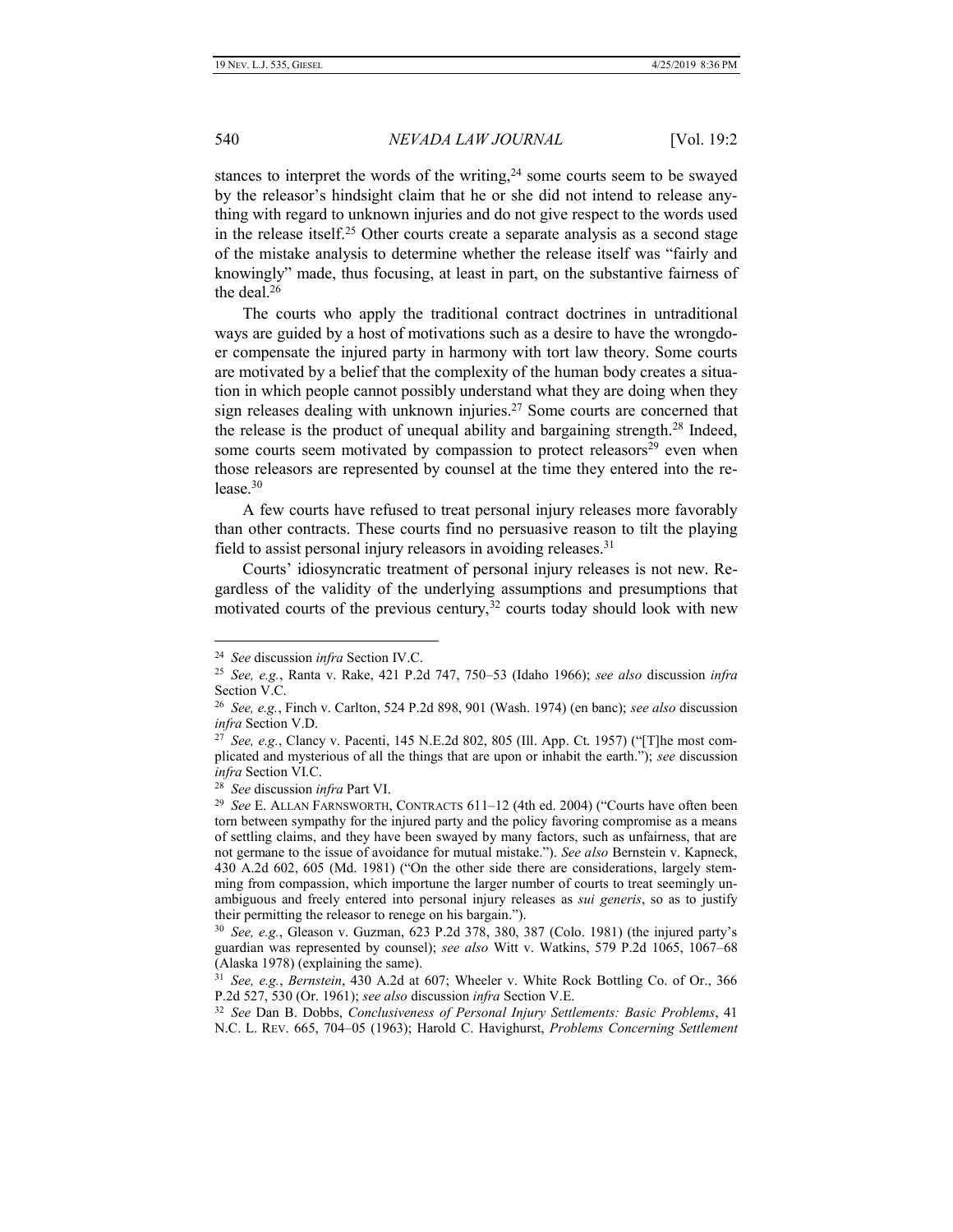eyes upon the question of whether personal injury releasors should enjoy more favorable treatment than other contracting parties. Courts should not continue to rely on approaches first adopted many decades ago without a fresh policy analysis.

Courts may conclude, as some courts have done in the past, that there is no good reason to provide greater contractual protection to an injured releasor who now claims that he or she did not know or understand the injury suffered.<sup>33</sup> Perhaps the vagaries of bodily injuries in the twenty-first century are not so mysterious that they cannot be contemplated and understood—at least with the assistance of counsel. Perhaps the goal of tort law that seeks to ensure the wrongdoer compensates the injured does not require that personal injury releases be treated more favorably than more typical agreements in the mainstream of commerce. Perhaps contracting parties who sign releases for personal injuries need no special protection as the result of being weaker in ability or having a lesser bargaining position. Perhaps compassion alone cannot justify such special treatment. Such a conclusion means that claims of mistake will rarely succeed because the injured party will not have suffered a mistake at the time of contracting and, in any event, assumed the risk of any mistake by the language of the release and by conscious ignorance.<sup>34</sup>

A releasor's plea is not always doomed, however. All other contract avoidance doctrines are available as they are for any contract scenario. If such a party can prove fraud or duress, for example, a court may look favorably on the releasor's claim that the release should be set aside.<sup>35</sup> In addition, a releasor today has at hand the unconscionability doctrine, a doctrine that was not wellrecognized when the courts began addressing personal injury releases under the banner of the mistake doctrine.<sup>36</sup> In some cases a court might conclude that a personal injury release was unconscionable at the time of formation and thus should not be enforced.

A court, after careful policy analysis, may conclude that injured parties should receive additional protection if they seek to avoid releases on the basis of newly discovered or newly understood injuries. Such a conclusion does not lead inexorably to a court blindly following past practice and attempting to

*Agreements*, 53 NW. U. L. REV. 283, 307 (1958); Eugene J. Keefe, *Validity of Releases Executed Under Mistake of Fact*, 14 FORDHAM L. REV. 135, 136 (1945).

<sup>33</sup> *See* discussion *infra* Section V.E; *see also Bernstein*, 430 A.2d at 606 ("[O]ur society will be best served by adherence to the traditional methodology . . . .").

<sup>34</sup> *See* discussion *infra* Sections VII.A and VII.B.

<sup>35</sup> *See, e.g.*, Ford v. Phillips, 994 N.Y.S.2d 688, 691 (N.Y. App. Div. 2014) ("[A] motion to dismiss a complaint based solely upon a release should be denied when the plaintiff alleges fraud or duress in the release's procurement.") (citation omitted).

<sup>36</sup> *See* discussion *infra* Section VII.C. *See generally* Richard L. Barnes, *Rediscovering Subjectivity in Contracts: Adhesion and Unconscionability*, 66 LA. L. REV. 123, 149–51 (2005) (discussing the origin and development of the doctrine); Colleen McCullough, Comment, *Unconscionability as a Coherent Legal Concept*, 164 U. PA. L. REV. 779, 781 (2016) (discussing the origin and development of the unconscionability doctrine).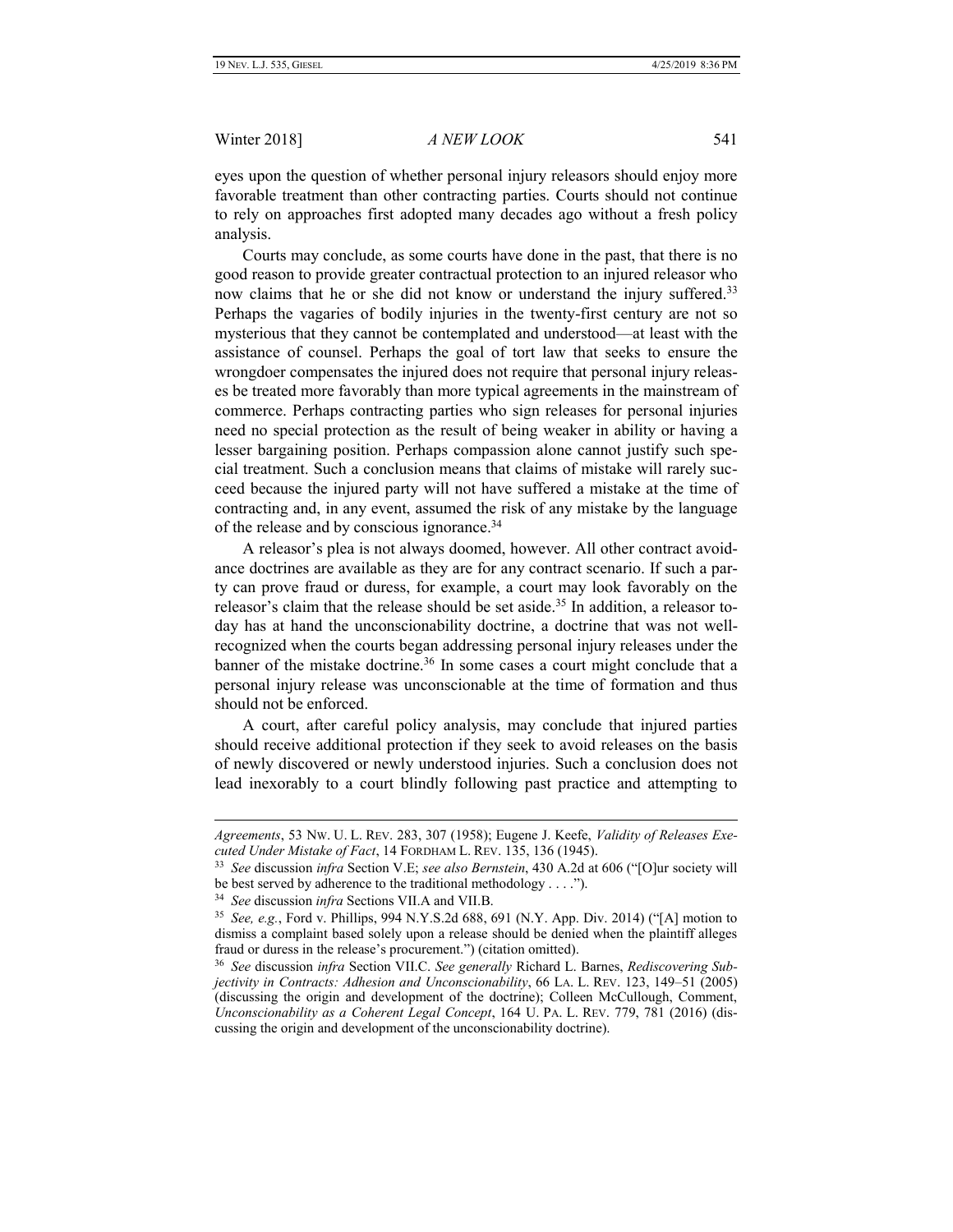shove the square peg of personal injury releases into the round hole of traditional mistake and other contract doctrines. Nor should it mean that such a court should engage in a bare analysis of the substantive fairness of the deal.

If a court concludes that personal injury releasors should be treated more favorably than other contractors, the court should create a stand-alone process analysis akin to that used with releases of certain federal rights. Releases of certain federal rights, such as Title VII rights, must be knowing and voluntary.<sup>37</sup> Federal courts have delineated factors to analyze and the evidence to consider in determining whether a release of federal rights is knowing and voluntary.<sup>38</sup> If an injured party knowingly and voluntarily entered into the release, no substantive fairness analysis should second guess the deal struck by the parties.<sup>39</sup> This approach provides added protection to the individual releasor while also honoring the basic tenets of contract law. Such an approach is forthright, and its rationale can be clear. Even so, a releasor will not often be able to shoulder the burden of proving that the release was not made knowingly and voluntarily, especially if that party was represented by counsel at the time the injured party signed the release.<sup>40</sup>

Ultimately, in very many situations, injured parties must be held to the release they signed because such releasor signed in exchange for prompt payment; agreed to the exchange knowing that he or she might learn later of injuries or effects not realized at the time of the deal; and signed a clear and understandable document which placed the risk of unknown injuries and consequences on the releasor.

#### I. THE SETTING: THE TYPICAL CASE

In the typical case in which this sort of claim arises, a person is injured and then enters into an agreement relinquishing all claims relating to the incident.<sup>41</sup> The release often states that the injured person relinquishes claims for all injuries relating to the incident whether those injuries are known or unknown.<sup>42</sup> For example, in *Maglin v. Tschannerl*, the Vermont Supreme Court reviewed a release with the following language:

For the sole consideration of \$500.00 . . . the undersigned hereby releases and forever discharges [defendant] from any and all claims . . . causes of action or suits of any kind or nature whatsoever, and particularly on account of *all injuries, known and unknown, both to the person and the property, which have re-*

<sup>37</sup> *See* discussion *infra* Part VIII.

<sup>38</sup> *See, e.g.*, Myricks v. Fed. Reserve Bank of Atlanta, 480 F.3d 1036, 1040 (11th Cir. 2007).

<sup>39</sup> *See id.* at 1042–43.

<sup>40</sup> *See* discussion *infra* Part VIII.

<sup>41</sup> *See, e.g.*, Maglin v. Tschannerl, 800 A.2d 486, 487 (Vt. 2002) (describing how plaintiff thinking she suffered whiplash in an automobile collision, signed a release of "all injuries, known and unknown" in exchange for \$500 and then later discovered that her injuries were more significant).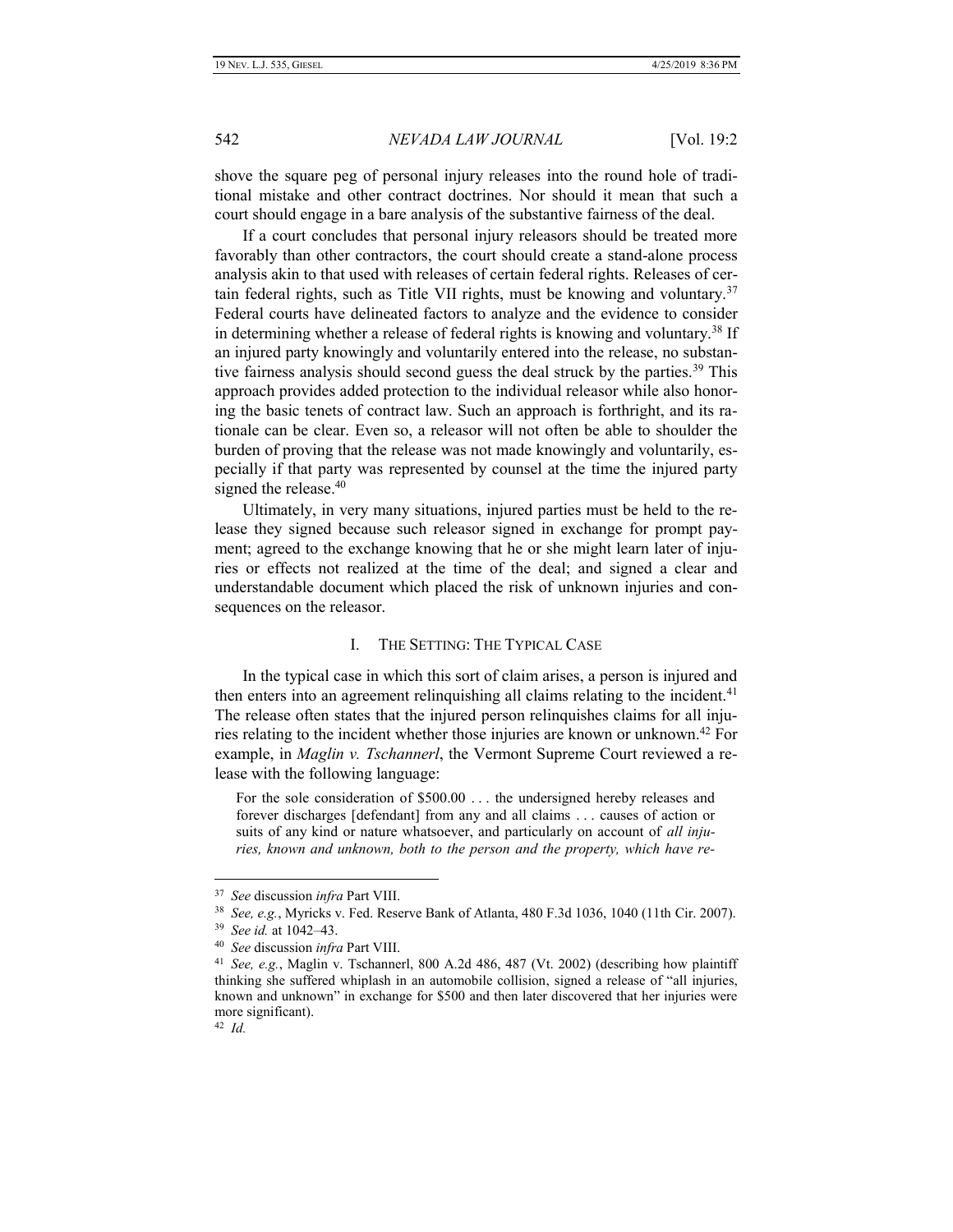*sulted or may in the future develop* from an accident which occurred on or about the 12th day of March,  $1996.^{43}$ 

And in *Sanger v. Yellow Cab Co., Inc.*, the Missouri Supreme Court quoted the release before it in part as follows:

FOR THE SOLE AND ONLY CONSIDERATION . . . to me/us paid, . . . , I/we hereby release and discharge . . . [the tortfeasor] from all claims of any kind or character which I/we have or may have against him or them, and especially because of all damages, *losses or injury to persons or property, or both, whether known or unknown, developed, or undeveloped,* resulting or to result from accident on or about September 18, 1969, . . . , and I/we hereby acknowledge full settlement and satisfaction of all claims of whatever kind or character which I/we may have against him or them by reason of the above mentioned damages, losses or injuries.<sup>44</sup>

In the typical case, after the injured party has signed the release and received the money that is the consideration supporting the release, the injured party claims that the release should be set aside because his or her injuries are not what the party thought at the time the release was signed. *Bronson v. Hansel* presents a good example. <sup>45</sup> In *Bronson*, the plaintiff was injured in an automobile collision, after which she suffered from neck pain and was treated for a

<sup>&</sup>lt;sup>43</sup> *Id.* (emphasis provided by the court).

<sup>44</sup> Sanger v. Yellow Cab Co., 486 S.W.2d 477, 479 (Mo. 1972) (en banc) (emphasis added). A sample release presented as one used by a common insurer and found online releases parties:

<sup>[</sup>F]rom any and every claim, . . . in any way growing out of any and all personal injuries and consequences thereof, including, but not limited to, . . . any injuries which may exist but which at this time are unknown and unanticipated and which may develop at some time in the future, all unforeseen developments arising from known injuries, . . . resulting or to result from an accident that occurred . . .

*See Release in Full of All Claims*, MILLER & ZOIS, LLC, https://www.millerandzois.com/files /release-geico.pdf [https://perma.cc/6WG9-ADZU] (last visited Oct. 22, 2018). Another release presented as one used by another common insurer and found online releases parties: "[F]rom any and all actions, causes of action, claims and demands, damages, costs, loss of services, expenses and compensation on account of or in any way arising out of any and all known and unknown personal injuries and property damage resulting or to result from an accident which occurred . . . ." *Release and Settlement of Claim*, MILLER & ZOIS, LLC, https: //www.millerandzois.com/files/release-hartford.pdf [https://perma.cc/98R5-GUZL] (last visited Oct. 22, 2018). For other examples, see *Full Release of all Claims with Indemnity*, MILLER & ZOIS, LLC, https://www.millerandzois.com/files/release-progressive.pdf [https://p erma.cc/9TYE-&7YHL] (last visited Oct. 22, 2018); *Parents/Guardian Release and Indemnity Agreement*, MILLER & ZOIS, LLC, https://www.millerandzois.com/files/release-usaa.pdf [https://perma.cc/3VLL-D8K2] (last visited Oct. 22, 2018); and *Release of all Claims*, MILLER & ZOIS, LLC, https://www.millerandzois.com/files/release-zurich.pdf [https://perma. cc/ZKF4-J2XS] (last visited Oct. 22, 2018). Releases that apply by their terms to known and unknown injuries and consequences are not a new phenomenon. *See* Dobbs, *supra* note 32, at 672 (noting that releases at that time, the early 1960s, contained such language).

<sup>45</sup> *See generally* Bronson v. Hansel, 913 N.Y.S.2d 851, 852 (N.Y. App. Div. 2010).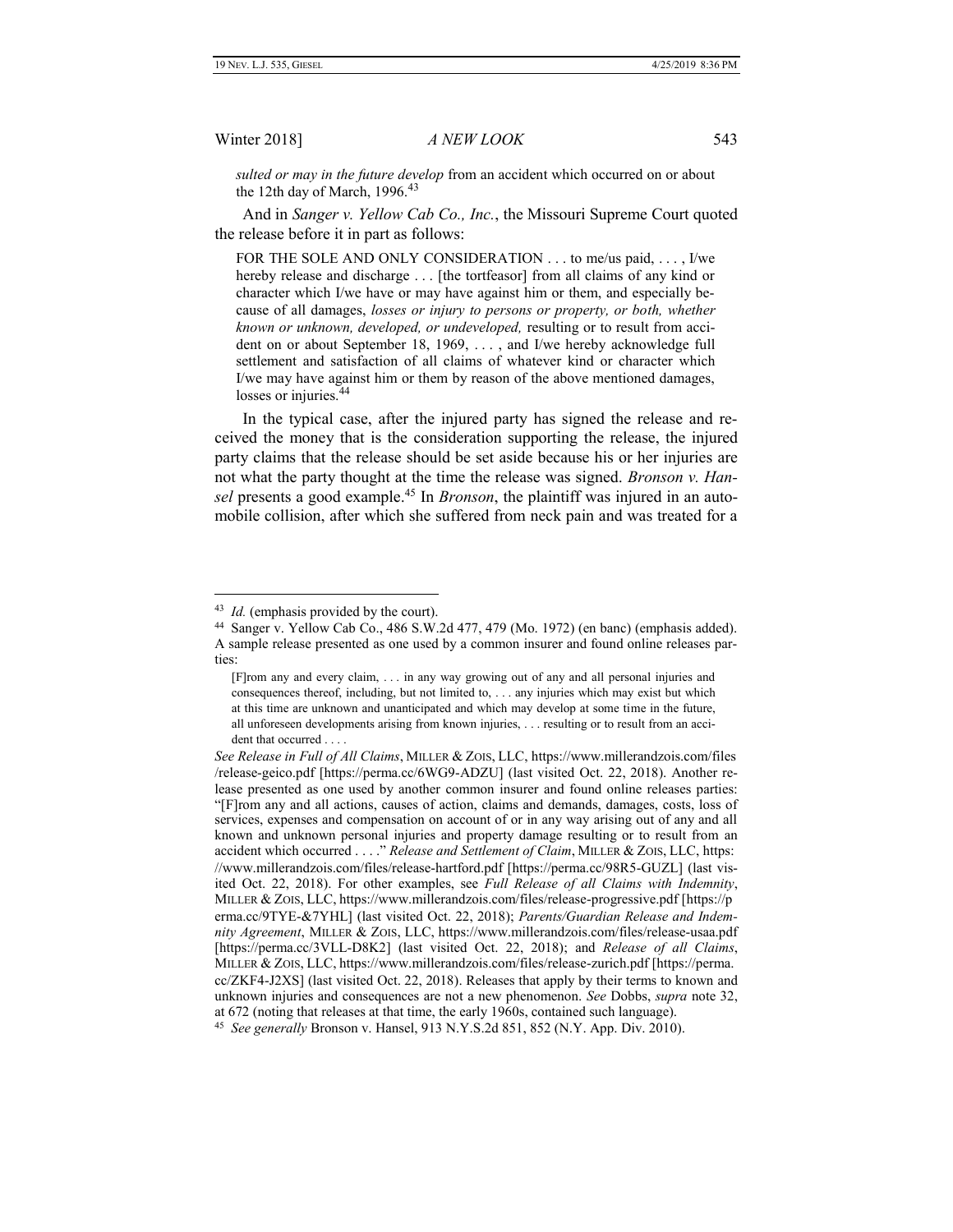strain.<sup>46</sup> She signed a release, entitled, "Release of All Claims," in exchange for approximately \$1,050.<sup>47</sup> The release stated that the plaintiff was releasing all claims "growing out of any and all known and unknown, foreseen and unforseen[,] bodily and personal injuries and property damage and the consequences thereof resulting from the accident" and that the plaintiff "declare(s) and represent(s) that there may be unknown or unanticipated injuries resulting from the ... accident ... and [,] in making [the r]elease [,] it is understood and agreed that [it] is intended to include such injuries."<sup>48</sup> Later, the injured party discovered that she suffered a herniated disc as a result of the accident.<sup>49</sup> The plaintiff sued, claiming that the release should not be a barrier to her action to recover for her injuries because she had signed the release when mistaken about her injury.<sup>50</sup>

# II. CONTRACT DOCTRINE APPLIES

A settlement agreement is a contract, and thus traditional contract law principles apply.<sup>51</sup> A release is, in effect, a settlement agreement<sup>52</sup> and so, likewise,

<sup>46</sup> *Id.* at 852. Many of the cases in which the issue arise involve automobile collisions but, of course, the issue can arise in other contexts as well. *See, e.g.*, Gleason v. Guzman, 623 P.2d 378, 379–80 (Colo. 1981) (describing how vending machine fell on the injured party).

<sup>47</sup> *Bronson*, 913 N.Y.S.2d at 852.

<sup>48</sup> *Id.*

<sup>49</sup>  *Id.*

<sup>50</sup> *Id. See* Hicks v. Sparks, No. 522, 2013, 2014 WL 1233698, at \*2 (Del. Mar. 25, 2014). In *Hicks*, the plaintiff was in an automobile collision and suffered headaches and neck pain as a result. *Id.* at \*1. After settling her claim for \$4,000, she began experiencing additional pain which led to a diagnosis of cervical disk herniation requiring surgery. *Id.* The plaintiff sued, claiming that the release should not be a bar to her recovery because at the time of the release she had been mistaken about her injury. *Id.* at \*1–2. She had believed the injury to be a cervical strain when in reality it was a herniated disc. *Id.* at \*3. The release the plaintiff signed stated in part that the plaintiff "declares and represents that the injuries are or may be permanent and that recovery therefrom is uncertain and indefinite." *Id.*; *see also* Delpino v. Spinks, No. N13C-03-288, 2014 WL 4348236, at \*1 (Del. Super. Ct. Aug. 22, 2014). The plaintiff in *Delpino* was involved in an automobile collision. *Id.* He suffered from shoulder pain which he believed to be a strain. *Id.* In exchange for \$750, he signed a release provided by the defendant's insurer which stated:

It is understood and agreed that this settlement is in full compromise of a doubtful and disputed claim as to both questions of liability and as to the nature and extent of the injuries . . . it is understood and agreed that the undersigned rely(ies) [sic] wholly upon the undersigned's judgment, belief and knowledge as to the nature, extent, effect and duration of said injuries and liability therefore.

*Id.* Later, he discovered that he had suffered a labral tear which required shoulder surgery. *Id.* at \*2. The plaintiff sued and when the defendant moved for the matter to be dismissed on the basis of the release, the plaintiff claimed that the release was the product of a mutual mistake such that it should not be enforced. *Id.*

<sup>51</sup> *See* May v. Anderson, 119 P.3d 1254, 1257 (Nev. 2005) ("Because a settlement agreement is a contract, its construction and enforcement are governed by principles of contract law.") (citing Reichelt v. Urban Inv. & Dev. Co., 611 F. Supp. 952, 954 (N.D. Ill. 1985)); *see also* Washington v. Bd. of Educ. of Chi., No. 17 CV 2343, 2018 WL 558501, at \*4 (N.D.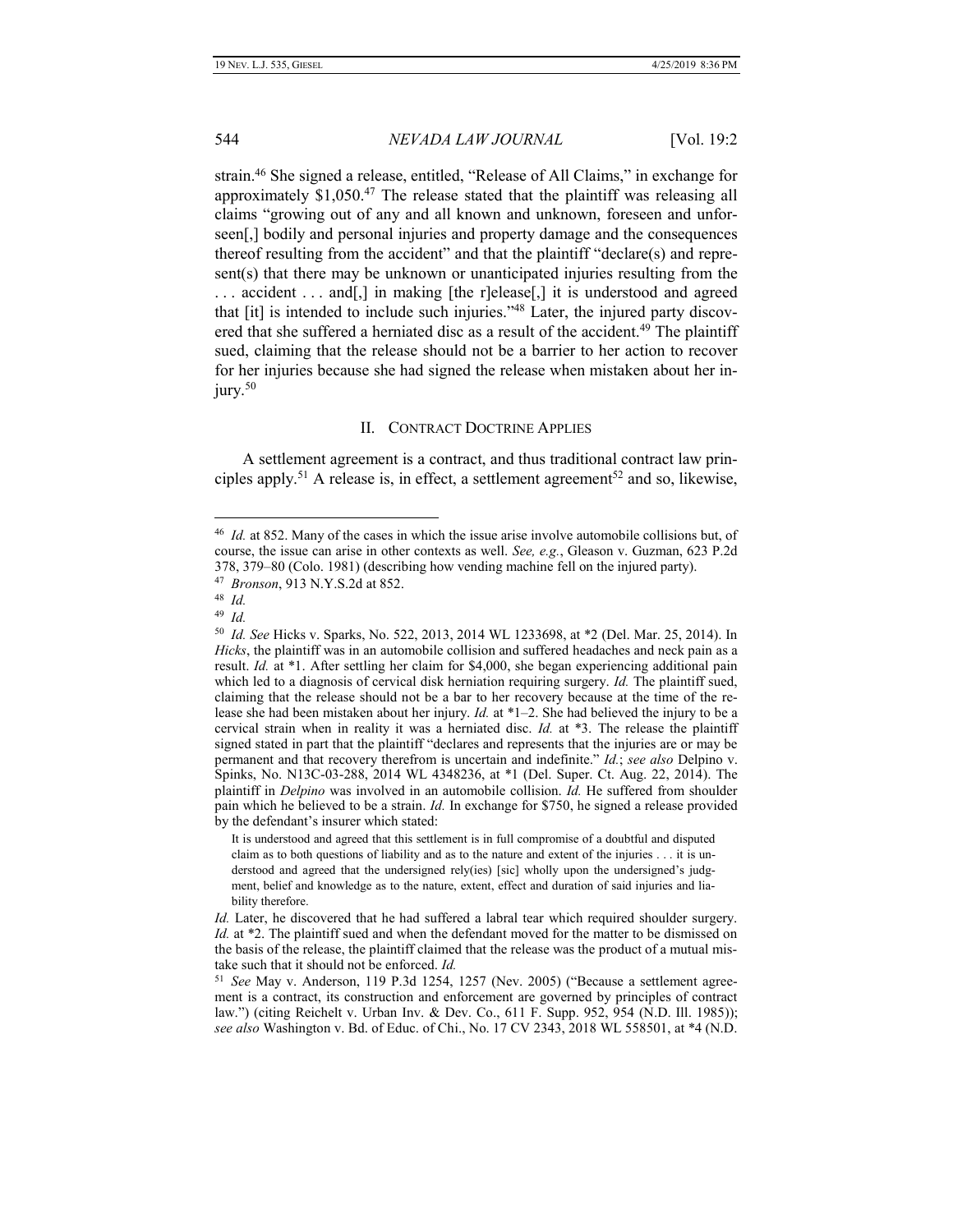Winter 2018] *A NEW LOOK* 545

traditional contract law principles apply,<sup>53</sup> including traditional contract formation<sup>54</sup> and interpretation principles.<sup>55</sup> Once a party proves a release has been entered into, courts require the releasor to shoulder the burden of proving that the release should not be honored but rather should be set aside.<sup>56</sup>

### III. CONTRACT MISTAKE DOCTRINE

Injured parties throughout the years have sought to avoid releases on the basis that the injured parties were not aware of or did not fully understand the injuries suffered when they entered into the releases as part of settlements of claims and in exchange for remuneration.<sup>57</sup> Injured parties have claimed that that the releases should not be enforced because the parties to the releases shared a mutual mistake about the injuries.<sup>58</sup>

Ill. Jan. 24, 2018), *appeal docketed*, No. 18-2626 (7th Cir. July 26, 2018) ("A settlement agreement is a contract, and it is governed by principles of state contract law.").

<sup>52</sup> *See* E.I. DuPont de Nemours & Co. v. Fla. Evergreen Foliage, 744 A.2d 457, 462 (Del. 1999) ("A release is a form of contract with the consideration typically being the surrender of a claim or cause of action in exchange for the payment of funds or surrender or an offsetting claim.").

<sup>53</sup> *See Washington*, 2018 WL 558501, at \*4 ("A release within a settlement agreement is also governed by contract law.").

<sup>54</sup> *See* Chaganti & Assocs. v. Nowotny, 470 F.3d 1215, 1221 (8th Cir. 2006), *cert. denied*, 551 U.S. 1131 (2007) ("Basic principles of contract formation govern the existence and enforcement of the alleged settlement.").

<sup>55</sup> *See* Powell v. Omnicom, 497 F.3d 124, 128 (2d Cir. 2007) ("A settlement agreement is a contract that is interpreted according to general principles of contract law.").

<sup>56</sup> *See, e.g.*, Witt v. Watkins, 579 P.2d 1065, 1069–70 (Alaska 1978) ("Once the party relying on a release establishes that it was given with an understanding of the nature of the instrument, the burden is on the releasor to show by clear and convincing evidence that the release should be set aside.") (citation omitted); Ranta v. Rake, 421 P.2d 747, 752 (Idaho 1966) ("[T]he releasor has the burden of proving the reasons for setting aside the release by clear, satisfactory and convincing evidence.").

<sup>57</sup> For historical discussion of this phenomenon, see generally Dobbs, *supra* note 32. *See*  Joseph Conder, Comment, *The Enforceability of Personal Injury Releases:* Gleason v. Guzman, 54 U. COLO. L. REV. 277, 277–78 (1983); Michael A. Plotz, Comment, *Personal Injury Releases May Be Set Aside Under the Doctrine of Mutual Mistake When the Injury Later Sued for Was Unknown at the Time of Signing:* Williams v. Glash, *789 S.W.2d 261 (Tex. 1990)*, 32 S. TEX. L. REV. 311, 314–24 (1991); Robert A. Radcliffe, Note, *When Should the Trier of Fact Determine the Validity of Personal Injury Releases?*—Bennett v. Shinoda Floral, Inc*., 108 Wash. 2d 386, 739 P.2d 648 (1987)*, 63 WASH. L. REV. 749, 750–53 (1988); For a list of cases see Michael DiSabatino, Annotation, *Modern Status of Rules as to Avoidance of Release of Personal Injury Claim on Ground of Mistake as to Nature and Extent of Injuries*, 13 A.L.R. 4th 686 (1982).

<sup>58</sup> For a discussion of the contract mistake doctrine generally, see Melvin A. Eisenberg, *Mistake in Contract Law*, 91 CALIF. L. REV. 1573 (2003); Melvin A. Eisenberg, *Disclosure in Contract Law*, 91 CALIF. L. REV. 1645, 1684–86 (2003); and Val D. Ricks, *American Mutual Mistake: Half-Civilian Mongrel, Consideration Reincarnate*, 58 LA. L. REV. 663, 664–76 (1998). For general discussion about the mistake doctrine in contracts as well as the criminal law's mistake doctrine, see E. ALLAN FARNSWORTH, ALLEVIATING MISTAKES: REVERSAL AND FORGIVENESS FOR FLAWED PERCEPTIONS (2004).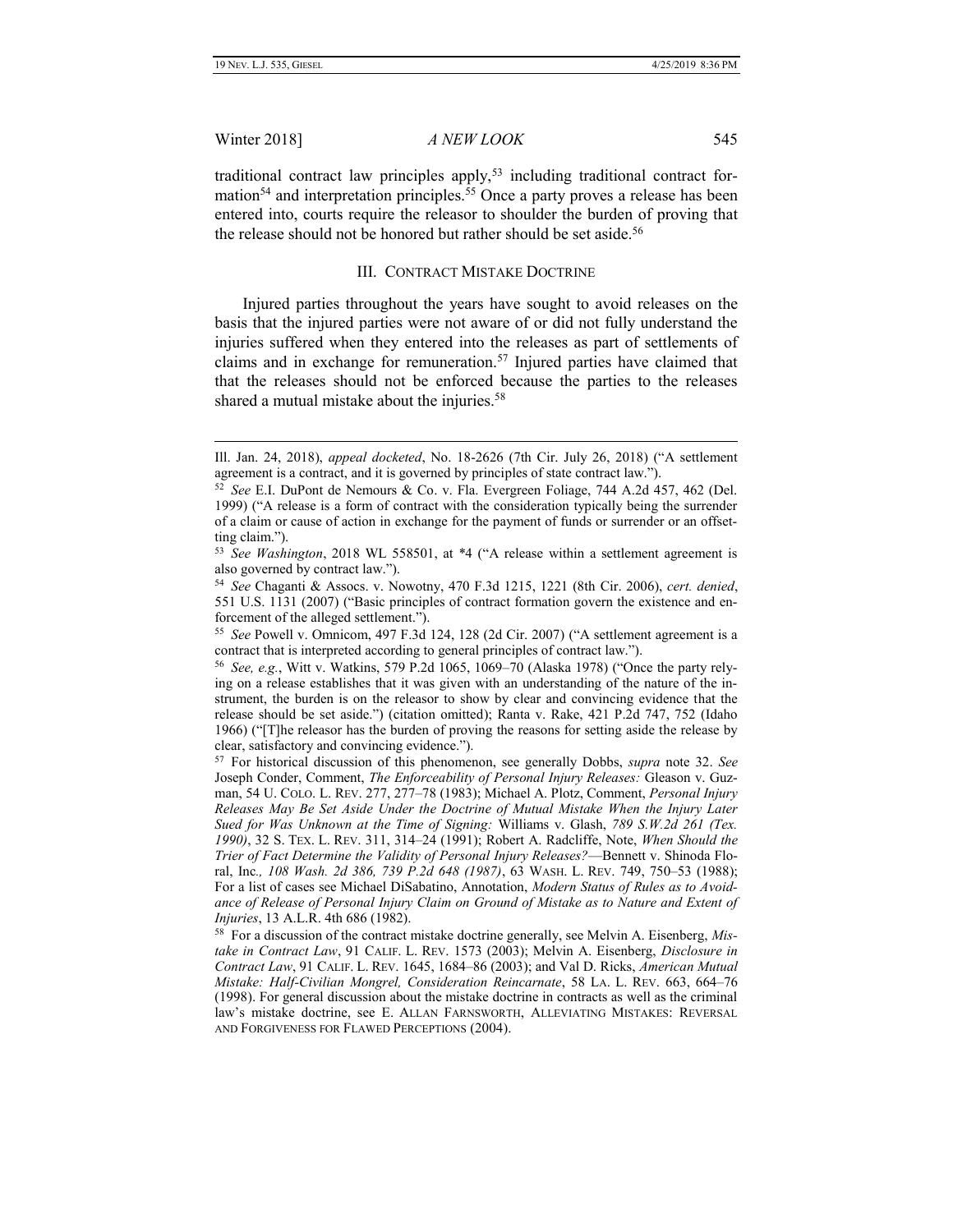Today, there are two recognized mistake doctrines that can cause a court to refuse to enforce a contract: mutual mistake and unilateral mistake. The stated definitions of the doctrines across jurisdictions vary.<sup>59</sup> The Restatement (Second) of Contracts, with regard to both types of mistake, defines a "mistake" as "a belief that is not in accord with the facts."<sup>60</sup> A comment notes that "the erroneous belief must relate to the facts as they exist at the time of the making of the contract" and that a "party's prediction or judgment as to events to occur in the future, even if erroneous," is not a mistake.<sup>61</sup>

The Restatement provides with regard to mutual mistake that:

1. both parties must share the mistake,

2. the mistake must be "as to a basic assumption on which the contract was made[,]"

3. the mistake must have a "material effect on the agreed exchange of performances," and

4. the party seeking relief must not bear the risk of the mistake.<sup>62</sup>

Unilateral mistake differs from mutual mistake in that only one party to the contract must be mistaken. In addition, "the effect of the mistake is such that enforcement of the contract would be unconscionable," or that the other party caused or had reason to know of the mistake.<sup>63</sup>

<sup>59</sup> Some jurisdictions adopt the Restatement approach. *See, e.g.*, Rotunda v. Marriott Int'l, Inc., 123 A.3d 980, 984 n.4 (D.C. 2015); Hart v. Arnold, 884 A.2d 316, 333 (Pa. Super. Ct. 2005). Other jurisdictions have their own approach. *See, e.g.*, Anderson Cty. v. Preston, 804 S.E.2d 282, 297 (S.C. Ct. App. 2017) ("A contract may be rescinded for mistake, if justice so requires, in the following circumstances: (1) whe[n] the mistake is mutual and is in reference to the facts or supposed facts upon which the contract is based;  $(2)$  whe $[n]$  the mistake is mutual and consists in the omission or insertion of some material element affecting the subject matter or the terms and stipulations of the contract, inconsistent with the true agreement of the parties; (3) whe $[n]$  the mistake is unilateral and has been induced by the fraud, deceit, misrepresentation, concealment, or imposition of the party opposed to the rescission, without negligence on the part of the party claiming rescission; or  $(4)$  whe $[n]$  the mistake is unilateral and is accompanied by very strong and extraordinary circumstances which would make it a wrong to enforce the agreement, sustained by competent evidence of the clearest kind.") (quoting King v. Oxford, 318 S.E.2d 125, 128 (S.C. Ct. App. 1984)).

With regard to unilateral mistake, see Whistleblower 4496-15W v. Comm'r, No. 4496-15W, 2017 WL 2304309, at \*7 (T.C. May 25, 2017) ("A party's unilateral mistake, by contrast, generally will not suffice to invalidate a contract unless it was induced in some way by the other party . . ."). *See* Gessin Elec. Contractors, Inc. v. 95 Wall Assocs., LLC, 903 N.Y.S.2d 26, 29 (N.Y. App. Div. 2010) ("[A] court sitting in equity can rescind a contract for unilateral mistake if failure to rescind would unjustly enrich one party at the other's expense, and the parties can be returned to the status quo ante without prejudice.") (citation omitted). *But see* Vandenberg v. Brunswick Corp., 90 N.E.3d 1048, 1057 (Ill. App. Ct. 2017) ("A unilateral mistake is insufficient to invalidate an agreement compromising and settling a disputed claim.") (quoting Cole Taylor Bank v. Cole Taylor Bank, 586 N.E.2d 775, 783 (Ill. App. Ct. 1992)).

<sup>60</sup> *See* RESTATEMENT (SECOND) OF CONTRACTS § 151 (AM. LAW INST. 1981).

<sup>61</sup> *See id.* § 151 cmt. a.

<sup>62</sup> *See id.* § 152.

<sup>63</sup> *See id.* § 153.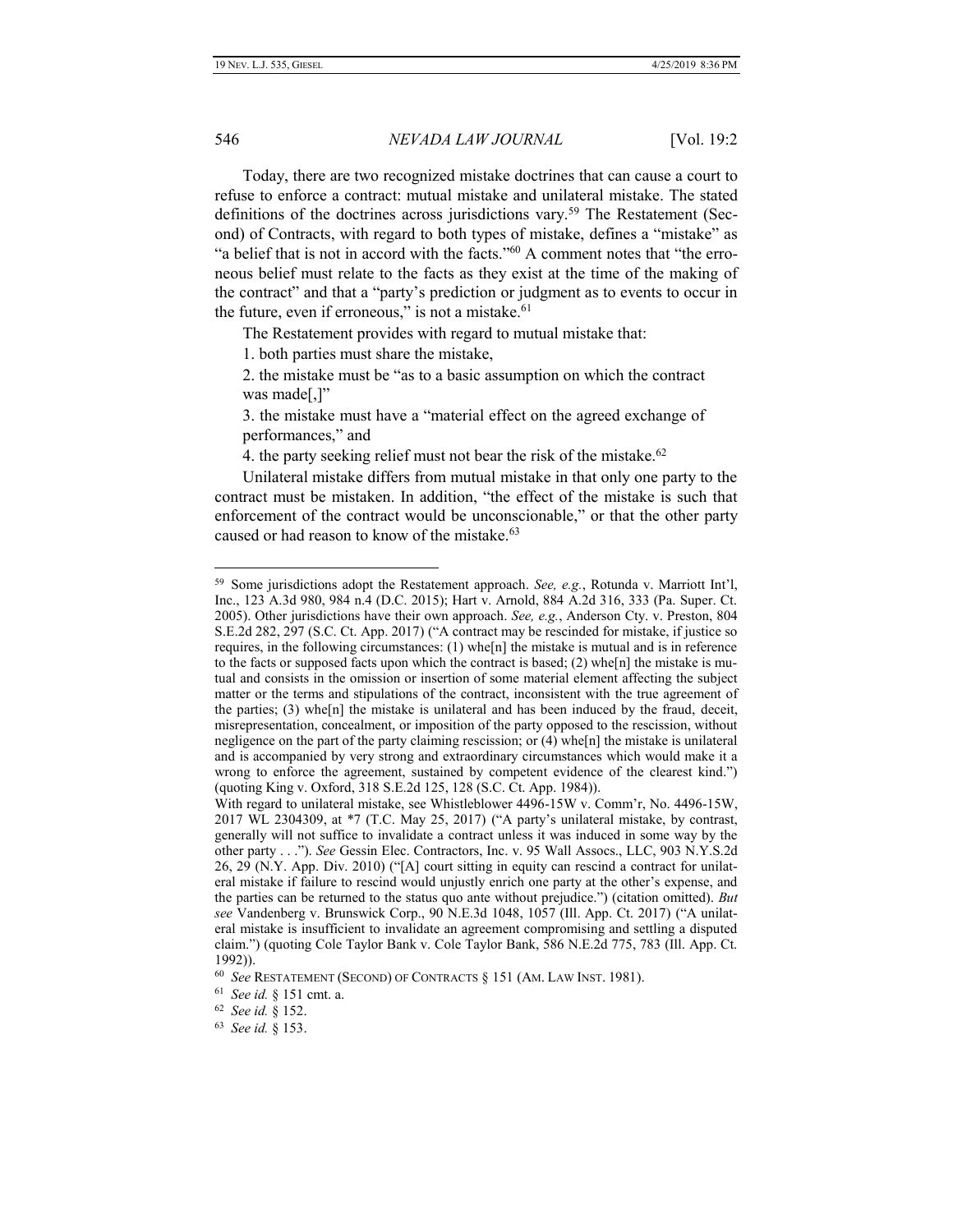With both mutual mistake and unilateral mistake, a party bears the risk of the mistake and cannot use the mistake doctrine to his or her benefit in three situations. First, a party cannot use the mistake doctrine if the parties have allocated the risk to that party by agreement; in such a situation the parties have, in advance, confronted the possibility that there could be errors but deal with how that should be handled by agreement.<sup>64</sup> The agreement that a party entered into while mistaken can, and usually does, itself allocate the risk and saves the document's validity.<sup>65</sup> Second, a party cannot use the mistake doctrine if that party entered into the agreement with "conscious ignorance."<sup>66</sup> A party is "conscious[ly] ignorant" if the party knows he or she lacks information about the issue to which the mistake relates but enters into the agreement anyway. $67$ Third, a court may place the risk on a party because "it is reasonable in the circumstances to do so."<sup>68</sup>

### IV. TRADITIONAL APPLICATION OF CONTRACT DOCTRINE TO THE TYPICAL PERSONAL INJURY RELEASE SITUATION

A personal injury releasor has four tremendous hurdles blocking the way to success of a mutual mistake claim. First, the releasor must prove that the mistake at the heart of the basic assumption of the deal is about the facts as they existed at the time the release was entered into and not simply a speculation or prediction of the future.<sup>69</sup> Second, the injured party must prove that the injured party and the releasee shared a mistake about the injured party's injuries.<sup>70</sup> Third, the injured party cannot have been acting in conscious ignorance, and fourth, the agreement cannot have placed the risk on the injured party by its own terms.<sup>71</sup>

# *A. A Shared Mistake of Fact and Not a Speculation or Prediction*

A party seeking to avoid a personal injury release likely cannot prove that he or she acted with "a belief that is not in accord with the facts."<sup>72</sup> A logical view of the situation at the time an injured party agrees to a release in exchange for recompense is that the injured party is speculating that his or her injuries will not become something other than what the injured party knows at the time of the signing of the release. An injured party weighs what he knows of his injuries, the amount of money being offered, and the value to that party of having

<sup>64</sup> *See id.* § 154(a), cmt. b.

<sup>65</sup> *See, e.g.*, Lenawee Cty. Bd. of Health v. Messerly, 331 N.W.2d 203, 210 (Mich. 1982).

<sup>66</sup> *See* RESTATEMENT (SECOND) OF CONTRACTS § 154 cmt. c.

<sup>67</sup> *See id.* § 154(b).

<sup>68</sup> *See id.* § 154(c).

<sup>69</sup> *See id.* § 151 cmt. a.

<sup>70</sup> *See id.* § 152 cmt. a.

<sup>71</sup> *See id.* § 154(a), (b), cmt. c.

<sup>72</sup> *See id.* § 151; *see also* discussion *supra* Part III.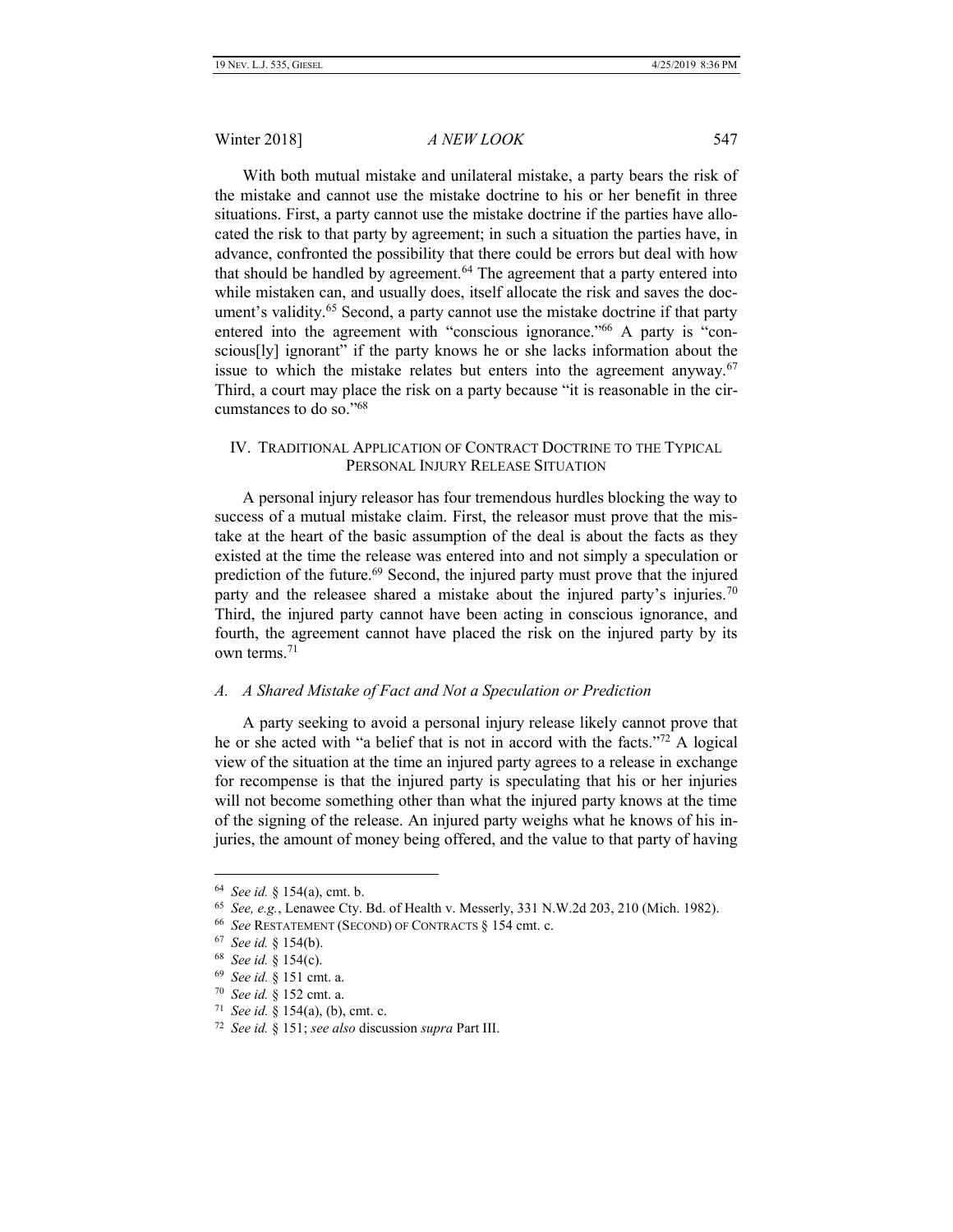that money immediately without the hassle of further haggling, lawsuits, and such.

Even if an injured party can prove that her or she was mistaken, in the vast majority of situations that party cannot prove that the other party to the release shares the mistake. The releasee, too, is speculating. The releasee hopes that the injuries and their consequences do not change but seeks to settle the matter so that there is certainty and closure short of extended litigation.<sup>73</sup>

Often the injured party has legal counsel.<sup>74</sup> The basic professional obligation of competence requires such counsel to bring home to the injured party the possibility of later discovered physical effects of the precipitating event.<sup>75</sup> If an injured party with the benefit of the advice of counsel enters into a release as part of the settlement of a matter, a successful claim of mutual mistake is hard to fathom.

#### *B. The Injured Party Has the Risk of Mistake by Conscious Ignorance*

In the vast majority of these situations the injured party cannot survive the conscious ignorance analysis. This is especially true when the injured party has the benefit of the advice of an attorney at the time of the signing of the release. In *Wood v. Boynton*, a classic conscious ignorance case, a woman brought a stone to a shop to sell because she needed money.<sup>76</sup> Neither she nor the shopkeeper knew what the stone was, but both thought it was a topaz.<sup>77</sup> The shopkeeper bought the stone for a dollar.<sup>78</sup> Later, the parties discovered that the stone was a diamond.<sup>79</sup> The seller of the stone claimed mistake and asked the court to set aside the contract of sale.<sup>80</sup> The court refused, noting that the seller chose to sell without further investigation of its composition.<sup>81</sup> The seller sold knowing she did not know with certainty the composition of the stone.<sup>82</sup>

In the release setting, to avoid the conscious ignorance bar, injured parties must claim that they did not perceive the uncertainty of their medical condition. Given the society in which injured parties live—a society which bombards

<sup>73</sup> *See, e.g.*, Boccarossa v. Watkins, 313 A.2d 135, 137 (R.I. 1973) (describing how releasee did not share the mistake); Maglin v. Tschannerl, 800 A.2d 486, 490 (Vt. 2002) (explaining that at most the injured party has proved unilateral mistake).

<sup>74</sup> *See, e.g.*, Morta v. Korea Ins. Corp., 840 F.2d 1452, 1454 (9th Cir. 1988).

<sup>75</sup> *See* MODEL RULES OF PROF'L CONDUCT r. 1.1 (AM. BAR ASS'N 2013) ("A lawyer shall provide competent representation to a client. Competent representation requires the legal knowledge, skill, thoroughness and preparation reasonably necessary for the representation.").

<sup>76</sup> Wood v. Boynton, 25 N.W. 42, 43 (Wis. 1885).

<sup>77</sup> *Id.*

<sup>78</sup> *Id.*

<sup>79</sup> *Id.*

<sup>80</sup> *Id.* at 44.

<sup>&</sup>lt;sup>81</sup> *Id.* ("If she chose to sell it without further investigation as to its intrinsic value . . . she cannot repudiate the sale because it is afterwards ascertained that she made a bad bargain."). 82 *Id.*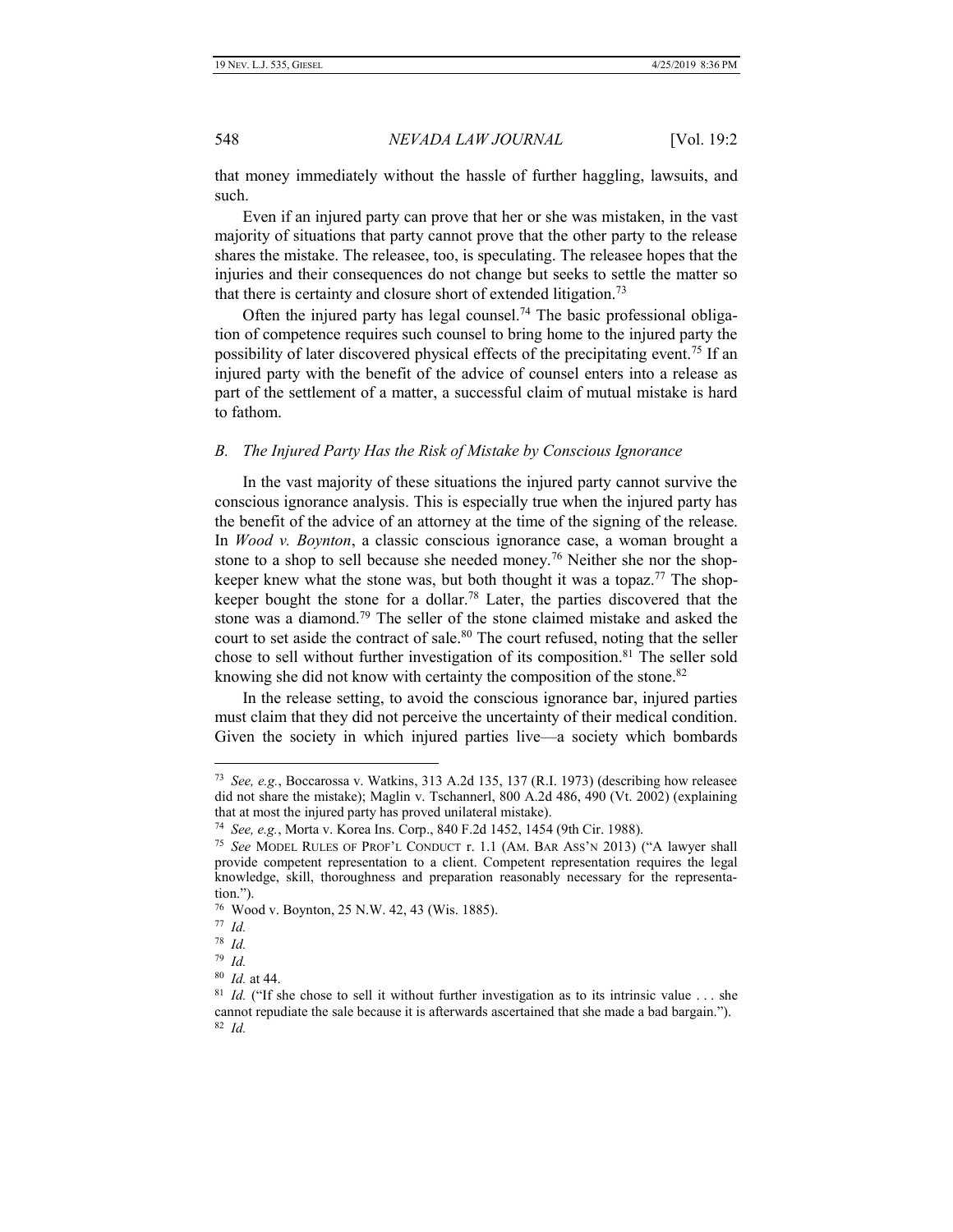people with information of all sorts, including medical knowledge—this claim seems far-fetched. As one court has noted: "There was, of course, at the time of settlement negotiations, as in every personal injury case, a conscious uncertainty regarding the medical outcome of the victim's case. At the time of settlement, both parties undertook a risk that the resolution of the uncertainty might be unfavorable." 83

In addition, many injured parties enter releases in exchange for compensation only after consulting an attorney.<sup>84</sup> Such an attorney, if competent, surely explained to the injured party the possibility that not all injuries or effects of injuries had manifested at the time the injured party considered the release.<sup>85</sup> Thus, the attorney made the injured party aware of his or her ignorance about injuries. The involvement of an attorney makes an injured party's claim of lack of conscious ignorance particularly suspect. A rational explanation for the situation is that the injured party, after consultation with counsel, understood that further injury or complications could occur and yet that party preferred the certainty of the payment in the short term rather than the chance of a payment in the long term after costly litigation.<sup>86</sup>

### *C. The Release Places the Risk of Mistake on the Injured Party*

In many situations mistake doctrine should not be available to the personal injury releasor, regardless of the releasor's knowledge of injury, because the release placed the risk of any mistake regarding injuries on the releasor. When a contract allocates the risk of a particular type of mistake to a party, that party cannot rely on such a mistake to avoid the contract. $87$  A common scenario in which this issue arises is when a purchaser of land seeks to have the contract for sale set aside on the basis of a mistake about the possible uses of the land.<sup>88</sup> Often such contracts provide that the purchaser is buying the property "as is."<sup>89</sup> Courts find that purchasers cannot rely on a mistake as to possible land use be-

<sup>83</sup> Blackhurst v. Transamerica Ins. Co., 699 P.2d 688, 692 (Utah 1985) (citation omitted).

<sup>84</sup> *See, e.g.*, Morta v. Korea Ins. Corp., 840 F.2d 1452, 1454–55 (9th Cir. 1988) (explaining that an attorney was consulted before the release was signed); Gleason v. Guzman, 623 P.2d 378, 380 (Colo. 1981) (also explaining an attorney was consulted before the release was signed).

<sup>&</sup>lt;sup>85</sup> This explanation would be required by the duty of competence all attorneys owe to their clients. *See* MODEL RULES OF PROF'L CONDUCT r. 1.1 (AM. BAR ASS'N 2013) ("A lawyer shall provide competent representation to a client. Competent representation requires the legal knowledge, skill, thoroughness and preparation reasonably necessary for the representation.").

<sup>86</sup> *See* Harbor Ins. Co. v. Stokes, 45 F.3d 499, 503 (D.C. Cir. 1995) (holding party cannot claim mistake because party knew the matter had been appealed and a decision could be rendered at any time; settlement was made in conscious ignorance).

<sup>87</sup> *See* RESTATEMENT (SECOND) OF CONTRACTS § 154(a) (AM. LAW INST. 1981); *see also* discussion *supra* Part III.

<sup>88</sup> *See, e.g.*, Lenawee Cty. Bd. of Health v. Messerly, 331 N.W.2d 203, 205, 210 (Mich. 1982).

<sup>89</sup> *See, e.g.*, *id.* at 210.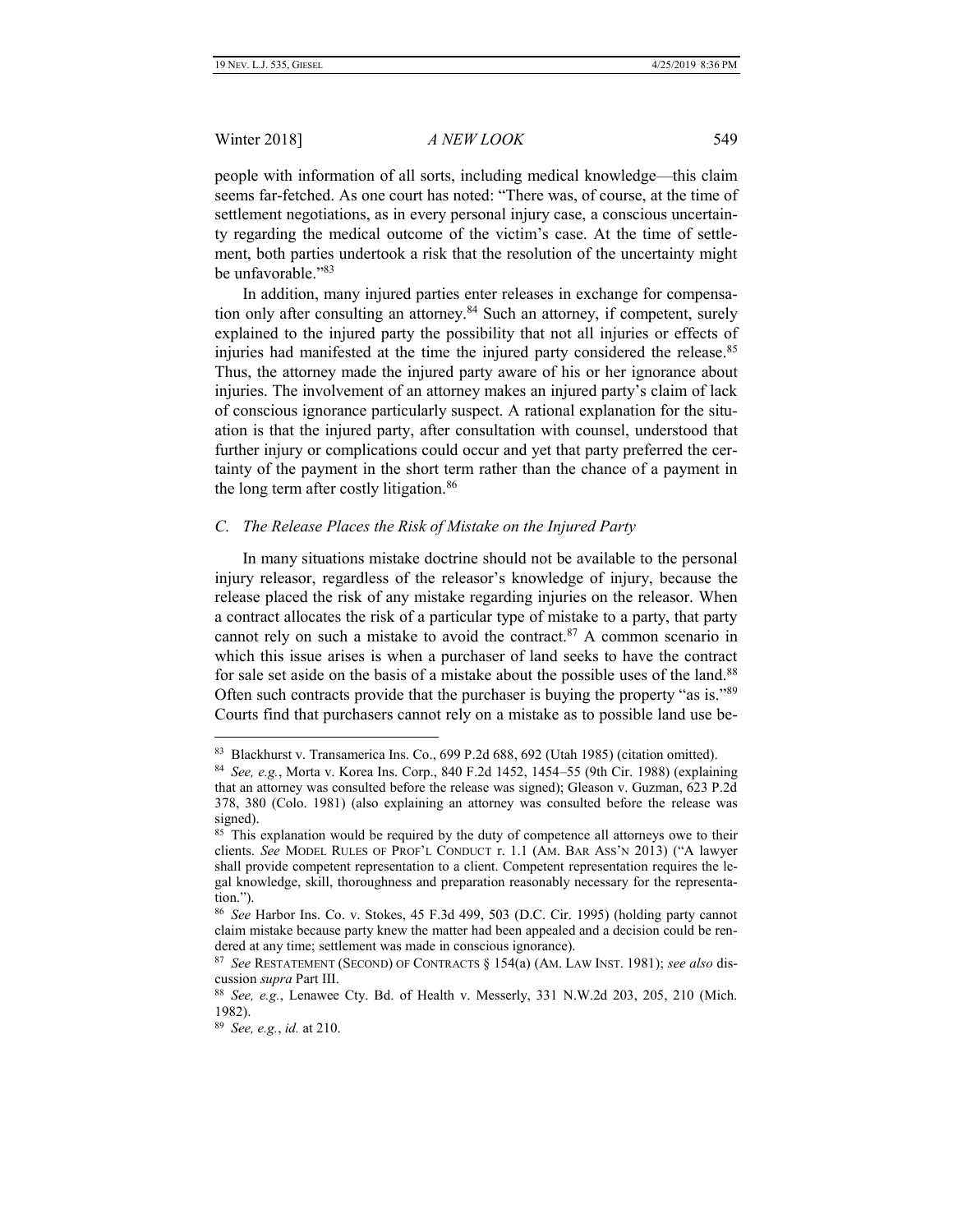cause the "as is" language of the contracts placed the risk of the mistake on the purchasers.<sup>90</sup>

Typical personal injury releases refer expressly to the possibility of unknown injuries or effects on the releasor.<sup>91</sup> The court in *Ranta v. Rake* reviewed a particularly explicit release which referred to "all known and unknown, foreseen and unforeseen bodily and personal injuries and property damage and the consequences thereof," and then continued:

It is understood and agreed that this settlement is the compromise of a doubtful and disputed claim, and that the payment made is not to be construed as an admission of liability on the part of the party or parties hereby released, and that said releasees deny liability therefor and intend merely to avoid litigation and buy their peace.

The undersigned hereby declare(s) and represent(s) that the injuries sustained are or may be permanent and progressive and that recovery therefrom is uncertain and indefinite and in making this Release it is understood and agreed, that the undersigned rely(ies) wholly upon the undersigned's judgment, belief and knowledge of the nature, extent, affect and duration of said injuries and liability therefor and is made without reliance upon any statement or representation of the party or parties hereby released or their representatives or by any physician or surgeon by them employed.

### THE UNDERSIGNED HAS READ THE FOREGOING RELEASE AND FULLY UNDERSTANDS IT.<sup>92</sup>

Regardless of whether the document states that the party has read it, a party who signs a document is held to have read it. $93$  As the Supreme Court stated long ago in *Upton v. Tribilcock*, "It will not do for a man to enter into a contract, and, when called upon to respond to its obligations, to say that he did not read it when he signed it, or did not know what it contained."<sup>94</sup>

The language of this *Ranta* release or any other typical release is such that the result of any interpretation analysis must conclude that the release clearly places the risk of unknown injuries on the injured party. In modern contract law, a court determines a party's assent to an agreement by looking at the external or objective manifestations of intentions.<sup>95</sup> The focus is on what the other

. . . .

<sup>90</sup> *See, e.g.*, *id.*; Atkins v. Kirkpatrick, 823 S.W.2d 547, 553 (Tenn. Ct. App. 1991).

<sup>&</sup>lt;sup>91</sup> See *supra* Part I for examples of releases.

<sup>92</sup> Ranta v. Rake, 421 P.2d 747, 749 (Idaho 1966).

<sup>93</sup> *See* Giaccone v. Canopius U.S. Ins. Co., 133 F. Supp. 3d 668, 674 (D.N.J. 2015) (applying N.J. law) ("Indeed, signing a contract creates a conclusive presumption that the signer read, understood, and assented to its terms.") (citation omitted) (internal quotation marks omitted); Anzueto v. Wash. Metro. Area Transit Auth., 357 F. Supp. 2d 27, 30 (D.D.C. 2004) ("[I]t is well established that a person has a duty to read a contract before he signs it. If he had the opportunity to read it, he is bound by its terms regardless of whether he thought he was signing an actual contract.") (citation omitted).

<sup>94</sup> Upton v. Tribilcock, 91 U.S. 45, 50 (1875).

<sup>95</sup> *See, e.g.*, Lucy v. Zehmer, 84 S.E.2d 516, 522 (Va. 1954); *see also* MURRAY, *supra* note 2, § 31, at 62.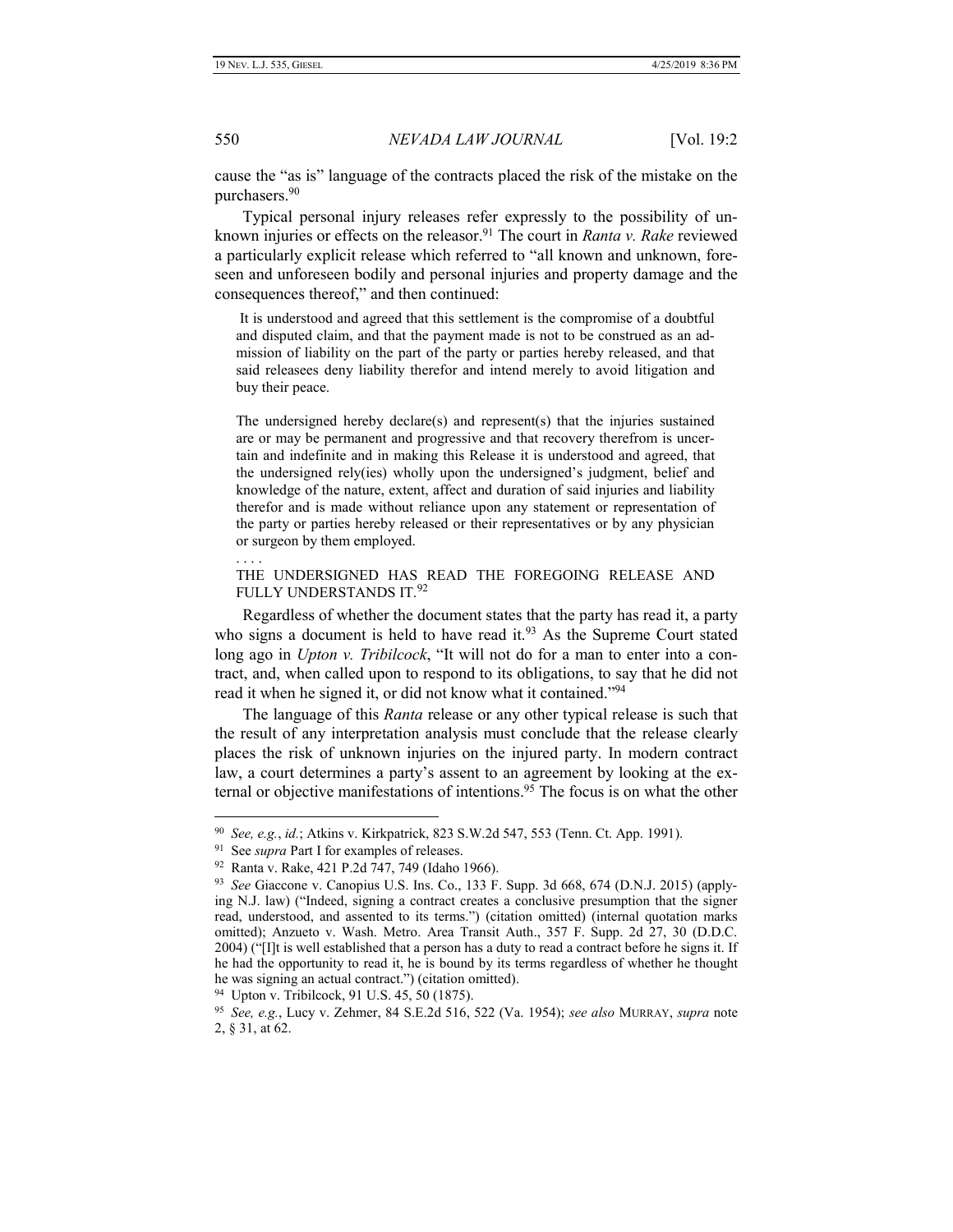#### Winter 2018] *A NEW LOOK* 551

party would reasonably believe as a result of the party's manifestations of assent.<sup>96</sup> The objective approach means that when a court evaluates what the parties intended by the words used in the document they signed, the court should focus on how each party's words and actions would be reasonably perceived by the other party.<sup>97</sup>

A court entertaining a releasor's plea to not enforce a release of "all injuries, known and unknown,"<sup>98</sup> acts with this objective view as background. Even assuming the parol evidence rule is not an obstacle to the admission of evidence relating to the deal struck,<sup>99</sup> and with the court considering all evidence proffered by the releasor, the releasor has a difficult path to success in arguing that the words of the release should be interpreted to not place the risk of any mistake as to injuries squarely on the releasor.<sup>100</sup>

When parties seek to have courts interpret the meaning of agreements, courts look to the writing and, often, to extrinsic evidence<sup>101</sup> to interpret the writing and to determine whether the writing is reasonably susceptible to the meanings suggested by the parties.<sup>102</sup> Some courts give the writing more weight

<sup>96</sup> *See* FARNSWORTH, *supra* note 29, § 3.6, at 115 ("By the end of the nineteenth century, the objective theory had become ascendant and courts universally accept it today."); *see also* Greene v. Ablon, 794 F.3d 133, 147 (1st Cir. 2015) (applying Mass. law) ("Although mutual assent is often misleadingly referred to as a 'meeting of the minds,' the formation of a valid contract under Massachusetts law requires objective, not subjective, intent.") (citation omitted).

<sup>97</sup> *See* Skycom Corp. v. Telstar Corp., 813 F.2d 810, 814 (7th Cir. 1987) (" '[I]ntent' does not invite a tour through [the plaintiff's] cranium, with [the plaintiff] as the guide."); *see also* Westlake Invs., LLC v. MLP Mgmt., LLC, 842 F. Supp. 2d 1119, 1126 (S.D. Iowa 2012) ("Mutual assent is determined from objective evidence. When interpreting a settlement agreement the primary concern is to determine the intention of the parties; '[e]vidence of the parties' *mutual* intent is what matters.'") (internal citation omitted) (quoting Peak v. Adams, 799 N.W.2d 535, 544 (Iowa 2011)).

<sup>98</sup> Maglin v. Tschannerl, 800 A.2d 486, 487 (Vt. 2002).

<sup>99</sup> *See* Bernstein v. Kapneck, 430 A.2d 602, 607 (Md. 1981) ("[P]arole [sic] evidence ordinarily is inadmissible to vary, alter or contradict a contract, including a release, that is complete and unambiguous, in the absence of 'fraud, accident or *mutual* mistake.' ") (quoting McLain v. Pernell, 258 A.2d 416, 418 (Md. 1969)); *see generally* Juanda Lowder Daniel, *K.I.S.S. the Parol Evidence Rule Goodbye: Simplifying the Concept of Protecting the Parties' Written Agreement*, 57 SYRACUSE L. REV. 227, 248 (2007) (discussing the rule and its exceptions). For a general discussion of the parol evidence rule, see MURRAY, *supra* note 2, §§ 83, 86, at 416, 442.

<sup>100</sup> Eustis Mining Co. v. Beer, Sondheimer & Co., Inc., 239 F. 976, 982 (S.D.N.Y. 1917) ("[T]here is a critical breaking point . . . beyond which no language can be forced[.]").

<sup>101</sup>  *See* Mellon Bank, N.A. v. Aetna Bus. Credit, Inc., 619 F.2d 1001, 1010 (3d Cir. 1980) ("External indicia of the parties' intent other than written words are useful, and probably indispensable, in interpreting contract terms. If each judge simply applied his own linguistic background and experience to the words of a contract, contracting parties would live in a most uncertain environment."); *see also* E. Allan Farnsworth, *"Meaning" in the Law of Contracts*, 76 YALE L.J. 939, 940–42 (1967) (describing how context gives words meaning).

<sup>102</sup> *See, e.g.*, *Mellon Bank, N.A.*, 619 F.2d at 1011 ("If a *reasonable* alternative interpretation is suggested, even though it may be alien to the judge's linguistic experience, objective evidence in support of that interpretation should be considered by the fact finder.") (citation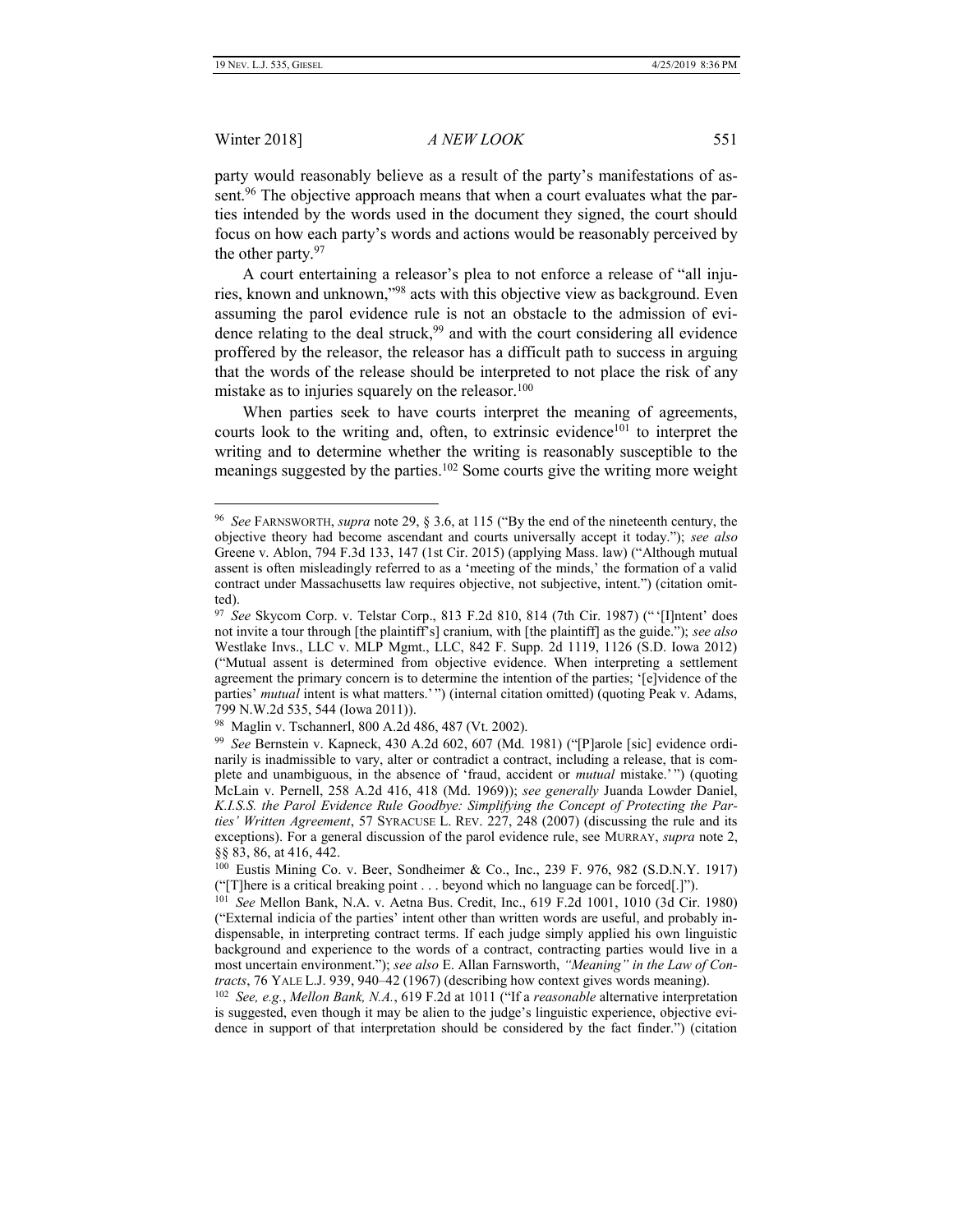and require a finding of ambiguity within the document itself before considering evidence other than the writing.<sup>103</sup>

A typical generic contract interpretation approach is presented in *Engineered Abrasives, Inc. v. American Machine Products and Service, Inc.*<sup>104</sup> In that case, the parties settled a matter in a commercial setting that included a release provision in which Engineered Abrasives agreed as follows:

[Engineered Abrasives] . . . hereby releases [American] . . . from any . . . claims, . . . liabilities, obligations, damages, costs, attorneys' fees, expenses, actions, and/or causes of action of every nature, . . . whether known or unknown, suspected or unsuspected, which it ever had, now has, or may hereafter claim to have by reason of any matter, ... whatsoever arising or occurring prior to and including the date of the Agreement, including but not limited to the claims and defenses set forth in the Action.<sup>105</sup>

As part of this settlement and in exchange for the release, Engineered Abrasives was to receive \$75,000, an injunction against slander by American Machine, and a \$250,000 liquidated damages provision supporting the injunction.<sup>106</sup> After the settlement, American Machine introduced the release in a separate trade secret matter in which Engineered Abrasives had obtained a \$714,814 default judgment against American Machine, claiming that the release applied to this earlier matter.<sup>107</sup>

Engineered Abrasives claimed that the release did not apply to the trade secret matter, noting that the parties, in developing the settlement that included the release, did not discuss or refer to the trade secret matter and that the compensation given in exchange for the release was only approximately one-tenth

If the contract language is unambiguous and the intent of the parties is discernible from the written contract, the court is to give effect to the terms of the contract. A contract is ambiguous if a reasonable person would find the contract subject to more than one interpretation; however, the terms of a contract are not ambiguous merely because the parties disagree as to their interpretation. When the contract terms are clear and unambiguous, the terms are conclusive and we do not construe the contract or look to extrinsic evidence, but will merely apply the contractual provisions.

*Id.* at 1096 (internal citations omitted); *see also* Washington v. Bd. of Educ. of Chi., No. 17 CV 2343, 2018 WL 558501, at \*4 (N.D. Ill. Jan. 24, 2018), *appeal docketed*, No. 18-2626 (7th Cir. July 26, 2018) (noting that the meaning of the document and the intention of the parties is gathered from the document alone); Bolling Fed. Credit Union v. Cumis Ins. Soc'y, Inc., 475 A.2d 382, 385 (D.C. 1984) ("If the release is facially unambiguous, we must rely solely upon its language as providing the best objective manifestation of the parties' intent.").

105 *Id.* at 651–52.

106 *Id.* at 651.

omitted); *see also* Alyeska Pipeline Serv. Co. v. O'Kelley, 645 P.2d 767, 771 n.1 (Alaska 1982) (rejecting approach that requires finding of ambiguity before extrinsic evidence can be considered to interpret).

<sup>103</sup> For example, in *Fackler v. Powell*, 891 N.E.2d 1091 (Ind. Ct. App. 2008), the court stated:

<sup>104</sup> Engineered Abrasives, Inc. v. Am. Mach. Prods. & Serv., Inc., 882 F.3d 650, 653 (7th Cir. 2018).

<sup>107</sup> *Id.* American Machine did so via Federal Rule of Civil Procedure 60(b). *Id.* at 652.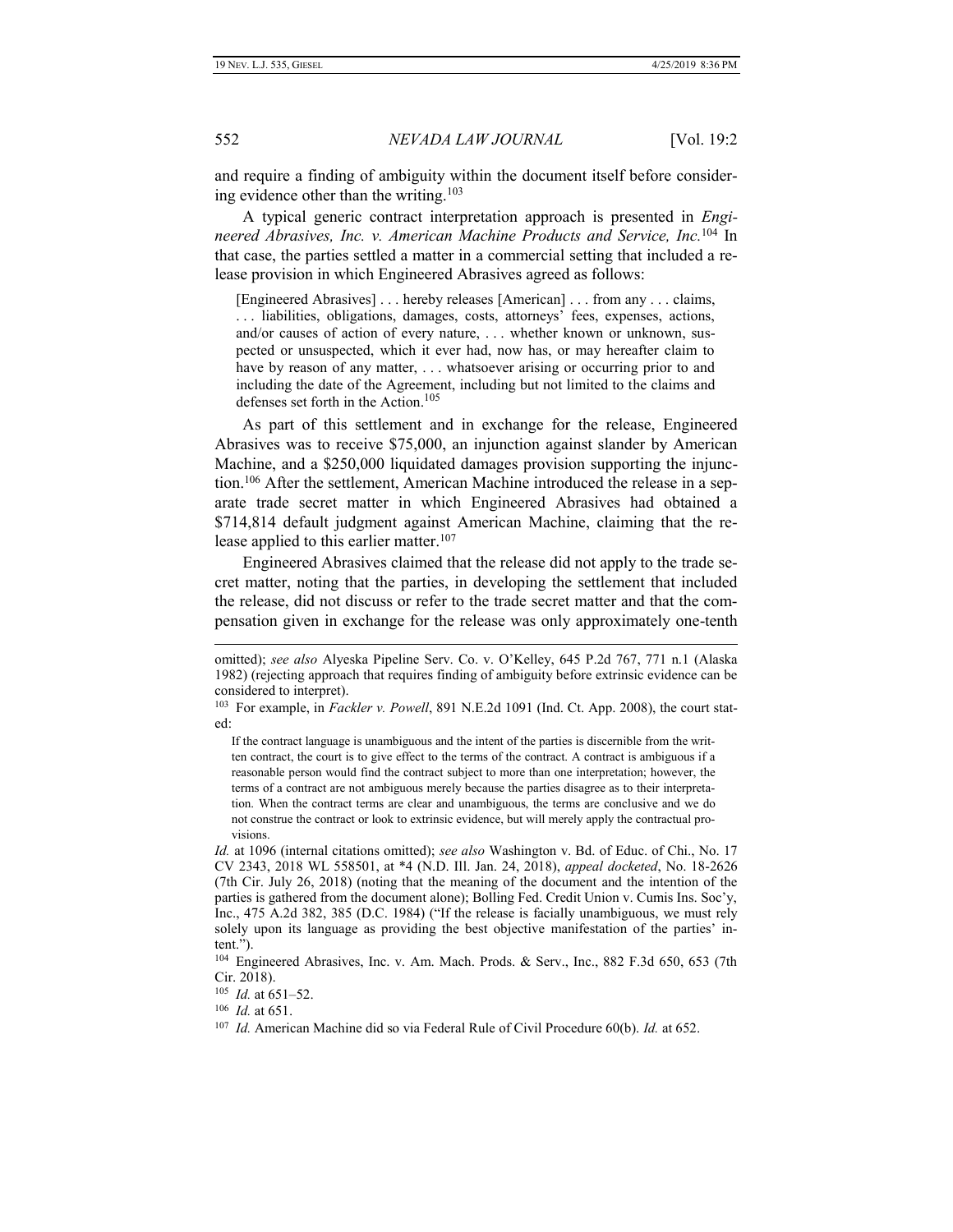of the amount of the default judgment.<sup>108</sup> The court, applying Illinois law, affirmed the lower court's finding that the release unambiguously applied to the trade secret matter.<sup>109</sup> Because the writing was unambiguous, the court refused to consider evidence extrinsic to the writing, stating that "[c]ourts look to the language of the settlement agreement to determine the parties' intent unless the agreement is ambiguous."<sup>110</sup> The court noted the significant discrepancy between the \$75,000 settlement amount and the \$714,814 default judgment, but stated that, because the document was not ambiguous, the parties' reasoning in settling for so little was "outside the scope of a court's inquiry."<sup>111</sup>

If a court applies traditional contract principles to the situation of personal injury releases, it is likely the court will determine that the releasor, by signing the release, agrees to release the other party regarding all injuries, even those unknown at the time of the signing of the release. The injured party takes on the risk of unknown injury in exchange for compensation and the extinguishment of the risk of receiving no compensation or less compensation later.<sup>112</sup>

The language of the typical personal injury release is not unduly complex, nor is the entire transaction itself complex.<sup>113</sup> The release document is typically not lengthy—only a page or two pages.<sup>114</sup> While the releasee often controls language of the release, the releasor commonly negotiates the compensation with the releasee or the releasee's representative.<sup>115</sup> The injured party presents evidence of the injury that he or she claims resulted from the actions of the other party and the releasor and releasee or the releasee's agent negotiate an ap-

<sup>108</sup> *Id.* at 652.

<sup>109</sup> *Id.* at 654–55.

<sup>110</sup> *Id.* at 653.

<sup>111</sup> *Id.* at 654–55. Note that Illinois courts treat personal injury releases very differently. *See* discussion *infra* Section V.B. For another example of a typical approach, see *Goldberg v. Goldberg*, 428 A.2d 469, 474–75 (Md. 1981) ("[W]here a contract is plain and unambiguous, there is no room for construction, and it must be presumed that the parties meant what they expressed.") (quoting Kasten Constr., v. Rod Enters., Inc., 301 A.2d 12, 18 (Md. 1973)).

<sup>112</sup> *See* Hicks v. Sparks, No. 522, 2013, 2014 WL 1233698, at \*2 (Del. Mar. 25, 2014) ("A release is a device by which parties seek to control the risk of the potential outcomes of litigation. Releases are executed to resolve the claims the parties know about as well as those that are unknown or uncertain. Because litigation is inherently risky, a general release avoids the uncertainty, expenses, and delay of a potential trial.").

<sup>113</sup> See the following sample releases: *Full Release of All Claims with Indemnity*, *supra* note 44; *Parents/Guardian Release and Indemnity Agreement*, *supra* note 44; *Release and Settlement of Claim*, *supra* note 44; *Release in Full of All Claims*, *supra* note 44; and *Release of All Claims*, *supra* note 44.

<sup>114</sup> All of the sample releases referenced in *supra* note 113 are one page with the exception of one which is two pages.

<sup>115</sup> *See, e.g.*, *Hicks*, 2014 WL 1233698, at \*1 (explaining the releasee initially offered Hicks \$2000; Hicks countered with \$7000; the releasee then offered \$2500; Hicks countered with \$5000; the releasee then offered \$3000; Hicks reiterated a demand of \$5000; the releasee then offered \$4000 which Hicks accepted); Witt v. Watkins, 579 P.2d 1065, 1067 (Alaska 1978) (noting release was signed five months after automobile collision and after negotiation of amount).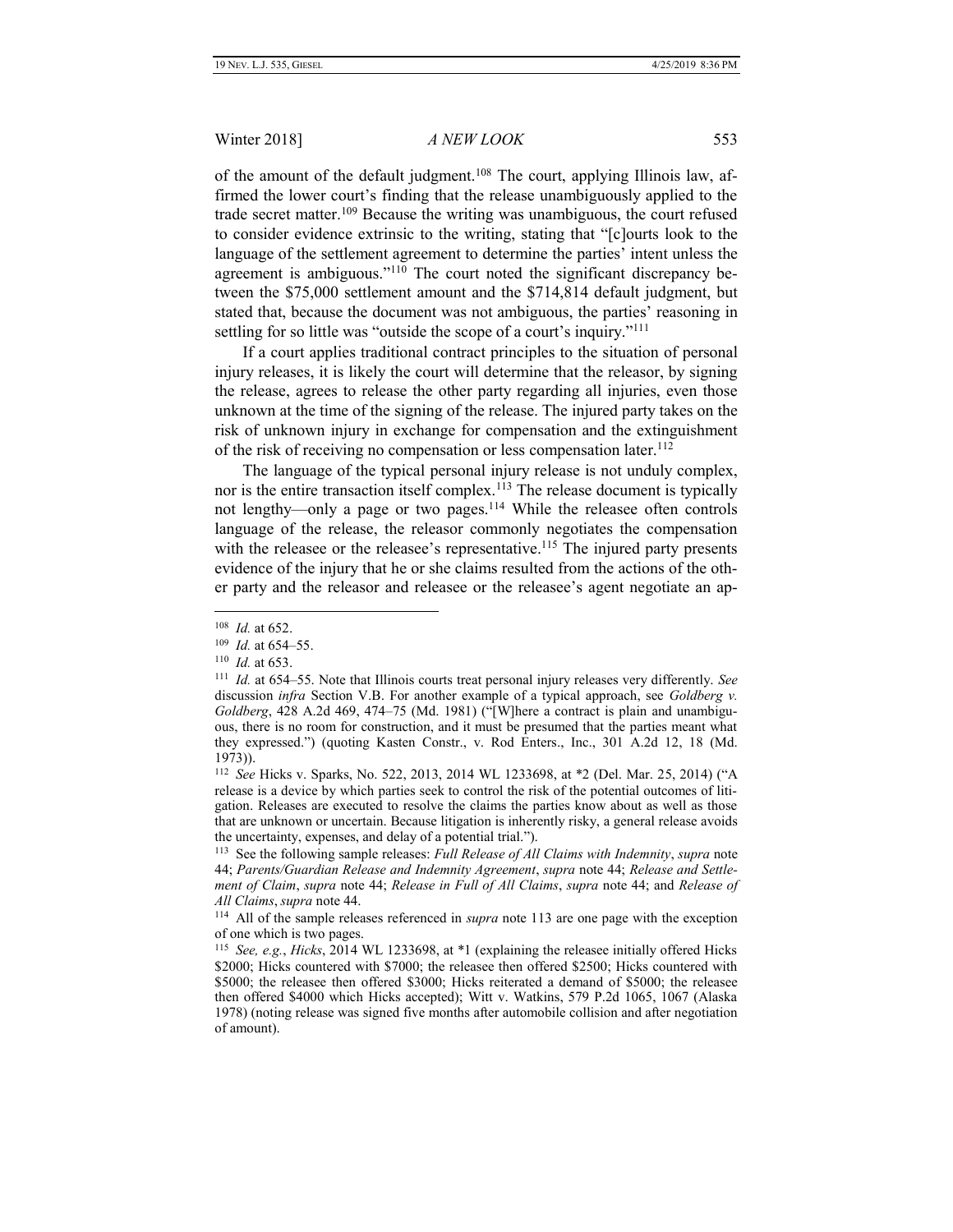# 554 *NEVADA LAW JOURNAL* [Vol. 19:2

propriate amount without undue haste.<sup>116</sup> The releasor then, often after consultation with an attorney, signs the release.<sup>117</sup> The releasor seeks money in the short term without further expense or delay while the releasee seeks to end the matter efficiently.<sup>118</sup> In this situation, it is a difficult argument to assert that the proper interpretation of the words of the writing is that the risk of unknown injury is *not* given to the releasor.<sup>119</sup>

# *D. Traditional Application of the Unilateral Mistake Doctrine to the Typical Personal Injury Release Situation*

An injured party claiming unilateral mistake avoids the hurdle of proving that the mistake is shared, but encounters the similarly difficult hurdle of proving "a belief that is not in accord with the facts."<sup>120</sup> Likewise, an injured party claiming unilateral mistake would likely bear the risk of the mistake as the result of being consciously ignorant.<sup>121</sup> As is true with a claim of mutual mistake, it is also very likely that the release puts the risk of the mistake on the injured party and thus renders the party unable to use the unilateral mistake doctrine.<sup>122</sup>

In addition, the unilateral mistake doctrine, at least under the Restatement formulation, adds to the injured party's burden by requiring that the mistake be caused by the other party, or that the other party have reason to know of the injured party's mistake or that enforcement of the release would be unconscionable.<sup>123</sup> Unlike the stand-alone unconscionability doctrine which focuses on un-

<sup>116</sup> In *Hicks*, the automobile collision occurred in March and the release of the adverse party's liability was signed in October. Hicks was treated by a physician and presented her injuries to the representative of the releasee. The releasee initially offered Hicks \$2000. Hicks countered with \$7000. The releasee then offered \$2500. Hicks countered with \$5000. The releasee then offered \$3000. Hicks reiterated a demand of \$5000. The releasee then offered \$4000 which Hicks accepted. *Hicks*, 2014 WL 1233698, at \*1; *see also Witt*, 579 P.2d at 1066–67 (release signed five months after automobile collision and after negotiation; information about injury gained from treating physicians).

<sup>117</sup> *See, e.g.*, *Hicks*, 2014 WL 1233698, at \*1 (explaining Hicks consulted two attorneys who advised to wait at least a year); Simmons v. Blauw, 635 N.E.2d 601, 603 (Ill. App. Ct. 1994) (noting attorney negotiated on plaintiff's behalf).

<sup>118</sup> *See generally* Dobbs, *supra* note 32, at 665–66 (discussing the benefits of settlement in general).

<sup>&</sup>lt;sup>119</sup> Arthur L. Corbin, *The Parol Evidence Rule*, 53 YALE L.J. 603, 623 (1944) ("The more bizarre and unusual an asserted interpretation is, the more convincing must be the testimony that supports it. At what point the court should cease listening to testimony that white is black and that a dollar is fifty cents is a matter for sound judicial discretion and common sense.").

<sup>&</sup>lt;sup>120</sup> See RESTATEMENT (SECOND) OF CONTRACTS §§ 151, 153 cmt. a, b (AM. LAW INST. 1981); *see also* discussion *supra* Part III and Section IV.A.

<sup>121</sup> *See* RESTATEMENT (SECOND) OF CONTRACTS § 154(b); *see also* discussion *supra* Part III and Section IV.B.

<sup>122</sup> *See* RESTATEMENT (SECOND) OF CONTRACTS § 154(a); *see also* discussion *supra* Part III and Section IV.C.

<sup>123</sup> *See* RESTATEMENT (SECOND) OF CONTRACTS § 153; *see also* discussion *supra* Part III.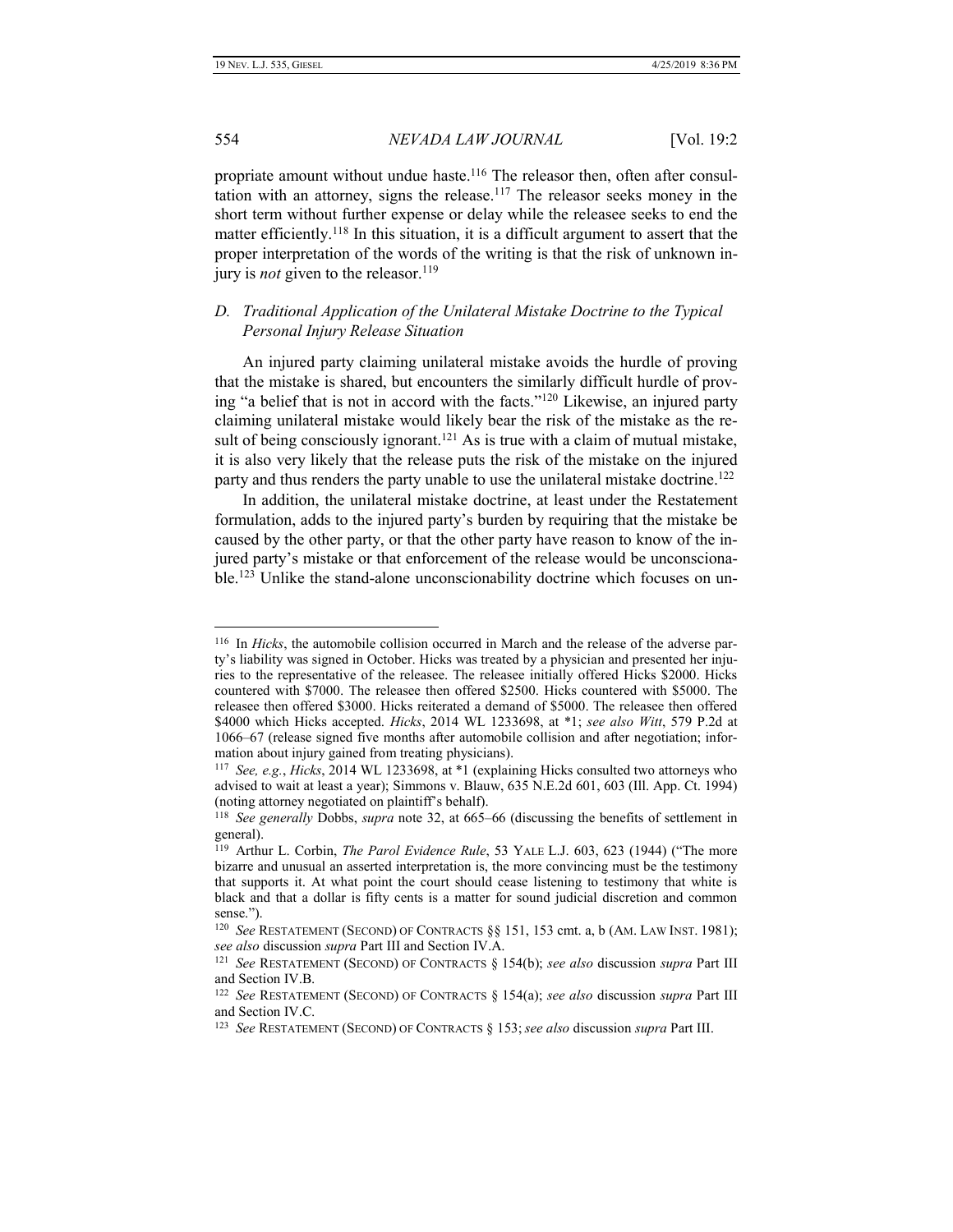# Winter 2018] *A NEW LOOK* 555

conscionability at the time of the formation of the release,  $124$  the focus of the unilateral mistake doctrine unconscionability analysis is the possible unconscionable effect of enforcing the document.<sup>125</sup> Injured parties, assuming they could prove mistake, might make a colorable claim that the effect of the release is unconscionable by presenting evidence that the injured party gave the release in exchange for a very small compensation in light of the ultimately discovered injuries of the releasor.<sup>126</sup>

#### *E. Conclusions about Traditional Application of the Mistake Doctrine*

If a court applies traditional contract doctrine, an injured party cannot often succeed in having a release rescinded. For both doctrines, the situation does not present a recognizable mistake, but instead presents a mistake in prediction or speculation. For mutual mistake, there is the added problem of the mistake not being shared. And with regard to both doctrines, the releasor has the risk of unknown injury as a result of conscious ignorance and the language of the release itself. That language is usually clear and does not lend itself to an interpretation other than that the injured party releasor takes the risk that there are injuries or consequences that the releasor does not fully perceive or understand.

# V. COURTS' TREATMENT OF PERSONAL INJURY RELEASES

Courts struggle with applying mistake doctrine to personal injury releases in the situation of later claimed injuries. Courts have a difficult time determining whether the injured party was mistaken about a fact at the time of contracting or, rather, simply speculating about the future, consciously ignorant of the true physical state of his or her body.<sup>127</sup> Not only is the existence of a mistake a sticky wicket, the issue of the mutuality of the mistake is one not often addressed by the courts, although it is a requirement of the mutual mistake doctrine.<sup>128</sup> Courts also struggle with the language of the release in terms of mistake doctrine and traditional written contract treatment.<sup>129</sup>

<sup>124</sup> *See* RESTATEMENT (SECOND) OF CONTRACTS § 208; *see also* discussion *infra* Section VII.C.

<sup>&</sup>lt;sup>125</sup> See RESTATEMENT (SECOND) OF CONTRACTS § 153 ("the effect of the mistake is such that enforcement of the contract would be unconscionable").

<sup>126</sup> *See, e.g.*, Schmidt v. Smith, 216 N.W.2d 669, 670–71 (Minn. 1974) (explaining the injured party settled for \$2,100 but later sued for \$95,000 claiming that she released the releasee when she thought she suffered from muscular strain but later had disc removal and spinal fusion surgery as a result of cervical disc syndrome); *see also* LaFleur v. C.C. Pierce Co., 496 N.E.2d 827, 829 (Mass. 1986) (describing that in a matter arising from a workplace injury, the injured party signed a release in exchange for \$4,000 thinking he had a toe injury; he sued to set aside the release after he had both legs amputated above the knee as a consequence of the accident).

<sup>127</sup> *See* discussion *supra* Sections IV.A, IV.B; *see also infra* Sections V.A, V.B.

<sup>128</sup> *See, e.g.*, Ranta v. Rake, 421 P.2d 747, 753 (Idaho 1966) (explaining that the lower court dismissed but the appellate court reversed on the basis of the releasor's intent only). Occasionally, courts do address whether the other party to the release was mistaken. *See, e.g.*,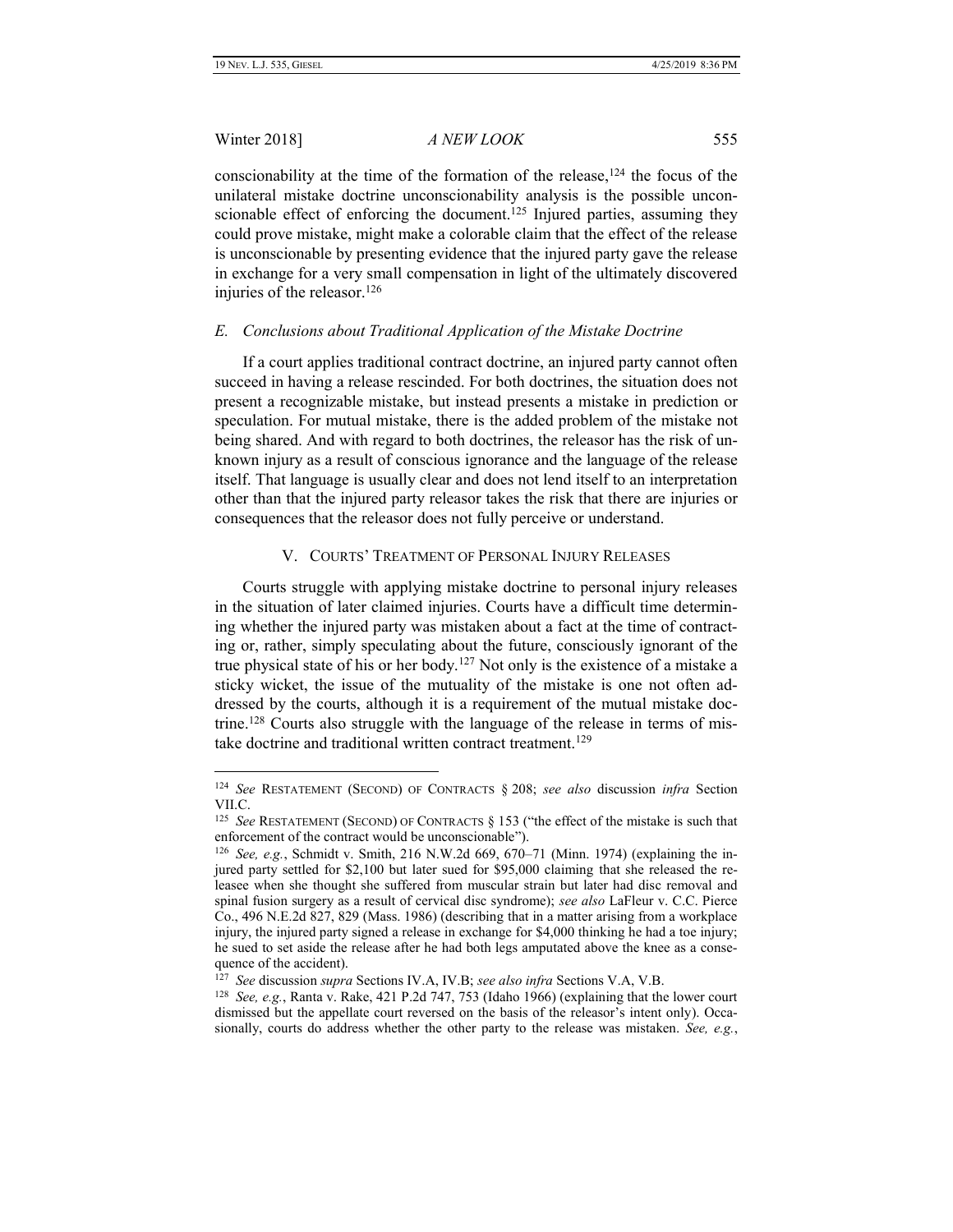### *A. Mistake Doctrine Applies with an Unknown Injury But Not with an Unknown Consequence of a Known Injury*

Because mistake doctrine requires that the mistake be one of fact existing at the time of the signing of the release, some courts state that the mistake doctrine can apply to a situation in which the injured party is not aware of the injury at the time of the release.<sup>130</sup> If, however, the injured party is aware of the injury but not its consequences, there is no mistake because the injury existed and was known at the time of the release.<sup>131</sup> The contract mistake doctrine can apply to a mistake of diagnosis but not one of prognosis.<sup>132</sup>

For example, in *Mangini v. McClurg* the injured party, resisting enforcement of the release she had executed, claimed that at the time of the signing of the release her hip injury was unknown. <sup>133</sup> No doctor had identified the hip injury, though she was experiencing pain in the hip. <sup>134</sup> Examining physicians believed the hip pain to be related to a back strain and a hematoma with no lasting consequences. <sup>135</sup> The New York court stated the test as follows:

A mistaken belief as to the nonexistence of presently existing injury is a prerequisite to avoidance of a release . . . . If the injury is known, and the mistake, it has been said, is merely as to the consequence, future course, or sequelae of a known injury, then the release will stand.<sup>136</sup>

In effect, with this analysis, if a releasor knows of an injury and releases the other party, the releasor has assumed the risk of further consequences of that injury. No claim of mistake is therefore possible.<sup>137</sup>

Boccarossa v. Watkins, 313 A.2d 135, 137 (R.I. 1973) (finding releasee did not share the mistake); Beaver v. Estate of Harris, 409 P.2d 143, 148 (Wash. 1965) (determining releasee did not share the mistake).

<sup>129</sup> *See* discussion *supra* Section IV.C and *infra* Sections V.C., V.D.

<sup>130</sup> *See, e.g.*, Mangini v. McClurg, 249 N.E.2d 386, 391 (N.Y. 1969).

<sup>131</sup> *Id.*

<sup>132</sup> The court in *La Fleur v. C.C. Pierce Co.*, 496 N.E.2d 827 (Mass. 1986), noted:

<sup>[</sup>T]he great weight of authority in other jurisdictions supports the view that a release of claims for personal injuries may be avoided on the ground of mutual mistake if the parties at the time of signing the agreement were mistaken as to the existence of an injury, as opposed to the unknown consequences of known injuries.

*Id.* at 831. The *LaFleur* court adopted that approach in finding that there was evidence that the injured party had an unknown injury since the earlier diagnosis was a toe injury and the later issue was a circulatory problem resulting in leg amputation. *Id.* at 832; *see also* Oliver v. Clark, 537 N.W.2d 635, 640–41 (Neb. 1995) ("Oliver, to avoid the release in this case, must demonstrate that his present condition is not the result of the development of an injury known at the execution of the release, but is an injury that was wholly unknown at the release's signing."); Nevue v. Close, 867 P.2d 635, 636–37 (Wash. 1994) (applying this approach).

<sup>133</sup> *Mangini*, 249 N.E.2d at 388.

<sup>134</sup> *Id.*

<sup>135</sup> *Id.* at 389.

<sup>136</sup> *Id.* at 391.

<sup>137</sup> *See, e.g.*, Hicks v. Sparks, No. 522, 2013, 2014 WL 1233698, at \*3 (Del. Mar. 25, 2014) ("Hicks assumed the risk of mistake when she signed the Release without obtaining a more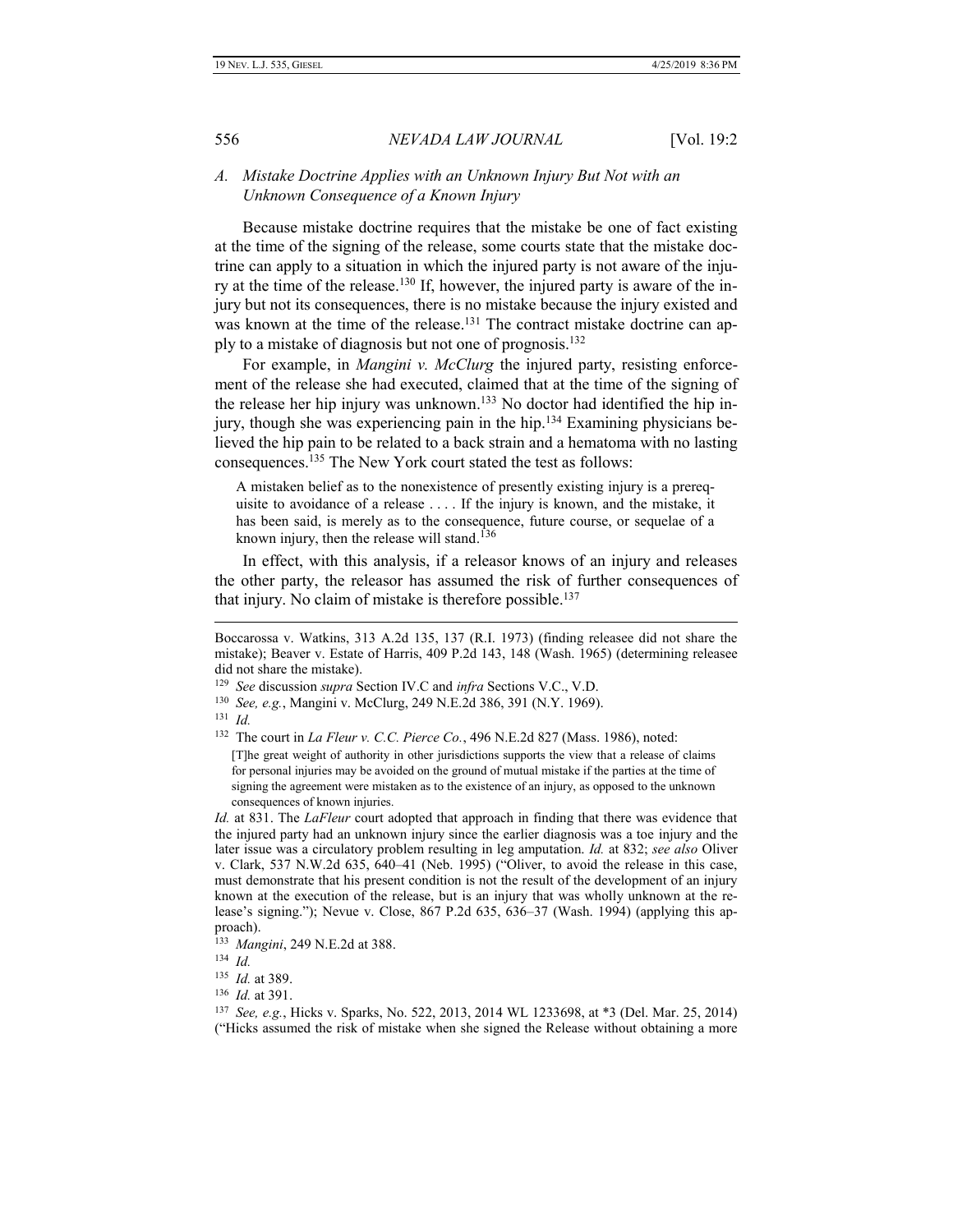The *Mangini* court, in reviewing the matter before it, opined that the injured party had put forth sufficient evidence to survive the other party's motion for summary judgment on the issue of mistake.<sup>138</sup> Though the injured party was aware of pain in her hip area, no hip injury had been contemplated at the time of the signing of the release.<sup>139</sup> Thus, the hip injury was unknown at the signing of the release. 140

As the facts of this case illustrate, this analysis requires courts to delve into the high weeds of the injuries. The *Mangini* court acknowledged the difficulty of applying the test stating, "The distinction, a well-established one, is more easily expressed than applied in practice, and as a result the cases, it will be seen, do not classify perfectly."<sup>141</sup> Indeed, such an analysis seems ill-suited for judges who are trained in the art of words, not medicine. It leads to bizarre situations in which courts must decide issues such as whether a completely severed nerve is a new and different injury than a partially severed nerve when the nerve being considered is the same, <sup>142</sup> or whether an injured party's knowledge of a neck injury means that the herniated disc diagnosis later revealed to the injured party is not a new, previously unknown injury.<sup>143</sup> Addressing the difficulty of the test, the Michigan Supreme Court in *Denton v. Utley* stated: "Yet we may well ask, as a practical matter (as distinguished from a verbal technique) is it possible to completely divorce diagnosis from prognosis? Is there not an interrelation, even if not an interdependence?"<sup>144</sup>

 $\overline{a}$ 

144 Denton v. Utley, 86 N.W.2d 537, 540 (Mich. 1957); *see also* Tulsa City Lines, Inc. v. Mains, 107 F.2d 377, 381 (10th Cir. 1939) ("In cases of this kind it is sometimes difficult, if

thorough medical examination to fully discover the extent of her injuries related to her neck pain.").

<sup>138</sup> *Mangini*, 249 N.E.2d at 393.

<sup>139</sup> *See id.* at 391.

<sup>&</sup>lt;sup>140</sup> *Id.* The court then determined that the injured party had also presented evidence to survive the other party's motion for summary judgment on the issue of whether the injured party had taken the risk of injuries unknown at the time of the signing of the release. *See id.* at 393.

<sup>141</sup> *Id.* at 391.

<sup>&</sup>lt;sup>142</sup> In *Gibli v. Kadosh*, 717 N.Y.S.2d 553, 556 (N.Y. App. Div. 2000), the injury was diagnosed as an injury to an intact nerve but was eventually discovered to be a permanent injury, a completely severed nerve. Reversing a grant of summary judgment for the releasee, the court stated that "[t]he nature of the presumed injury is so different from that of the actual injury, it is not merely a matter of degree or severity (greater pain or for a longer period). Although the parties knew the *location* of the damage, they misunderstood the *nature* of the damage." *Id.*

<sup>143</sup> In *Bronson v. Hansel*, 913 N.Y.S.2d 851, 852 (N.Y. App. Div. 2010), the injured party knew she had a neck injury but did not know that the injury was a herniated disc. The court refused to find that the herniated disc was " 'as a practical or medical matter, . . . distinguishable from unanticipated consequences of [the] known injury.' " *Id.* (quoting *Mangini*, 249 N.E.2d at 393). See also *Cardovez v. High-Rise Installation, Inc.*, 46 So. 3d 1120, 1121 (Fla. Dist. Ct. App. 2010), in which the injured party knew he had a head injury at the time of the signing of the release but claimed that he did not know of a later discovered carotid cavernous fistula. The court determined that the fistula was an unknown manifestation of a known injury and therefore not a recognizable for relief. *Id.* at 1123.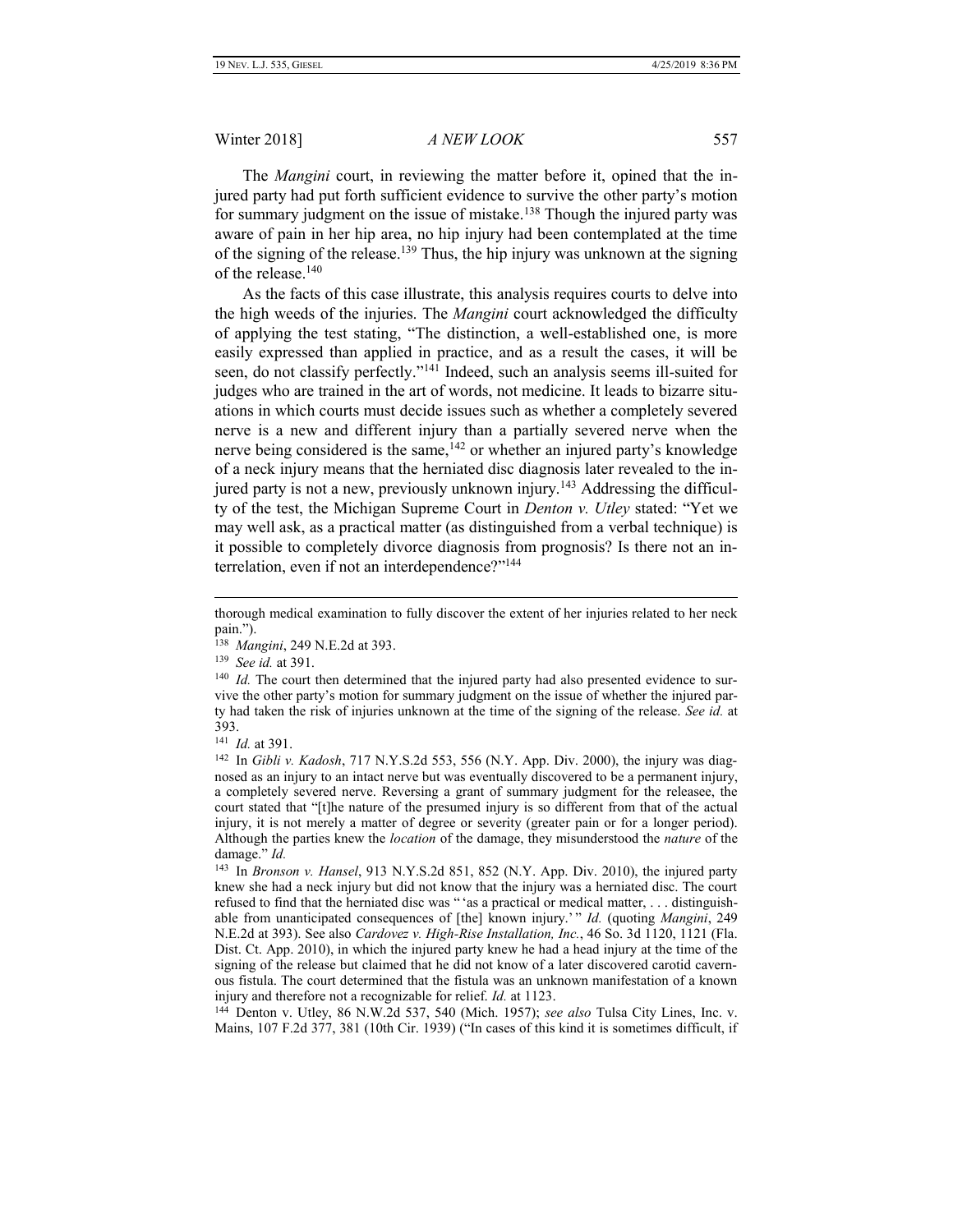558 *NEVADA LAW JOURNAL* [Vol. 19:2

Note that once a court using this analysis decides that there is or may be a recognizable mistake, the court must then face the issue of the value to bestow on the release that may allocate the risk of that unknown injury.<sup>145</sup>

# *B. Mistake about the Nature or Extent of the Injury Coupled with an Unconscionable Result*

In contrast, Illinois courts recognize a mistake for purposes of the mistake doctrine even if the claimed mistake relates to the extent of a known injury.<sup>146</sup> These courts, acknowledging that the approach applies only to releases dealing with personal injuries, $147$  also require the party seeking to have the release set aside to prove that the effect of enforcement of the release would be unconscionable given the facts eventually known about the injury.<sup>148</sup>

148 In *Newborn*, the court stated:

not impossible, to draw a distinct line of separation between mistakes relating to present and future facts."). In *Gleason v. Guzman*, 623 P.2d 378, 379–80 (Colo. 1981), the court, in ruling that summary judgment was inappropriate where the injured party suffered a head injury known at the time of the release but later suffered a seizure disorder, stated:

Admittedly, line-drawing here is difficult and its direction may well vary with the thrust of evidence. These basic components of knowledge, however, relate primarily to a comprehension of the basic character of the injury as distinct from a prediction or opinion about the future course of recovery when its basic nature is otherwise known.

*Id.* at 385. In *Coomer v. Phelps*, 172 S.W.3d 389, 391 (Ky. 2005), the court rejected the distinction between injury and consequence for purposes of mistake doctrine. The court stated that the distinction was a "distinction without a difference." *Id.*

<sup>&</sup>lt;sup>145</sup> The injured party must prove a legally cognizable mistake and must also prove that the risk of that mistake does not lie with the injured party. *See* RESTATEMENT (SECOND) OF CONTRACTS §§ 152, 154 (AM. LAW INST. 1981); *see also* discussion *supra* Part IV.

<sup>146</sup> *See, e.g.*, Simmons v. Blauw, 635 N.E.2d 601, 604 (Ill. App. Ct. 1994) ("A unilateral or self-induced mistake as to the nature and extent of the plaintiff's injuries is insufficient to void a clear and unambiguous release, and the mistake of fact must be mutual, material to the transaction, and affect its substance") (citation omitted); Newborn v. Hood, 408 N.E.2d 474, 476 (Ill. App. Ct. 1980) ("Numerous cases have considered the extent and nature of the injury as eventually manifested in determining conscionability and mutual mistake") (citation omitted). Courts of other jurisdictions may use a similar standard. *See, e.g.*, Taylor v. Liberty Mut. Ins. Co., No. 01-A-01-9210-CV00420, 1994 WL 24311, at \*3 (Tenn. Ct. App. Jan. 26, 1994) ("Accordingly, both the Supreme Court and this court have declined to enforce general releases of insurance claims when the parties have been mutually mistaken concerning the nature or seriousness of the claimant's injuries.").

<sup>147</sup> *See, e.g.*, *Simmons*, 635 N.E.2d at 604 ("[C]ases which have determined the validity of releases based on a mistake of fact with respect to the nature and extent of the plaintiff's injuries have been treated *sui generis*, and the rules governing releases from liability for nonpersonal injury torts or breaches of contracts do not apply.").

The modern trend is to set aside releases of personal injury claims in situations where the facts, when finally known, present an unconscionable result because of the equitable principle of doing justice under the circumstances of each case. . . . Thus, it is clear that all the facts, including those which become known after the release has been executed, must be considered in determining whether there was a mutual mistake of fact and whether or not the settlement is unconscionable.

*Newborn*, 408 N.E.2d at 476 (quoting Scherer v. Ravenswood Hosp. Med. Ctr., 388 N.E.2d 1268, 1271 (Ill. Ct. App. 1979)).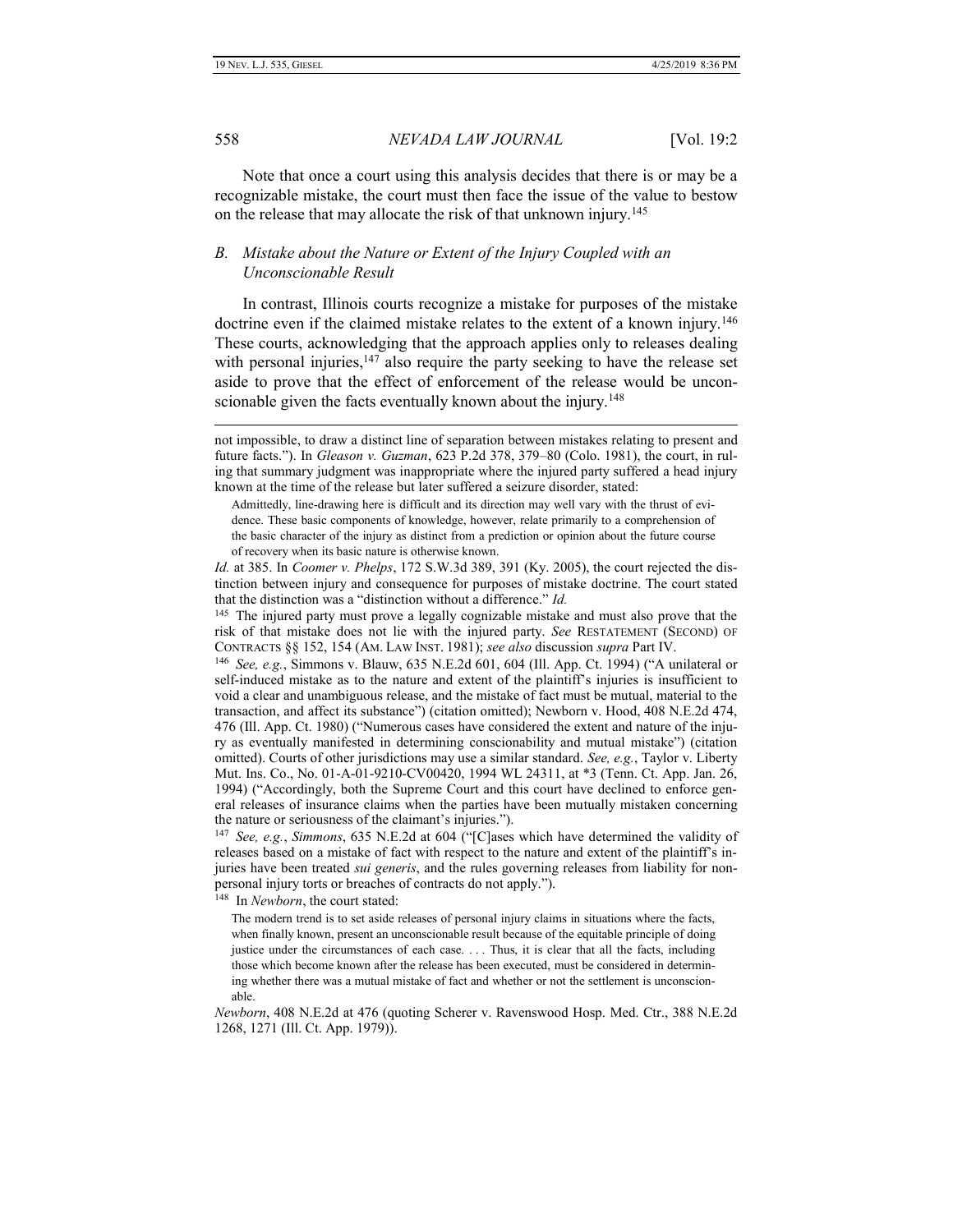In *Simmons v. Blauw*, the injured party claimed that when she signed the release in exchange for compensation of \$5,082, she thought that she had suffered a muscular strain in her back as a result of an automobile collision.<sup>149</sup> She later discovered that she had suffered a herniated disc requiring surgery costing \$15,000 and was not able to work.<sup>150</sup> The injured party, with the benefit of advice of counsel, had released the releasee from all claims for "all injuries, known and unknown, . . . which [had] resulted or may in the future develop from [the] accident."<sup>151</sup> The court stated that in determining whether the releasor had a cognizable mistake, the court should consider the following: "[W]hether (1) the parties believed the plaintiff had recovered at the time of the release, (2) the condition was one which ordinary x-rays and customary examination did not reveal, and (3) the evidence justified the conclusion that the plaintiff acted with reasonable diligence in ascertaining the extent of injury."<sup>152</sup>

The court concluded that the evidence showed only that the releasor, not the released party, may have labored under a mistake.<sup>153</sup> In addition, the court concluded that the effect of enforcing the release was not unconscionable.<sup>154</sup>

In contrast, the court reached the opposite result in *Newborn v. Hood*. <sup>155</sup> In *Newborn*, the injured party was treated for injuries resulting from an automobile collision.<sup>156</sup> After signing the release with the benefit of advice of counsel, in exchange for compensation, the releasor suffered congestive heart failure related to the accident and incurred expenses exceeding the settlement amount.<sup>157</sup> The court found mutual mistake and, focusing on the monetary effect alone, determined that enforcing the release would have an unconscionable result.<sup>158</sup>

#### *C. Special Scrutiny of the Written Release as Part of the Mistake Analysis*

Some courts begin the discussion with the mistake doctrine but detour to an analysis of what the injured party intended to release. For example, in *Witt v.* 

 $\overline{a}$ 

157 *Id.*

This unconscionability analysis is in contrast to the analysis under unconscionability doctrine itself. That doctrine requires that the determination of unconscionability occur at the time the contract is formed. *See* discussion *infra* Section VII.C. Some courts accept claims of mistake relating to the nature or extent of the injury and do not couple the analysis with an inquiry into the unconscionability of the result. *See, e.g.*, *Taylor*, 1994 WL 24311, at \*3. 149 *Simmons*, 635 N.E.2d at 602.

<sup>150</sup> *Id.*

<sup>151</sup> *Id.* at 604.

<sup>152</sup> *Id.*

<sup>&</sup>lt;sup>153</sup> *Id.* ("Aside from conclusory assertions in the affidavit of plaintiff's attorney, there is no evidence that defendant or the representative of his insurer believed that plaintiff would not suffer further injuries as a result of the accident.").

<sup>&</sup>lt;sup>154</sup> *Id.* at 605 ("[T]he amount of the settlement was not unconscionable.").

<sup>155</sup> Newborn v. Hood, 408 N.E.2d 474, 476 (Ill. App. Ct. 1980).

<sup>156</sup> *Id.* at 475.

<sup>&</sup>lt;sup>158</sup> *Id.* at 476 ("There was a mutual mistake .... there is a disparity of over \$7,000 ... a settlement . . . would be unconscionable.").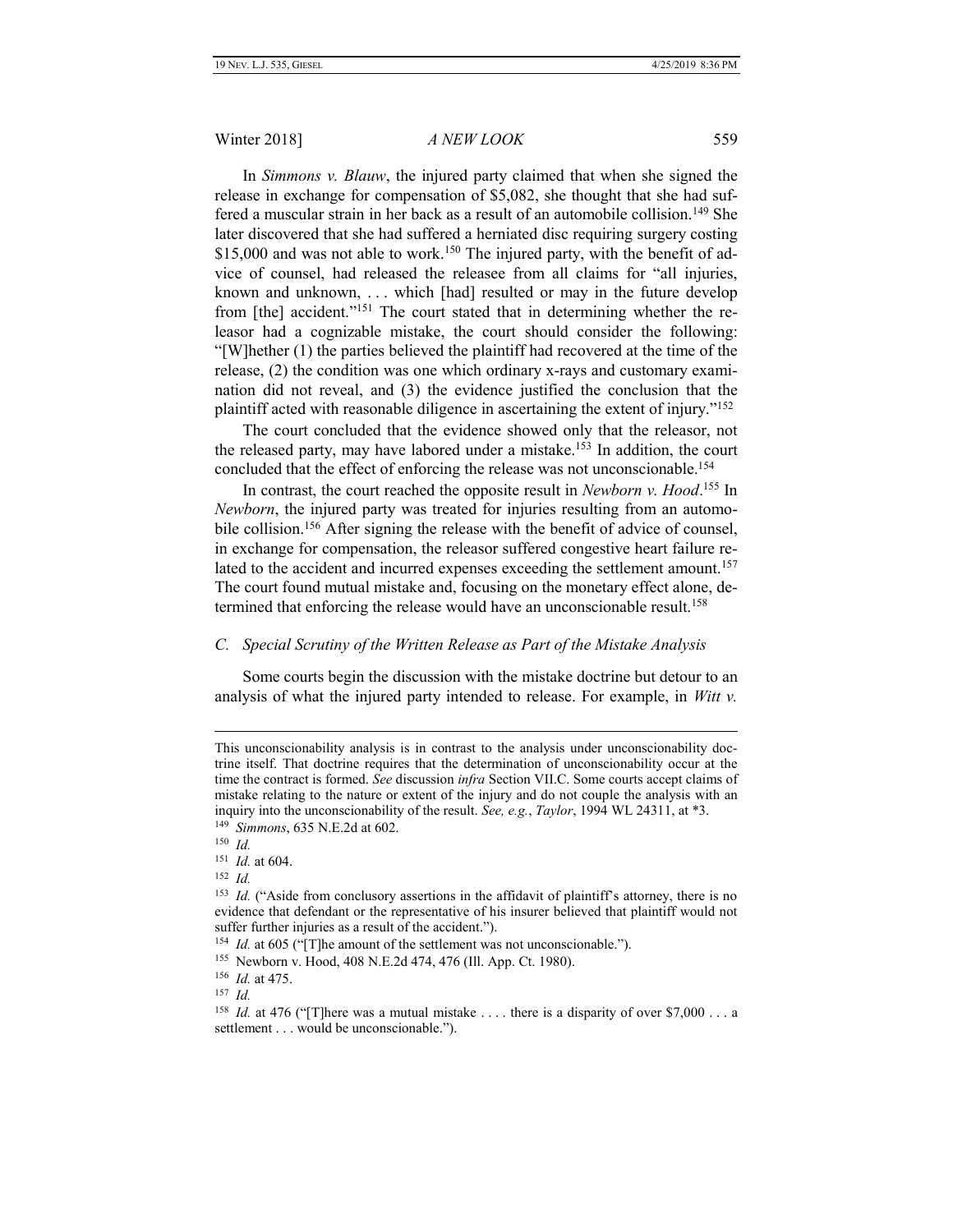*Watkins*, the Alaska Supreme Court shifted its focus away from determining whether there might be a mutual mistake or a disfavored unilateral mistake,<sup>159</sup> and away from any analysis involving a discernment of mistake as to injury as opposed to mistake as to unknown effect of known injury.<sup>160</sup> The court stated:

Niceties of distinction between the extent of a known injury or a difference in the character of the injury should not be determinative. In either event, the decision as to whether the release is enforceable should hinge on whether the releasor, at the time of signing the release, intended to discharge the disability which was subsequently discovered.<sup>161</sup>

The court then directed consideration of factors such as:

1. "the manner in which the release was obtained—including whether it was hastily secured at the instigation of the releasee;"

2. "whether the releasor was at a disadvantage because of the nature of his injuries;"

3. "whether the releasor was represented by counsel;"

4. "whether [the releasor] relied on representations of the releasee or a physician retained by the releasee";

5. "whether liability was seriously in dispute";

6. "[t]he relative bargaining positions of the parties"; and

7. "the amount to be paid . . . ."<sup>162</sup>

In *Witt*, the releasor initially was treated for bruised ribs as a result of an automobile collision.<sup>163</sup> He continued to have pain in his back, which was diagnosed as related to a bladder problem probably unrelated to the accident.<sup>164</sup> After settling the matter for \$3,000 with the benefit of counsel, the releasor discovered he had suffered two broken vertebrae, probably as a result of the accident.<sup>165</sup> In refusing to grant summary judgment for the releasee, the court noted that there was no evidence of wrongdoing on the part of the releasee, that

 $\overline{a}$ 

165 *Id.*

<sup>&</sup>lt;sup>159</sup> Witt v. Watkins, 579 P.2d 1065, 1068 (Alaska 1978) ("[T]he preservation of agreements entered into in good faith and the encouragement of settlement of disputes" are interests that "may still be preserved without adhering to rigid formulas dependent upon whether mistakes are unilateral or mutual.").

<sup>&</sup>lt;sup>160</sup> *Id.* at 1069 ("[W]e deliberately have not preserved the additional artificial distinction between cases involving a known injury which proves to be much more serious than believed, and an injury different in type from that originally known.").

<sup>161</sup> *Id.*

<sup>162</sup> *Id.* at 1070. In *Casey v. Proctor*, 378 P.2d 579, 588–89 (Cal. 1963) (en banc), the court noted the following factors to consider when deciding whether a release was knowingly made and bars an action for later discovered personal injuries: (1) "the amount of consideration received compared with the risk of the existence of unknown injuries"; (2) "the presence of bargaining and negotiation leading to the settlement"; (3) "the closeness of the issue of liability"; (4) "whether the subject of personal injuries was discussed"; and (5) "the reasonableness of the contention that the injuries were in fact unknown at the time the release was executed."

<sup>163</sup> *Witt*, 579 P.2d at 1066.

<sup>164</sup> *Id.* at 1067.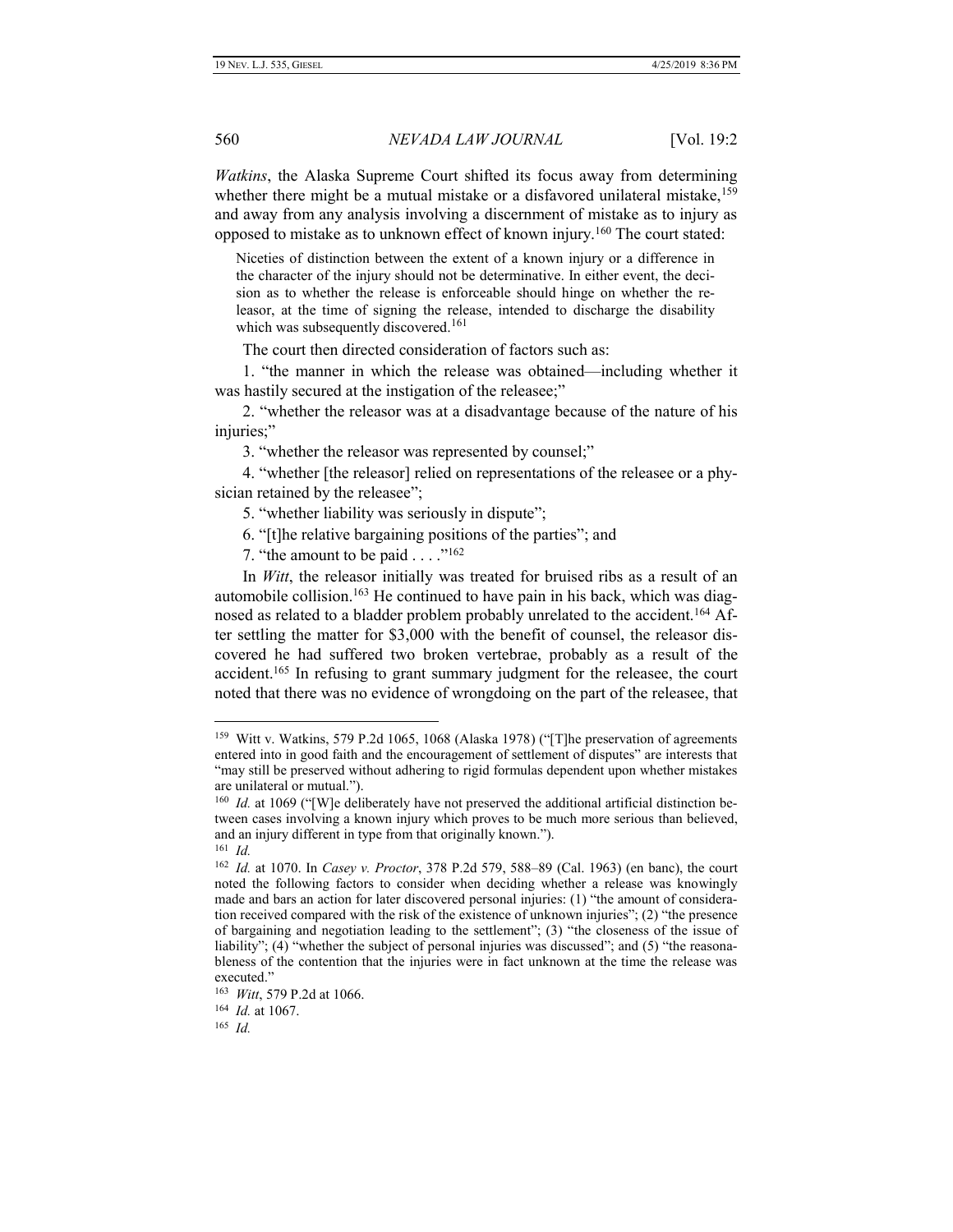the releasor had enjoyed the assistance of counsel, and that the release was not the product of haste and was not induced by the releasee or his agents.<sup>166</sup> Yet, the court concluded that because the releasor had no knowledge at the time of entering into the release that he suffered from two broken vertebrae, "A question is presented as to whether the fractured vertebrae caused any increased disability, and particularly, as to whether such disability, if any, was of a type substantially different from the possibilities of disability considered by Witt at the time he signed the release."<sup>167</sup>

This approach deviates significantly from traditional mistake doctrine and traditional views of the value of a written agreement.<sup>168</sup> The court appears to be applying an analysis of the injured party's subjective intent without giving much if any weight to the release itself. The analysis seems unmoored from the language of the document entirely. In effect, this approach appears to be a substantive fairness analysis—at least in part.<sup>169</sup>

# *D. Special Scrutiny of the Written Release When the Releasor Acts with an Otherwise Cognizable Mistake*

New York courts look first for a cognizable mistake for purposes of the mistake doctrine and do so using the unknown injury/unknown consequence distinction.<sup>170</sup> Once a court finds a cognizable mistake, the court must then deal with the language of the release.<sup>171</sup> According to courts in New York, a release typically stating that the releasor releases the other party with regard to all injuries, known and unknown<sup>172</sup> must be "fairly and knowingly made."<sup>173</sup> As the court in *Mangini v. McClurg* noted, however, if it is apparent from the language of the release and the surrounding circumstances that the releasor released the

<sup>166</sup>  *Id.* at 1070.

<sup>167</sup> *Id.*

<sup>168</sup> *See* discussion *supra* Section IV.C.

<sup>169</sup> See *Gleason v. Guzman*, 623 P.2d 378, 387 (Colo. 1981), in which the court found summary judgment improper for an injured party's claims though the injured party's guardian had entered into the settlement and signed the release two years after the injury and with the assistance of counsel. There had been negotiation and the probate court approved the release. *Id.* at 380; *see* discussion of traditional doctrine *supra* Section IV.C.

<sup>170</sup> *See* discussion *supra* Section V.A.; *see also* Mangini v. McClurg, 249 N.E.2d 386, 391 (N.Y. 1969).

<sup>171</sup> *See, e.g.*, *Mangini*, 249 N.E.2d at 390 ("[T]he traditional bases for setting aside written agreements, namely, duress, illegality, fraud, or mutual mistake, must be established or else the release stands.").

<sup>172</sup> *See* releases quoted and discussed *supra* Part I.

<sup>173</sup> *See, e.g.*, *Mangini*, 249 N.E.2d at 392 (quoting Farrington v. Harlem Sav. Bank, 19 N.E.2d 657, 657 (N.Y. 1939)); *see also* Ford v. Phillips, 994 N.Y.S.2d 688, 690 (N.Y. App. Div. 2014). Washington follows a similar approach. *See* Del Rosario v. Del Rosario, 97 P.3d 11, 14 (Wash. 2004) (en banc) ("A release may be avoided if (1) there is an unknown or latent injury discovered after the release was executed and (2) the plaintiff proves the release was not fairly and knowingly made.") (citation omitted); Finch v. Carlton, 524 P.2d 898, 901 (Wash. 1974) (en banc) (finding the same).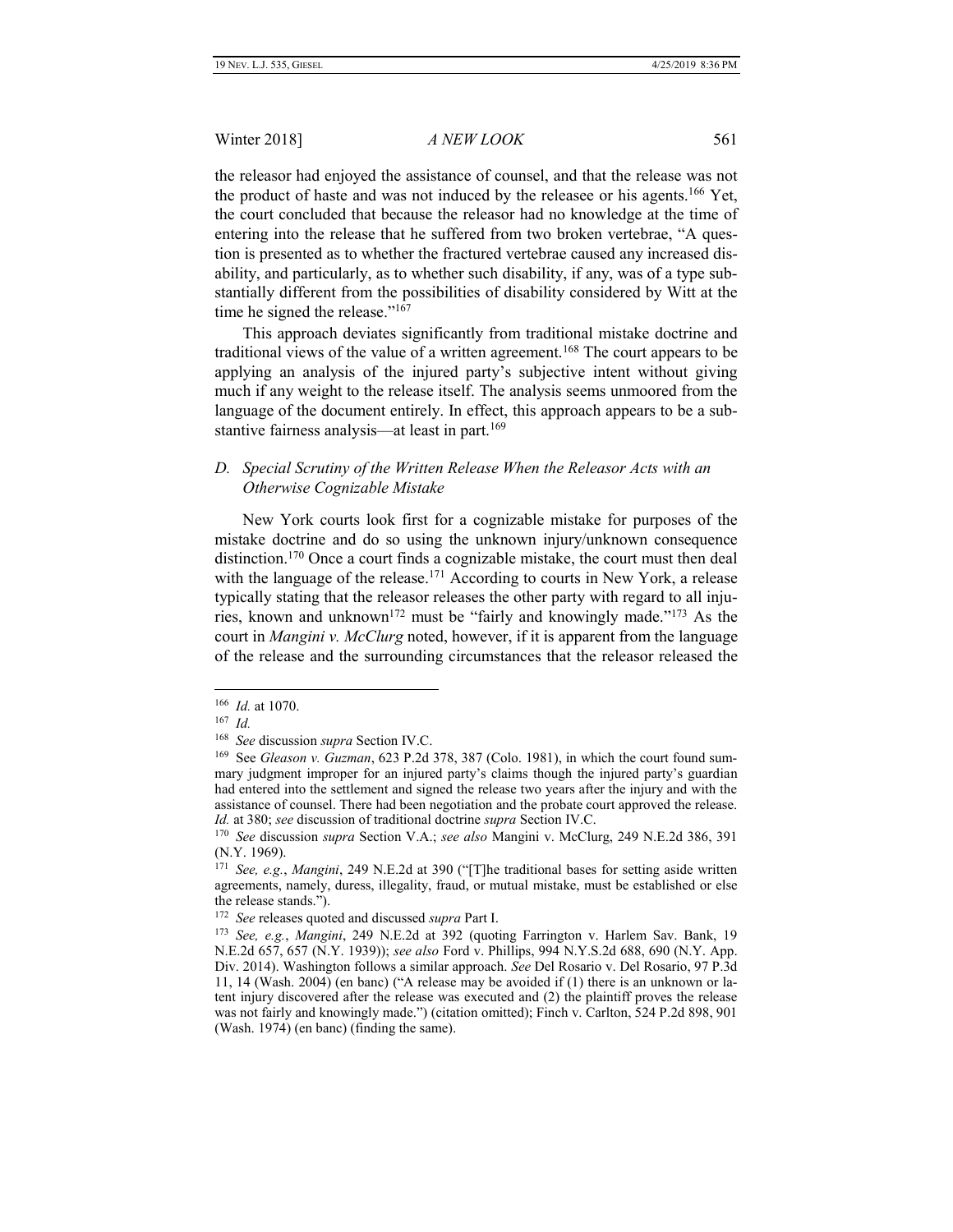other party from all liability even for unknown injuries, so be it.<sup>174</sup> Indeed, the court noted that a circumstance such as this was very likely:

It requires particular emphasis that, more often than not, the releasors in personal injury cases are willing to settle for relatively small sums or sums that do not discount injuries unknown at the time because of the doubtful liability of the releasee, even when ordinary caution would suggest awaiting the development of unknown injuries or consequences. When that is the inducement it would be false reasoning to assume that the amount of the settlement or the precipitousness of effecting the settlement is corroborative of a mutual mistake.<sup>175</sup>

While more bounded than the approach used in the *Witt* case, this approach also is, at least in part, a substantive fairness analysis. Because the approach also focuses on whether the release was knowingly made, there also appears to be a focus on whether in fact the release was formed as a result of proper process.

#### *E. Applying Traditional Doctrine in the Traditional Way*

Some courts have refused to set aside releases on the basis of a claim of mistake relating to the injuries suffered.<sup>176</sup> In *Bernstein v. Kapneck*, the Maryland court, writing in the early 1980s, reviewed the treatment personal injury releases had received across the United States historically and refused to set aside the release before it.<sup>177</sup> In *Bernstein* a child suffered injuries as a result of an automobile collision.<sup>178</sup> Approximately three years after the collision and after consulting with counsel, the child's mother entered into a release in exchange for \$7,500.<sup>179</sup> After the settlement the child began exhibiting a seizure

<sup>174</sup> *Mangini*, 249 N.E.2d at 391 (holding that a release must be enforced if the language of the release or circumstances show "a conscious and deliberate intention to discharge liability").

<sup>175</sup>  *Id.*

<sup>176</sup> *See, e.g.*, Coomer v. Phelps, 172 S.W.3d 389, 391–92 (Ky. 2005). The *Coomer* court reaffirmed the rule of the jurisdiction set out in *Trevathan v. Tesseneer*, 519 S.W.2d 614 (Ky. 1975), that a lack of knowledge or understanding about injuries at the time of the signing of a release is not a recognizable mistake for purposes of setting aside the release. The court stated:

To retreat from this rule would cast great doubt on the finality of releases in this state and unnecessarily complicate settlement considerations. As the Court noted in *Trevathan*, "[t]his rule favors the orderly settlement of disputes and avoids multiplicity of suits and the chaos which would result if the releases were not treated seriously by the courts." We see no need to retreat from this rule, thus we expressly reaffirm the holding of *Trevathan*.

*Coomer*, 172 S.W.3d at 391 (alteration in original) (citations omitted) (quoting Trevathan v. Tesseneer, 519 S.W.2d 614, 616 (Ky. 1975)); *see also* Morta v. Korea Ins. Corp., 840 F.2d 1452, 1460 (9th Cir. 1988) (applying Guam law); Bernstein v. Kapneck, 430 A.2d 602, 605 (Md. 1981); Raymond v. Feldmann, 853 P.2d 297, 299 (Or. Ct. App. 1993) (en banc); Leyda v. Norelli, 564 A.2d 244, 245 (Pa. Super. Ct. 1989); Kendrick v. Barker, 15 P.3d 734, 741 (Wyo. 2001).

<sup>177</sup> *Bernstein*, 430 A.2d at 605.

<sup>&</sup>lt;sup>178</sup> *Id.* at 603 (describing that the child had a facial laceration, chip fractures of the nasal bones, a fracture of a shoulder, and traumatic neurosis).

<sup>&</sup>lt;sup>179</sup> *Id*. The release stated in part: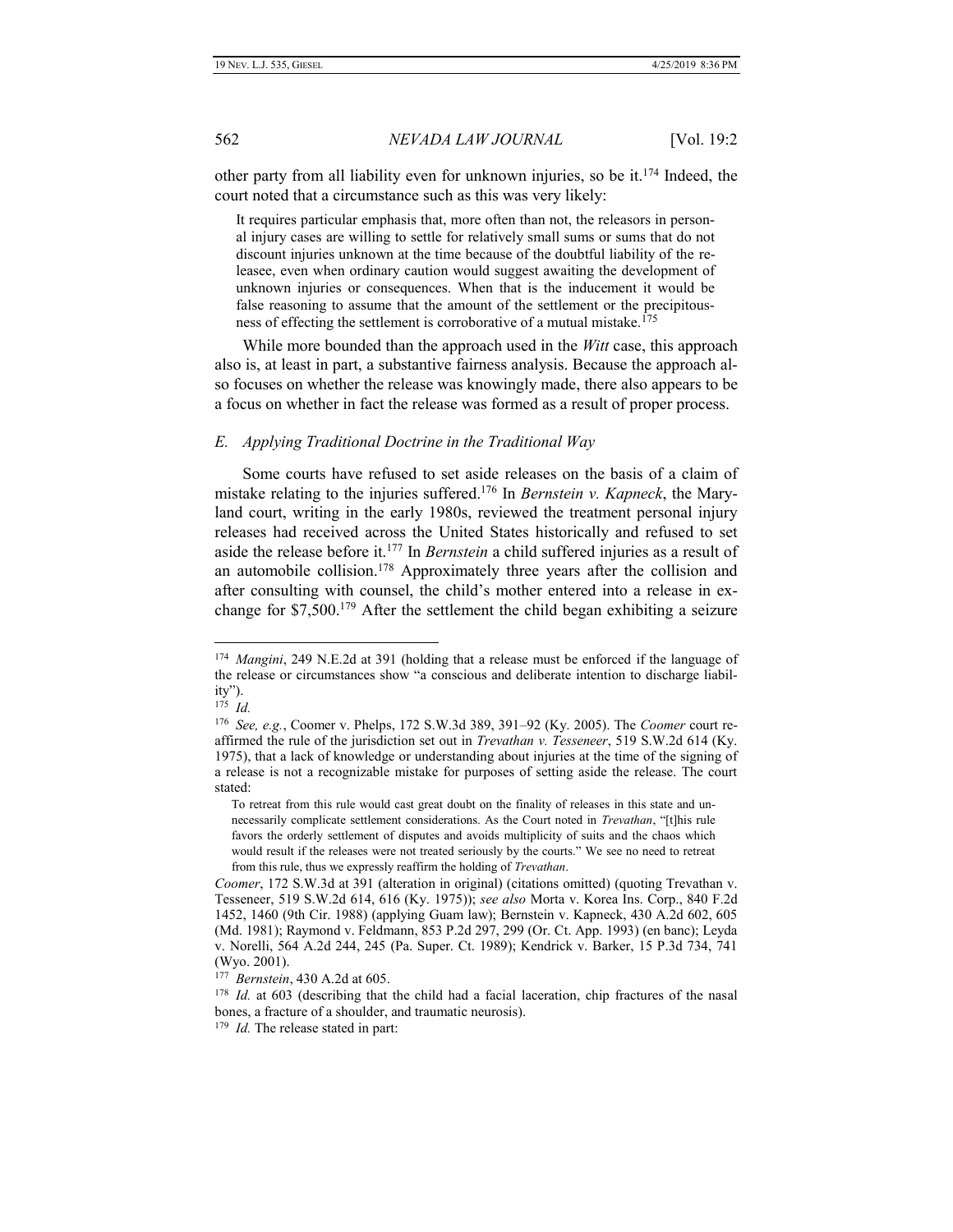disorder related to the collision.<sup>180</sup> The mother sought to have the release set aside.<sup>181</sup> Thus, the court was faced with a very compelling case in terms of compassion.

But the *Bernstein* court took a different route, noting that many courts have been motivated by compassion for the insured to set aside "long established and well understood rules of contract law, which . . . normally apply to releases."<sup>182</sup> The court acknowledged that some courts may be motivated by a desire to prevent an injured party from becoming a public charge.<sup>183</sup> The court also noted the competing policies of encouraging compromise, of honoring the freedom of contract, and of applying traditional contract rules.<sup>184</sup>

With regard to findings of mistake by other courts, the *Bernstein* court noted that the courts reach their results by "an utterly inappropriate application of the mutual mistake of fact doctrine to factual circumstances which not only do not present a mutual misconception of basic fact, but often do not appear to involve a mistake by even one party."<sup>185</sup> The court did not believe that "violence to the human body presents a unique situation" that would validate "the bastardization of the well-founded principles concerning mutual mistake of fact "<sup>186</sup>

With regard to interpretation, the court stated: "[W]e are convinced that our society will be best served by adherence to the traditional methodology for interpreting contracts in general, including other species of releases."<sup>187</sup> In criticizing the approach taken by other courts, the *Bernstein* court stated:

This approach often overlooks or avoids the words used by the parties to express their agreement and in its place substitutes undefined conjecture as to what the releasor would have intended if the full extent of the injuries had been known at the time of the compact. Thus, these courts depart from the otherwise settled rules of construction which, for the most part, have operated satisfactorily for

For the sole consideration of Seven Thousand Five Hundred Dollars . . . Helen M. Bernstein, individually and as parent and natural guardian of Irene Schulman, a minor, hereby releases and forever discharges Barbara Sue Sussman . . . and all other persons, firms or corporations liable for or who might claim to be liable, . . . from any and all claims, demands, damages, actions, causes of action, or suits of whatsoever kind or nature, and particularly on account of loss or damage to the property and on account of bodily injuries, known and unknown, and which have resulted or may in the future develop, sustained . . . in consequence of an accident involving the automobile accident occurring on or about July 25, 1975.

*Id.* at 604 (emphasis omitted).

<sup>180</sup> *Id.*

<sup>181</sup> *Id.*

<sup>&</sup>lt;sup>182</sup> *Id.* at 605 (citation omitted).

<sup>&</sup>lt;sup>183</sup> *Id.* at 606. The *Bernstein* court criticizes other courts for not "openly balancing these policies" in reaching their conclusion in favor of the injured party. *Id.* at 607.

<sup>184</sup> *Id.* at 606.

<sup>185</sup> *Id.* at 607.

<sup>186</sup> *Id.* at 607–08.

<sup>187</sup> *Id.* at 606.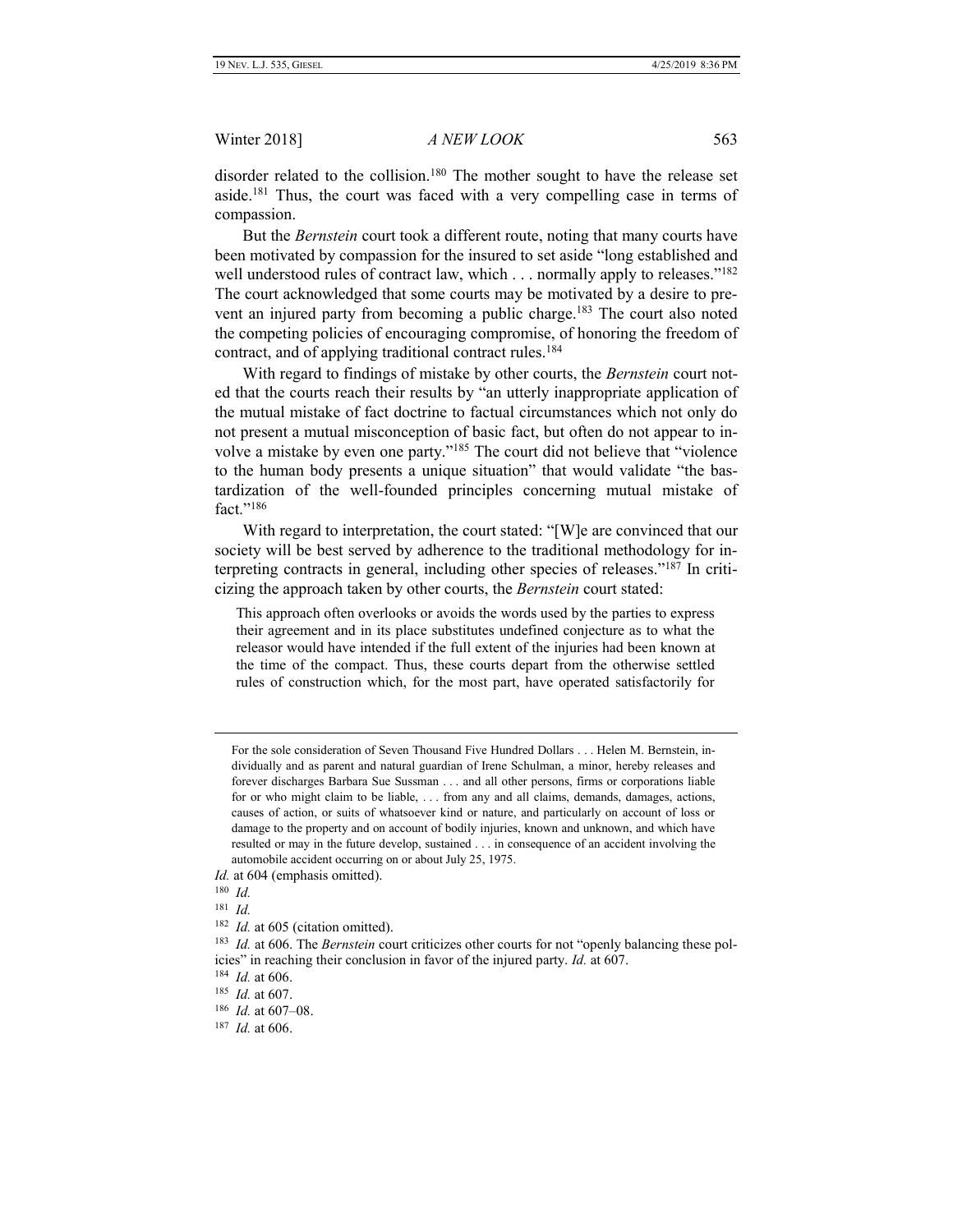centuries, in order to dispose of particularly distressing cases in a compassionate and seemingly just manner.<sup>188</sup>

Finally, the *Bernstein* court turned to the release before it, which released all claims relating to "bodily injuries, known and unknown."<sup>189</sup> The court concluded that "[i]t would require turning the English language on its head to conclude that, from these words used, the releasors did not by this document exhibit a clear desire to extinguish the claim for the damages they now seek."<sup>190</sup>

Similarly, in *Morta v. Korea Insurance Corporation*, the court reached the issue of the value to be given to the writing.<sup>191</sup> In *Morta*, a party injured in an automobile collision, after consulting with counsel, signed a release in exchange for compensation.<sup>192</sup> Later, the injured party claimed that the release was the product of fraud, undue influence, or mistake in that he did not read the release and did not understand that it applied to injuries of which he was not aware.<sup>193</sup> The federal court, applying Guam law, found no evidence of fraud or undue influence.<sup>194</sup> In addition, the court found no mistake because the injured party had the opportunity to read the release and have it explained to him by his counsel.<sup>195</sup>

Addressing the claim that the release should not be read to apply to unknown injuries, the *Morta* court noted that the release was unambiguous and, by its terms, the injured party released the other party from all claims "growing out of any and all known and unknown, foreseen and unforeseen bodily and personal injuries and property damage" arising from the incident relating to the injuries.<sup>196</sup> The injured party argued that the release should not be held to release unknown claims unless evidence extrinsic to the writing supported that interpretation.<sup>197</sup> The court refused to adopt such an approach, choosing to rely on the writing, the release, and not on evidence extrinsic to that writing,<sup>198</sup> noting that "it is exceedingly difficulty [sic] to know what parties *really* thought

<sup>188</sup> *Id.* at 607.

<sup>189</sup> *Id.* at 604; *see supra* note 179 for the release language.

<sup>190</sup> *Bernstein*, 430 A.2d at 609.

<sup>&</sup>lt;sup>191</sup> Morta v. Korea Ins. Corp., 840 F.2d 1452, 1455 (9th Cir. 1988) (applying Guam law).

<sup>192</sup> *Id.* at 1454–55.

<sup>193</sup> *Id.* at 1455, 1457–58. The injured party claimed that he was not aware of a blood clot in his brain that necessitated surgery. *Id.* at 1455, 1458.

<sup>194</sup> *Id.* at 1456–57.

<sup>195</sup> *Id.* at 1458.

<sup>196</sup> *Id.* at 1458 n.7.

<sup>197</sup> *Id.* at 1459.

<sup>198</sup> *Id.* The *Morta* court stated:

Written instruments, fixing the parties' rights and responsibilities by mutual consent, bring an important measure of order to life and greatly facilitate the adjudicatory process. While interpreting contract language is not always easy, sticking to the words the parties actually used limits substantially the bounds of legitimate disagreement. This objective rule thus "favors the orderly settlement of disputes and avoids multiplicity of suits and the chaos which would result if the releases were not treated seriously by the courts."

*Id.* (quoting Trevathan v. Tesseneer, 519 S.W.2d 614, 616 (Ky. 1975)).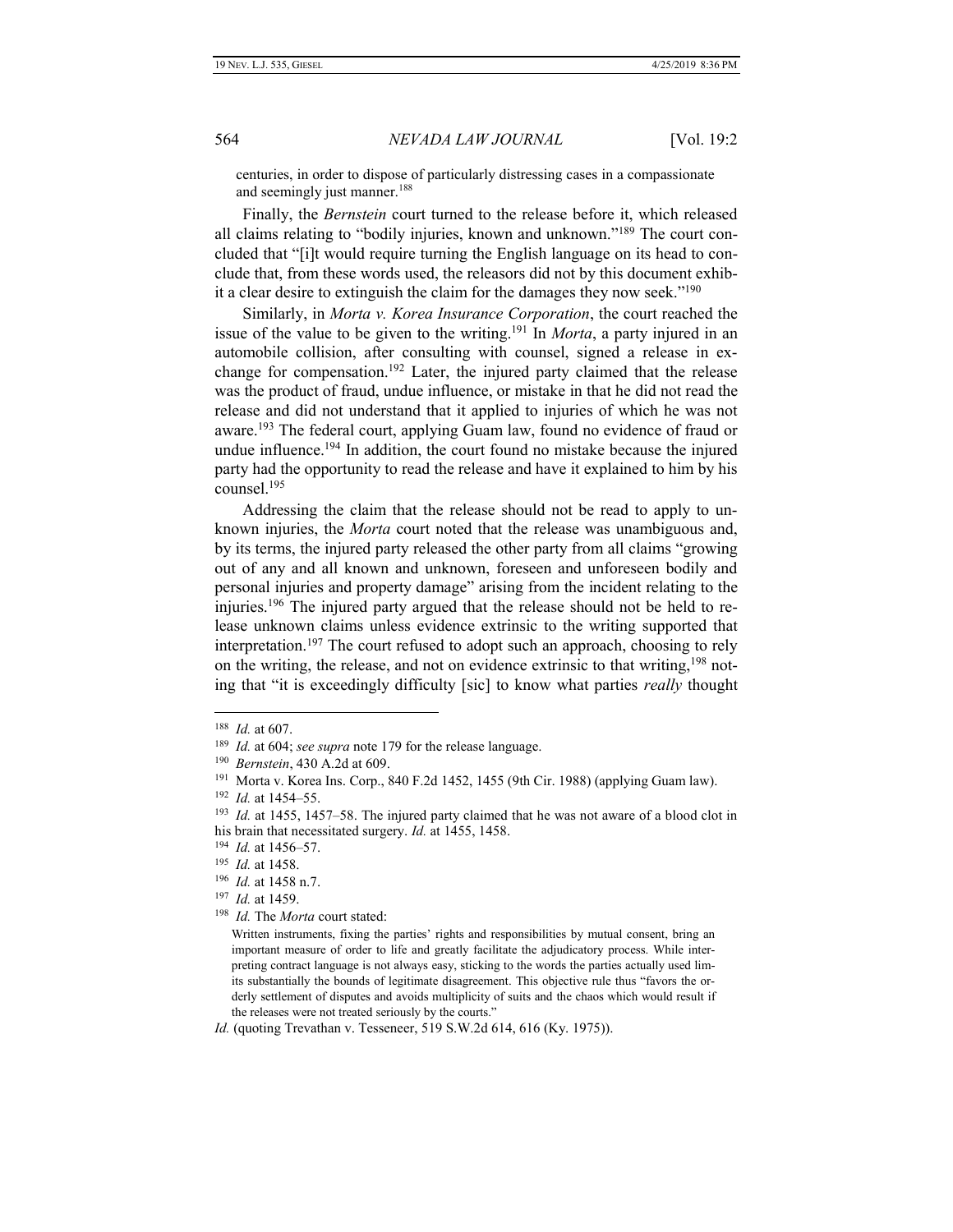Winter 2018] *A NEW LOOK* 565

many years back and virtually impossible to divine what they *would* have thought had they but known something they did not."<sup>199</sup>

### VI. THE POLICIES AT PLAY

Why is it that some courts treat claims of mistake regarding personal injury releases differently? What is the basis for reforming the mistake doctrine so that a claim of mistake in a personal injury release setting is cognizable, or for short-circuiting established agreement interpretation canons? Several policies are at play. On the one hand are the policies in favor of enforcing contracts freely entered into and the policy in favor of encouraging settlement. On the other side of the ledger, courts have spoken of the unknowability of the human body and thus its injuries, a desire that injured parties be compensated by the wrongdoer and not become a public burden, the noncommercial context, and a need to protect injured parties because of their weakness or lesser bargaining position.

#### *A. Freedom of Contract Should Be Honored*

Courts enforce contracts unless there is a very good reason not to do so.<sup>200</sup> There is a long-recognized understanding that keeping and enforcing promises has a moral dimension as well as a utilitarian one.<sup>201</sup> Our system of economic ordering depends on individual actors being able to enter into agreements with regard to the future and have some degree of confidence that those agreements will be enforced.<sup>202</sup> The parties' expectations are honored and the transactional world enjoys stability. Enforcing contracts and therefore honoring freedom of contract also touches upon respect for the autonomy of each individual actor in that individuals contract as they see fit and the courts honor each individual's choice. Thus, each actor has the right and power to contract as he or she chooses and courts honor that choice without second-guessing. This exercise of individual choice in contracting and the respect given that choice by courts' enforcement of contracts is a facet of liberty.<sup>203</sup> As the United States Supreme

<sup>199</sup>  *Id.* at 1460; *see also* Raymond v. Feldmann, 853 P.2d 297, 299 (Or. Ct. App. 1993) (en banc) (noting mutual mistake is not a basis for setting aside a personal injury release).

<sup>200</sup>  *See* Diamond Match Co. v. Roeber, 13 N.E. 419, 422 (N.Y. 1887) ("[P]ublic policy and the interests of society favor the utmost freedom of contract, within the law . . .").

<sup>201</sup> *See* MURRAY, *supra* note 2, § 1, at 2 ("Historically and philosophically, the most fundamental concept of contract is that promises ought to be kept.").

<sup>202</sup> *See* EV3, Inc. v. Lesh, 114 A.3d 527, 529 n.3 (Del. 2014) ("Delaware courts seek to ensure freedom of contract and promote clarity in the law in order to facilitate commerce.") (citation omitted); *see also* MURRAY, *supra* note 2, § 6, at 15 ("By facilitating future exchanges, the institution of contract brings persons and resources together as a necessary condition to the operation of the market system.").

<sup>203</sup> *See* CHARLES FRIED, CONTRACT AS PROMISE: A THEORY OF CONTRACTUAL OBLIGATION 2 (2d ed. 2015) ("The regime of contract law, which respects the dispositions individuals make of their rights, carries to its natural conclusion the liberal premise that individuals have rights."); *see also* Hodge v. Evans Fin. Corp., 707 F.2d 1566, 1568 (D.C. Cir. 1983) ("A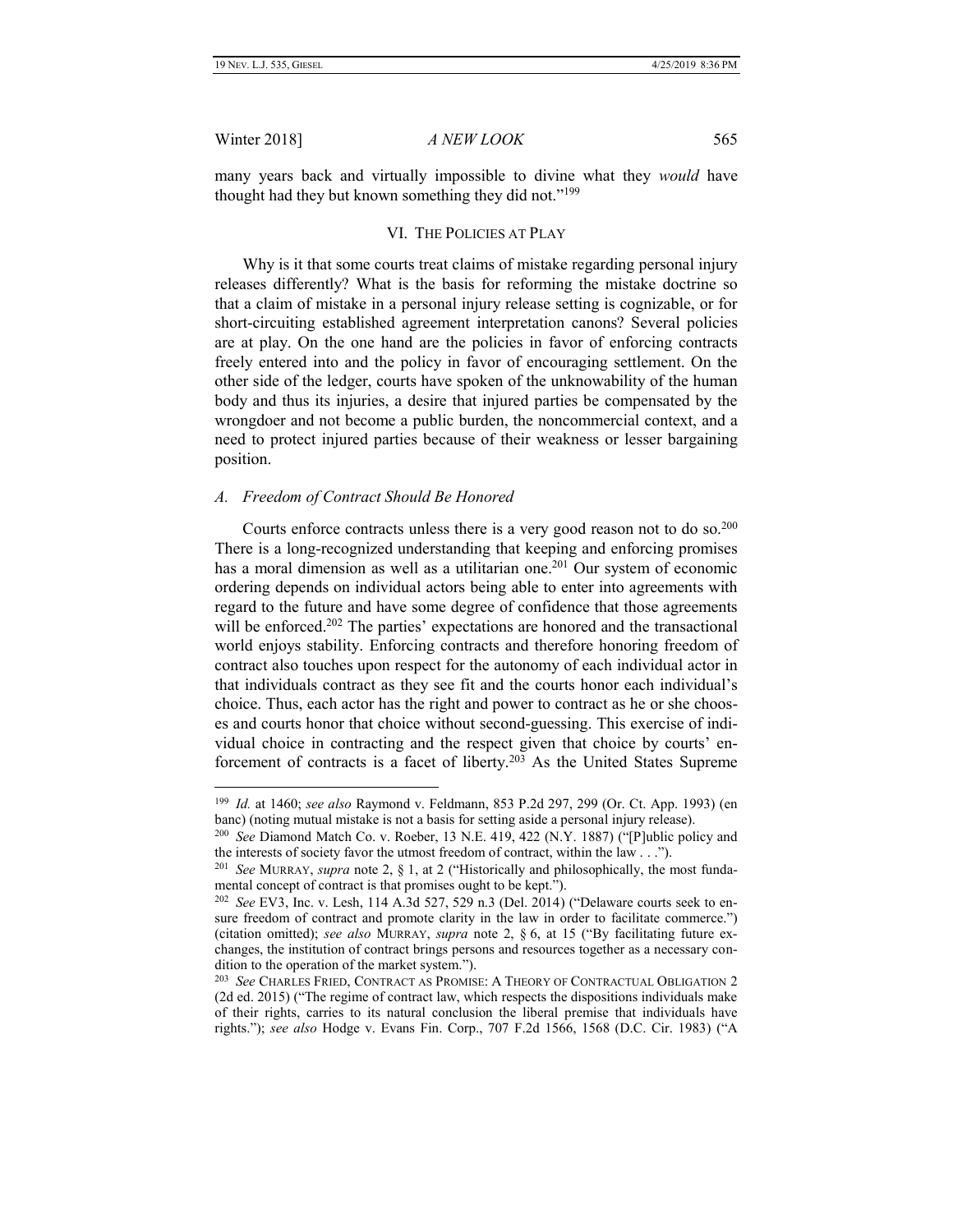566 *NEVADA LAW JOURNAL* [Vol. 19:2

Court has stated, "[T]he right of private contract is no small part of the liberty of the citizen, and . . . the usual and most important function of courts of justice is . . . to maintain and enforce contracts . . . ." 204

Even so, the courts have developed several narrow doctrines over the years for identifying situations in which the contract or its formation is flawed. In the rare situation in which the facts fit one of these doctrines, a court might rescind the contract to obtain a superior justice than would result from enforcing the contract. Today's courts rarely set aside contracts or refuse to enforce contracts, but if they do, they do so because those contracts are the product of fraud, duress, mistake, or another recognized contract avoidance doctrine.<sup>205</sup>

Courts long have been wary of engaging in a review of the substantive fairness of an agreement and do so only when such a review is a part of a recognized doctrine such as unconscionability.<sup>206</sup> For example, in *Apfel v. Prudential-Bache Securities, Inc.*, the court stated:

Under the traditional principles of contract law, the parties to a contract are free to make their bargain, even if the consideration exchanged is grossly unequal or of dubious value. Absent fraud or unconscionability, the adequacy of consideration is not a proper subject for judicial scrutiny. It is enough that something of "real value in the eye of the law" was exchanged.<sup>207</sup>

Thus, this freedom of contract carries with it a downside—the freedom to make an improvident deal. To honor the freedom of contract is to enforce the bad deal absent a recognized flaw addressed by a recognized contract avoid-

basic principle of contract law is the concept of freedom of contract—the right of the contracting parties to structure their transactions in accordance with their wishes."). In fact, the United States Constitution protects the freedom of contract. *See* U.S. CONST. art. I, § 10, cl. 1.

 $204$  Balt. & Ohio Sw. Ry. Co. v. Voigt, 176 U.S. 498, 505 (1900) (discussing setting aside a contract on the basis of public policy). *See generally* Mark Pettit, Jr., *Freedom, Freedom of Contract, and the "Rise and Fall"*, 79 B.U. L. REV. 263 (1999) (discussing the relationship of freedom to freedom of contract).

<sup>205</sup> *See* 7 JOSEPH M. PERILLO, CORBIN ON CONTRACTS: AVOIDANCE AND REFORMATION §§ 28–29 (rev. ed. 2002 Supp. 2016) (discussing the doctrines generally).

<sup>&</sup>lt;sup>206</sup> The unconscionability doctrine does call for a substantive fairness review but usually only when linked with a procedural fairness analysis and in any case the review is done as of the time the contract was formed, not in hindsight. *See* discussion *infra* Section VII.C. A fairness analysis might also be a part of the unilateral mistake doctrine, at least as the doctrine is delineated by the Restatement, but there the analysis is also linked to a finding of blameworthiness on the part of the other party to the contract. *See* RESTATEMENT (SECOND) OF CONTRACTS § 153 (AM. LAW INST. 1981); *see also supra* Section IV.D.

 $207$  Apfel v. Prudential-Bache Sec. Inc., 616 N.E.2d 1095, 1097 (N.Y. 1993) (citations omitted); *see also* Thomsen v. Famous Dave's of Am., Inc., 606 F.3d 905, 911 (8th Cir. 2010) ("Whether Thomsen made a wise bargain is irrelevant, as unambiguous contract language 'shall be enforced by courts even if the result is harsh.' ") (quoting Denelsbeck v. Wells Fargo & Co., 666 N.W.2d 339, 347 (Minn. 2003)); Edwin W. Patterson, *An Apology for Consideration*, 58 COLUM. L. REV. 929, 953 (1958) (reasoning courts should not delve into fairness analysis). *See generally* FARNSWORTH, *supra* note 29, § 4.1, at 218 ("[C]ourts have been most reluctant to view the problem in the first perspective, that of substantive unfairness.").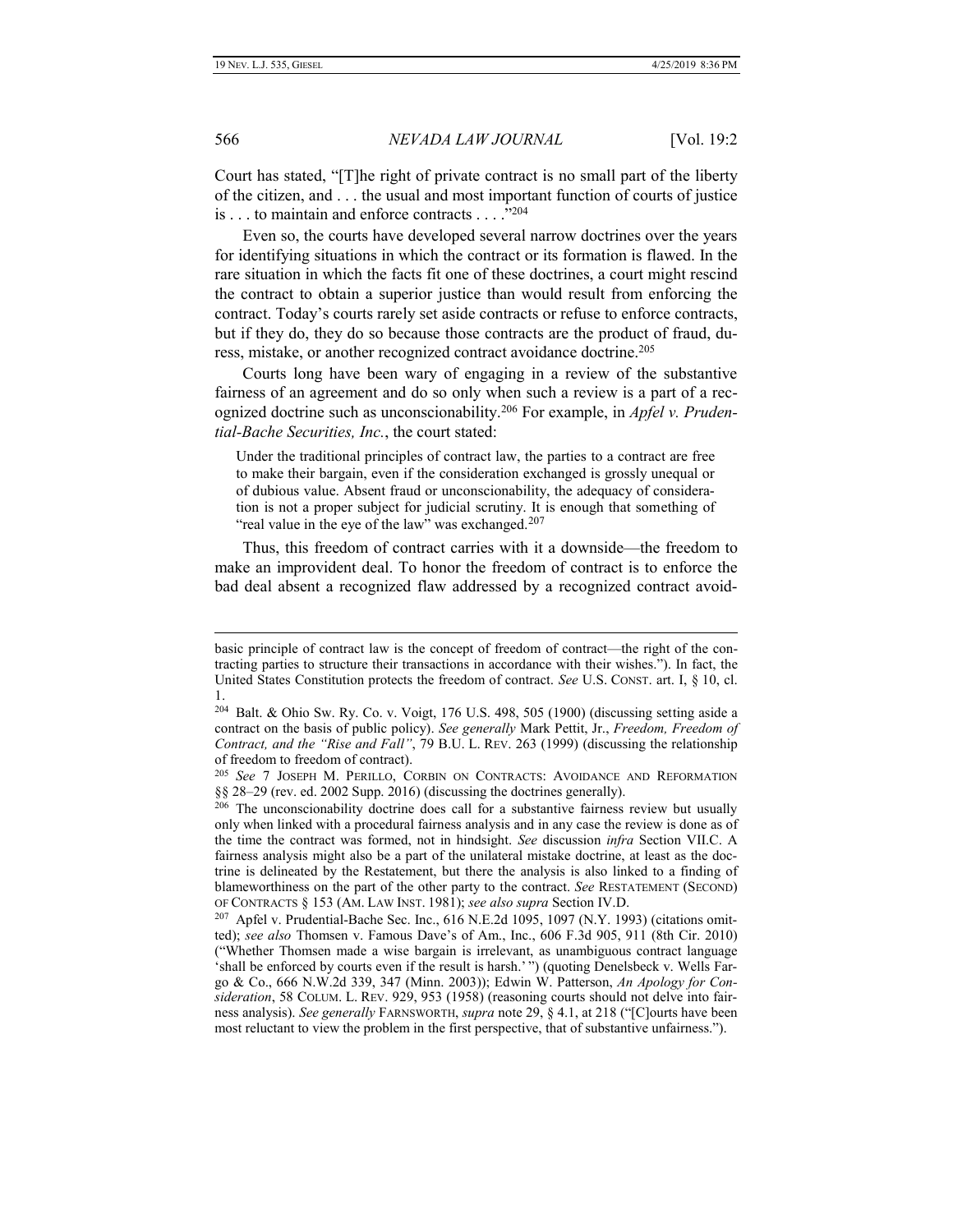Winter 2018] *A NEW LOOK* 567

ance doctrine. As one court has stated, "the general rule of freedom of contract includes the freedom to make a bad bargain."<sup>208</sup>

#### *B. Settlement of Disputes Outside of Courts Should Be Encouraged*

Because releases settle disputes, the universally-recognized policy in favor of settlement is relevant. The starting point is the idea that settlement of controversies outside of courts is a positive result which courts should encourage.<sup>209</sup> Courts recognized this policy long ago and continue to do so even in this time of plentiful settlements.<sup>210</sup> The policy is present in court decisions and also is manifested in the Federal Rule of Civil Procedure 16, which makes settlement a proper topic for the pretrial conference.<sup>211</sup> Settlements have value only if they are respected, so it is the finality of settlement agreements—and releases that are part of settlement agreements—which furthers the policy of encouraging settlement.<sup>212</sup>

The motivating rationale for this pro-settlement policy is a blend of ideas. First, is the idea that when matters are decided by settlement, there is less burden on the judicial system.<sup>213</sup> Some courts also note that settlement is easier on the parties because it reduces the financial<sup>214</sup> and emotional strain<sup>215</sup> that litiga-

<sup>208</sup> Sanger v. Yellow Cab Co., 486 S.W.2d 477, 482 (Mo. 1972) (en banc); *see also* United Food & Commercial Workers Union v. Lucky Stores, Inc., 806 F.2d 1385, 1386 (9th Cir. 1986) ("Wise or not, a deal is a deal.").

<sup>209</sup> *See generally* Stephen McG. Bundy, *The Policy in Favor of Settlement in an Adversary System*, 44 HASTINGS L.J. 1, 3 (1992); J.J. Prescott & Kathryn E. Spier, *A Comprehensive Theory of Civil Settlement*, 91 N.Y.U. L. REV. 59, 60–61 (2016).

<sup>210</sup> *See* Peak v. Adams, 799 N.W.2d 535, 543 (Iowa 2011) (citing the long-held view that settlements should be encouraged); *see also* St. Louis Mining & Milling Co. v. Mont. Mining Co., 171 U.S. 650, 656 (1898) ("[S]ettlements of matters in litigation, or in dispute, without recourse to litigation, are generally favored . . ."). With regard to the commonness of settlements, see Theodore Eisenberg & Charlotte Lanvers, *What is the Settlement Rate and Why Should We Care?*, 6 J. EMPIRICAL LEGAL STUD. 111, 146 (2009) (stating that about twothirds of civil cases settle).

<sup>211</sup> *See* FED. R. CIV. P. 16(a)(5), (c)(2)(I); *see also* FED. R. CIV. P. 16 advisory committee's note to 1983 Amendment (The amendments "explicitly recognize[] that it has become commonplace to discuss settlement at pretrial conferences" and "it obviously eases crowded court dockets and results in savings to the litigants and the judicial system").

<sup>212</sup> *See* Bennett v. Shinoda Floral, Inc., 739 P.2d 648, 653 (Wash. 1987) (en banc) (discussing the policy in favor of finality of settlement agreements).

<sup>213</sup> *See, e.g.*, Murchison v. Grand Cypress Hotel Corp., 13 F.3d 1483, 1486 (11th Cir. 1994) (encouraging settlements to "conserve judicial resources"); *see also* Richard D. Freer, *Exodus from and Transformation of American Civil Litigation*, 65 EMORY L.J. 1491, 1498 (2016) (discussing the burden on the courts).

<sup>214</sup> *See, e.g.*, Vill. of Kaktovik v. Watt, 689 F.2d 222, 231 (D.C. Cir. 1982) (stating that settlement allows the parties to avoid the expense and delay that accompanies litigation); *see also* David M. Trubek et al., *The Costs of Ordinary Litigation*, 31 UCLA L. REV. 72, 91–92 (1983) (discussing the financial burden).

<sup>215</sup> *See* David Luban, *Settlements and the Erosion of the Public Realm*, 83 GEO. L.J. 2619, 2621 (1995) ("Lawsuits are expensive, terrifying, frustrating, infuriating, humiliating, timeconsuming, perhaps all-consuming.").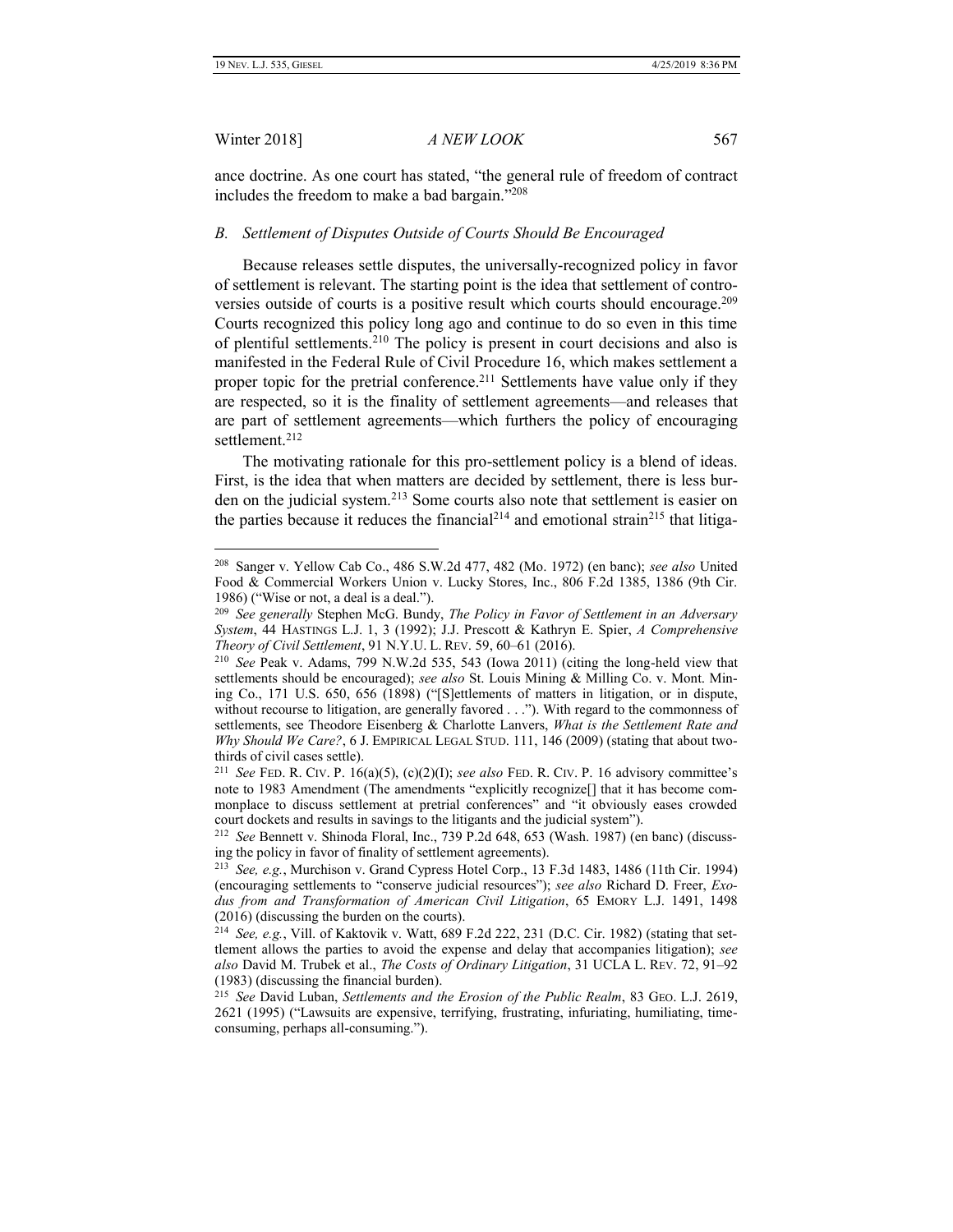568 *NEVADA LAW JOURNAL* [Vol. 19:2

tion and the associated risks can cause. Settlement is also a way that parties can have more control over the result than is possible in litigation.<sup>216</sup>

*C. Bodily Injuries Are Not Commercial and Are Too Mysterious for the Common Person to Understand; Injured Parties Are in Need of Protection Because of Weakness or Bargaining Disparity; Injured Parties Must Be Compensated*

Several motivations may be at work when a court chooses to give special treatment to personal injury releasors who seek to avoid their releases. Those attempting to understand motivations note that the situation is not truly commercial and so some of the underpinnings of contract enforcement do not apply.<sup>217</sup> Some courts inclined to apply particularly favorable analysis to injured parties seeking to avoid releases have focused on the fact that a personal injury release deals with the person and the body, and that there is something unknowable about the workings of the human body.<sup>218</sup> Another motivation seems to be a belief that the injured party needs protection, either because such a person is somehow weak or simply as a result of bargaining disparity.<sup>219</sup> Some courts seem concerned that the blameworthy party will enjoy a windfall at the expense of the injured party or the public coffers.<sup>220</sup> Of course, another implicit if not explicit motivation is a desire to impose what, in retrospect, appears to the court to be a substantively fair result. $221$ 

<sup>216</sup> *See, e.g.*, Natare Corp. v. Aquatic Renovation Sys., Inc., 987 F. Supp. 695, 700 (S.D. Ind. 1997) ("Settlements . . . allow the parties to fashion the outcome of their disputes through mutual agreement.").

<sup>217</sup> *See* PERILLO, *supra* note 205, § 28.34, at 174 ("Social policies favoring the assumption of entrepreneurial risks as a means of improving market efficiency are not present."); *see also* Ricketts v. Pa. R.R. Co., 153 F.2d 757, 767 (2d Cir. 1946) (Frank, J., concurring) (explaining that the consistency needed in commercial setting is not needed here).

<sup>218</sup> *See, e.g.*, Clancy v. Pacenti, 145 N.E.2d 802, 805 (Ill. App. Ct. 1957) ("[T]he most complicated and mysterious of all the things that are upon or inhabit the earth.").

<sup>219</sup> *See, e.g.*, Ranta v. Rake, 421 P.2d 747, 751 (Idaho 1966) (addressing the inequality of bargaining positions); *Clancy*, 145 N.E.2d at 805 (addressing bargaining inequality).

<sup>&</sup>lt;sup>220</sup> *See, e.g.*, Casey v. Proctor, 378 P.2d 579, 587 (Cal. 1963) (en banc) ("[I]f the releaser is bound by the literal terms of the release, it has been recognized that he is left to suffer personal injuries without compensation, while the releasee, who usually is an insurer, has received a windfall . . . ."); Bennett v. Shinoda Floral, Inc., 739 P.2d 648, 653 (Wash. 1987) (en banc) (discussing the policy of just compensation of injured parties by tortfeasors); *see also* Dobbs, *supra* note 32, at 667 ("But an equally individualistic principle says that the wrongdoer—not society, or the victim, or the victim's family, but the wrongdoer—should pay."). Of course, taken to its extreme, this argument could justify a position that allows no settlements at all. *See* 1 DAN B. DOBBS ET AL., THE LAW OF TORTS § 13, at 26–27 (2d ed. 2011) ("Compensation of persons injured by wrongdoing is one of the generally accepted aims of tort law . . . [U]ncompensated injured persons will represent further costs and problems for society.").

<sup>221</sup> In *Ranta v. Rake*, the Idaho Supreme Court, writing in 1966 and looking back at earlier cases, noted that one concern was "the amount of consideration received compared to the risk of the existence of unknown injuries." *Ranta*, 421 P.2d at 751. *See* Wheeler v. White Rock Bottling Co. of Or., 366 P.2d 527, 530 (Or. 1961) ("Such cases simply hold that it is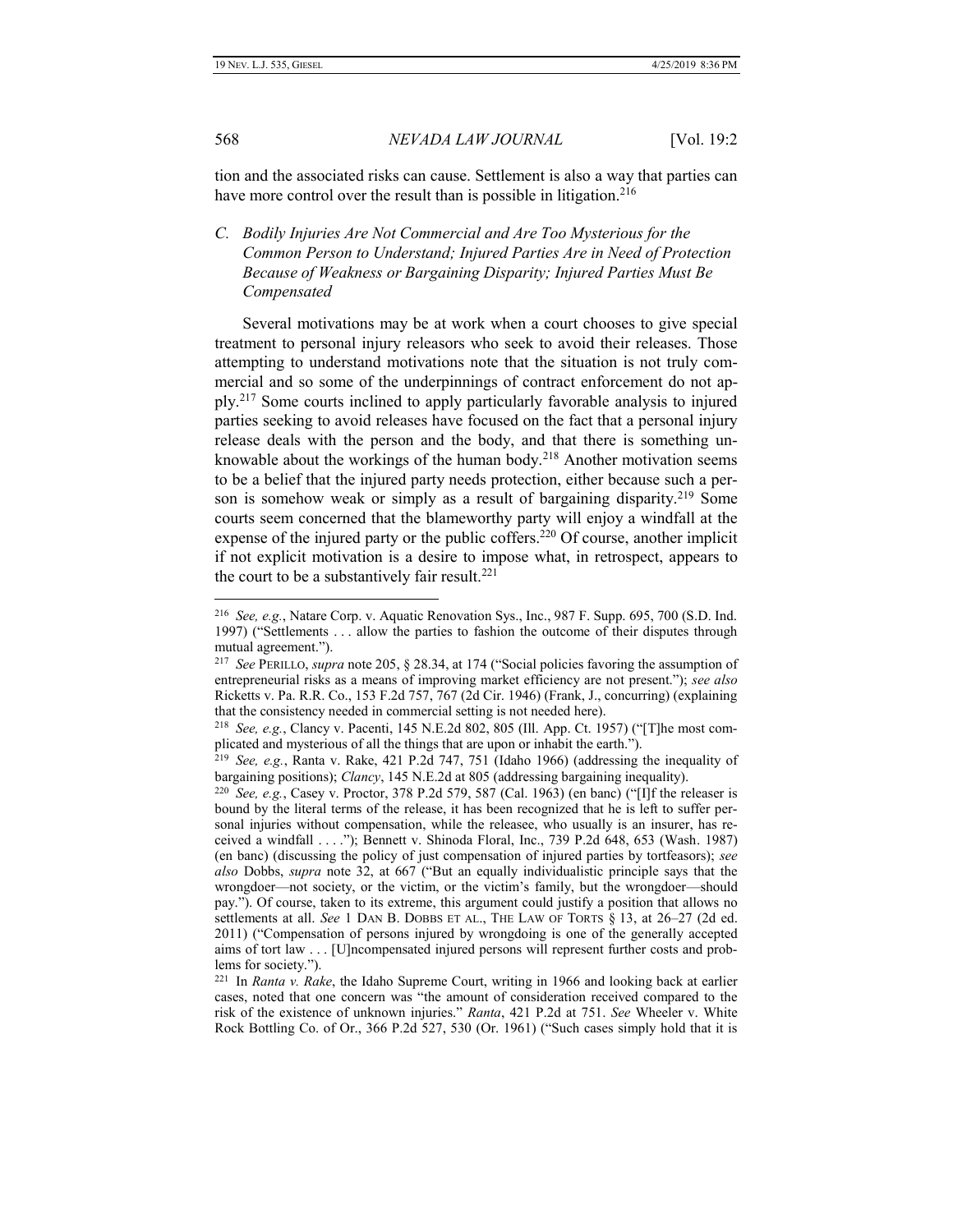The court in *Clancy v. Pacenti*, attempted to explain the motivating rationales relating to human biology being unknowable and not a commercial matter as follows:

In such cases it is not an article of commerce that is involved, but the human mind and body, still the most complicated and mysterious of all the things that are upon or inhabit the earth. Here, mistakes are easily made and the consequences are more serious than in any other of the affairs of man. A slight abrasion may mean nothing or it may lead to a malignancy. Insignificant pain may mean the beginning of a fatal coronary attack or only a slight intestinal disturbance. Yet, a man cannot and does not live in dread of these possibilities. He accepts assurances that all will be well, even though ultimate consequences cannot be appraised as in matters involving property or services.<sup>222</sup>

The *Clancy* court also addressed the bargaining ability and power rationales, likening the situation of personal injury releases in general to the treatment historically given to releases signed by seamen when dealing with their employers.<sup>223</sup> In this regard, the *Clancy* court stated:

The sharp economic inequality of the bargaining parties which generally exists in this class of cases has also been considered by the courts in their consideration of this doctrine. It is by no means as modern an innovation as to some may appear. Long before personal injury cases began to absorb the common law courts, the rule was applied to seamen in admiralty cases. That related to contracts between seamen and their employers, but no one can doubt that it has a considerable bearing upon situations such as are here presented. $224$ 

Other earlier cases, like *Clancy*, rely in part on the historical treatment courts have given releases for seamen's injuries.<sup>225</sup> Traditionally, courts have viewed seamen as "wards of admiralty," and have reviewed releases entered into by seamen with great scrutiny.<sup>226</sup> In 1823 in *Harden v. Gordon*, the court stated the standards for the analysis as follows:

[Seamen] are emphatically the wards of the admiralty; and though not technically incapable of entering into a valid contract, they are treated in the same manner, as courts of equity are accustomed to treat young heirs, dealing with their expectancies, wards with their guardians, and cestuis que trust with their trustees. . . . If there is any undue inequality in the terms, any disproportion in the

not fair to an injured tort victim to hold him to a bargain if it turns out later that the bargain was grossly unwise.").

<sup>222</sup> Clancy v. Pacenti, 145 N.E.2d 802, 805 (Ill. App. Ct. 1957).

<sup>223</sup>  *Id.*

<sup>224</sup> *Id.* (citation omitted).

<sup>225</sup> *See, e.g.*, Ricketts v. Pa. R.R. Co., 153 F.2d 757, 764–65 (2d Cir. 1946) (Frank, J., concurring).

<sup>226</sup> Garrett v. Moore-McCormack Co., 317 U.S. 239, 247–48 (1942). *See* Karim v. Finch Shipping Co., 374 F.3d 302, 310 (5th Cir. 2004) ("Seamen, of course, are wards of admiralty whose rights federal courts are duty-bound to jealously protect.") (quoting Bass v. Phx. Seadrill/78, Ltd., 749 F.2d 1154, 1160 (5th Cir. 1985)). For a discussion of the origin of the treatment of seamen, see Hume v. Moore-McCormack Lines, Inc., 121 F.2d 336, 345 (2d Cir. 1941) (concluding that at least some of the reason for the special treatment was commerce and national security which benefit when employees are induced to serve at sea).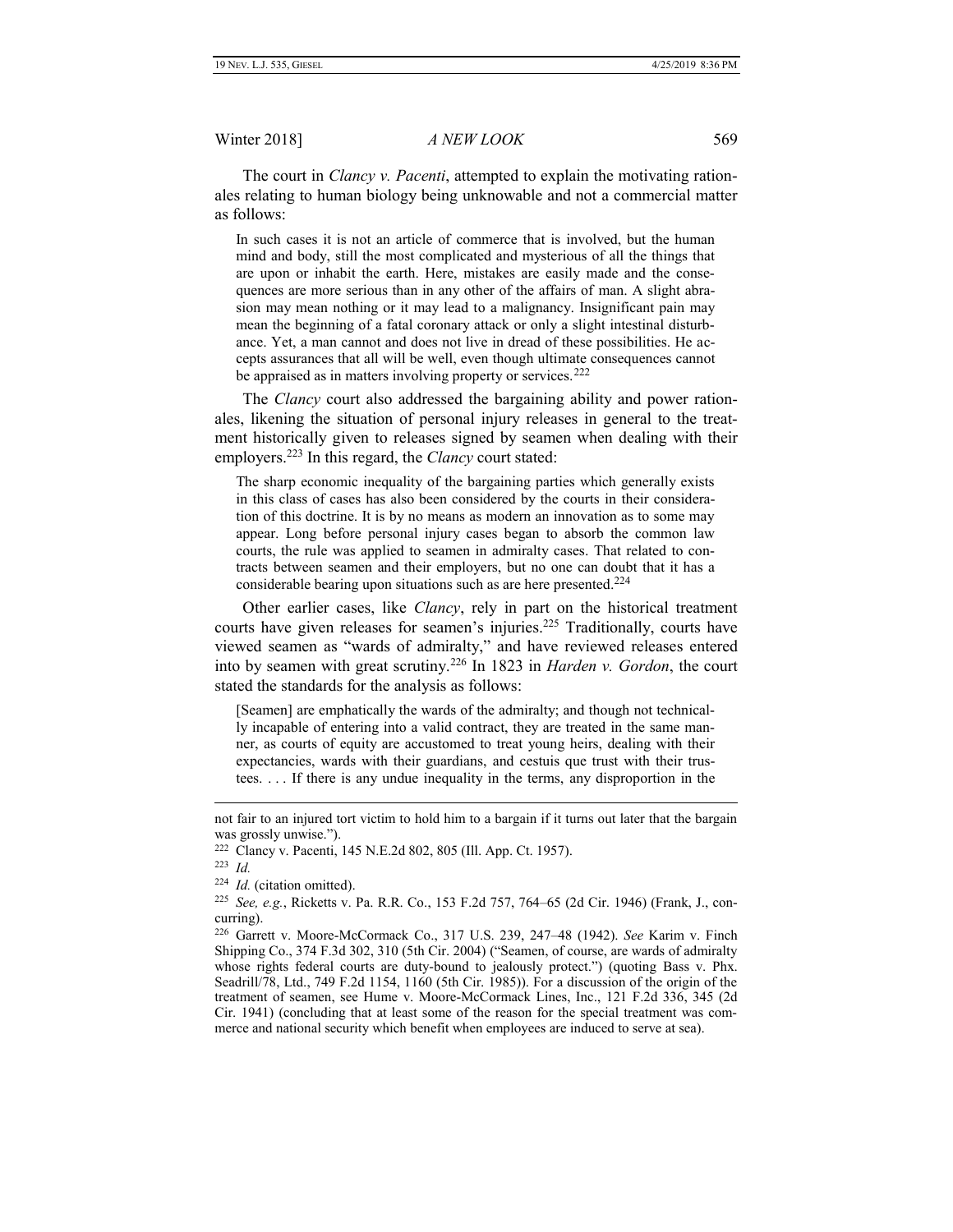bargain, any sacrifice of rights on one side, which are not compensated by extraordinary benefits on the other, the judicial interpretation of the transaction, is that the bargain is unjust and unreasonable, that advantage has been taken of the situation of the weaker party, and that pro tanto the bargain ought to be set aside as inequitable.<sup>227</sup>

In *Garrett v. Moore-McCormack Co.*, the United States Supreme Court, in reviewing a Jones Act case involving a seaman's personal injury release, stated that the employer-releasee dealing with the seaman "must affirmatively show that no advantage has been taken; and his burden is particularly heavy where there has been inadequacy of consideration."<sup>228</sup>

Some of the statements of rationale behind this special treatment seem loaded with assumptions and prejudices.<sup>229</sup> For example, an early statement of supporting rationale refers to seamen as "a class of persons remarkable for their rashness, thoughtlessness and improvidence."<sup>230</sup>

Some modern courts focus more on the issue of whether the seaman entered into the release knowingly and less on the substantive fairness of the deal. For example, in *Durley v. Offshore Drilling Company*, the court stated that the test is "whether, at the time of relinquishing his rights, the seaman had 'an in-

<sup>227</sup> Harden v. Gordon, 11 F. Cas. 480, 485 (C.C.D. Me. 1823) (No. 6047).

<sup>228</sup> *Garrett*, 317 U.S. at 247. The *Garrett* court noted that this protection is not unusual in that Congress had taken other steps to protect seaman's rights. *See id.* at 246; *see also* Rabenstein v. Sealift, Inc., 18 F. Supp. 3d 343, 355 (E.D.N.Y. 2014) ("[T]he burden is upon one who sets up a seaman's release to show that it was executed freely, without deception or coercion, and that it was made by the seaman with full understanding of his rights.") (quoting *Garrett*, 317 U.S. at 248).

<sup>229</sup> *See* Havighurst, *supra* note 32, at 307 ("This rule had its origin in early times and is based upon the recognition that most seafaring men are as individuals relatively incapable of adequately protecting their own interests.").

<sup>230</sup> Brown v. Lull, 4 F. Cas. 407, 409 (C.C.D. Mass. 1836) (No. 2018); *see also* The S.S. Standard. Bonici v. Standard Oil Co., 103 F.2d 437, 438 (2d Cir. 1939) (quoting *Brown*, 4 F. Cas. at 409). In *Hume v. Moore-McCormack Lines, Inc.*, the court quoted a passage from an earlier opinion that sheds great insight on this peculiar view of seamen:

On the one side are gentlemen possessed of wealth, and intent, I mean not unfairly, upon augmenting it, conversant in business, and possessing the means of calling in the aid of practical and professional knowledge. On the other side is a set of men, generally ignorant and illiterate, notoriously and proverbially reckless and improvident, ill provided with the means of obtaining useful information, and almost ready to sign any instrument that may be proposed to them; and on all accounts requiring protection, even against themselves.

Hume v. Moore-McCormack Lines, Inc., 121 F.2d at 341 (quoting The Minerva, 1 Hagg. Adm., 347, 355 (1825)). The *Hume* court also stated:

Every court should watch with jealousy an encroachment upon the rights of seamen, because they are unprotected and need counsel; because they are thoughtless and require indulgence; because they are credulous and complying; and are easily overreached. . . . They are considered as placed under the dominion and influence of men, who have naturally acquired a mastery over them; and as they have little of the foresight and caution belonging to persons trained in other pursuits of life, the most rigid scrutiny is instituted into the terms of every contract, in which they engage.

*Id.* at 341 n.13 (quoting Harden v. Gordon, 11 F. Cas. 480, 485 (C.C.D. Me. 1823) (No. 6047)).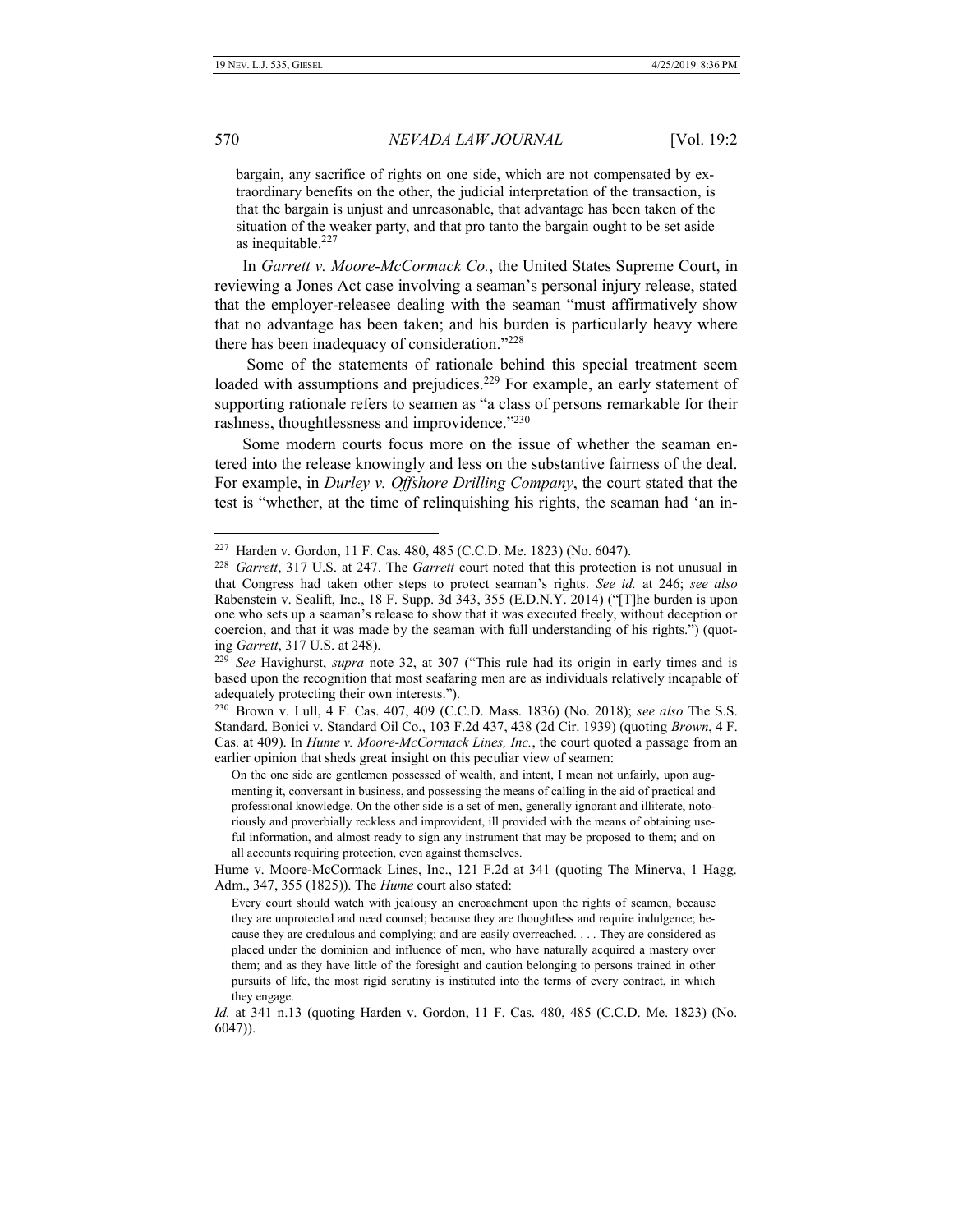#### Winter 2018] *A NEW LOOK* 571

formed understanding of his rights and a full appreciation of the consequences.'"<sup>231</sup> The court noted that courts have been concerned with the adequacy of the settlement consideration only in regard to what that tells courts about the seaman's understanding of the deal, not as a review of the substantive fairness of the deal.<sup>232</sup>

Perhaps these courts are acknowledging that earlier courts' opinions of the contractual capabilities of seamen is no longer true if it ever was. Perhaps seamen of the twenty-first century do not require such paternalism as was presented in cases from an earlier time. Perhaps seamen should be treated like any other party who releases federal rights. $233$  In any event the broad class of parties who sign personal injury releases cannot be described as being incapable of evaluating their situations and weighing their choices and entering into valid releases in exchange for compensation.

Beyond the suggestions touching upon the injured party's ability, courts have also justified lenient treatment of personal injury releasors by noting that releasors are often in a position of unequal bargaining strength.<sup>234</sup> Interestingly, several courts dealing with the issue of enforcement of personal injury releases refer approvingly for rationale to a concurring opinion in *Ricketts v. Pennsylvania Railroad Company*, a case decided under the Federal Employers' Liability Act (FELA).<sup>235</sup> Judge Learned Hand wrote the majority opinion for the court,<sup>236</sup> but some later courts dealing with personal injury releases have looked, not to the majority opinion, but to Judge Frank's concurrence as a touchstone.<sup>237</sup> This is true even though the *Ricketts* case involved a release of rights under FELA, federal law, not a release of state law rights, and even though the release was in the employee and employer context rather than the

<sup>&</sup>lt;sup>231</sup> Durley v. Offshore Drilling Co., 288 Fed. App'x 188, 190 (5th Cir. 2008) (quoting Borne v. A & P Boat Rentals No. 4, Inc., 780 F.2d 1254, 1256 (5th Cir. 1986)). *See Rabenstein*, 18 F. Supp. 3d at 355 (explaining releasee has the burden of proving that the seaman entered into the release freely, knowing and understanding his rights but if that is proven, the seaman will be bound).

<sup>232</sup> *Durley*, 288 Fed. App'x at 190. *See* Steverson v. GlobalSantaFe Corp., 508 F.3d 300, 304 (5th Cir. 2007) (explaining the same).

<sup>&</sup>lt;sup>233</sup> Claims related to injuries to seamen are generally federal claims, often under the Jones Act, 46 U.S.C. § 30104 (2012). *See, e.g.*, *GlobalSantaFe Corp.*, 508 F.3d at 302. *See infra* Part VIII for a discussion of a modern federal approach.

<sup>234</sup> *See, e.g.*, Clancy v. Pacenti, 145 N.E.2d 802, 805 (Ill. App. Ct. 1957); *see also* Havighurst, *supra* note 32, at 308 (noting releasee has "experience, knowledge and economic power" so "many settlements are undoubtedly unfair").

<sup>235</sup> Ricketts v. Pa. R.R. Co., 153 F.2d 757, 758 (2d Cir. 1946). *See* Federal Employers' Liability Act, 45 U.S.C. § 51 (2012).

<sup>236</sup> The majority opinion in *Ricketts* stated that the jury in the lower court could have found that the injured employee of the railroad authorized his attorney to settle only part of the claim and not to settle the entire matter. *Ricketts*, 153 F.2d at 760. Thus, the release that the employee signed at the direction of the attorney and that he could not read due to his injuries, was not a bar to the employee recovering against his employer, the railroad. *Id*.

<sup>237</sup> *See, e.g.*, Witt v. Watkins, 579 P.2d 1065, 1068 (Alaska 1978); Gleason v. Guzman, 623 P.2d 378, 384 (Colo. 1981); Ranta v. Rake, 421 P.2d 747, 752 (Idaho 1966).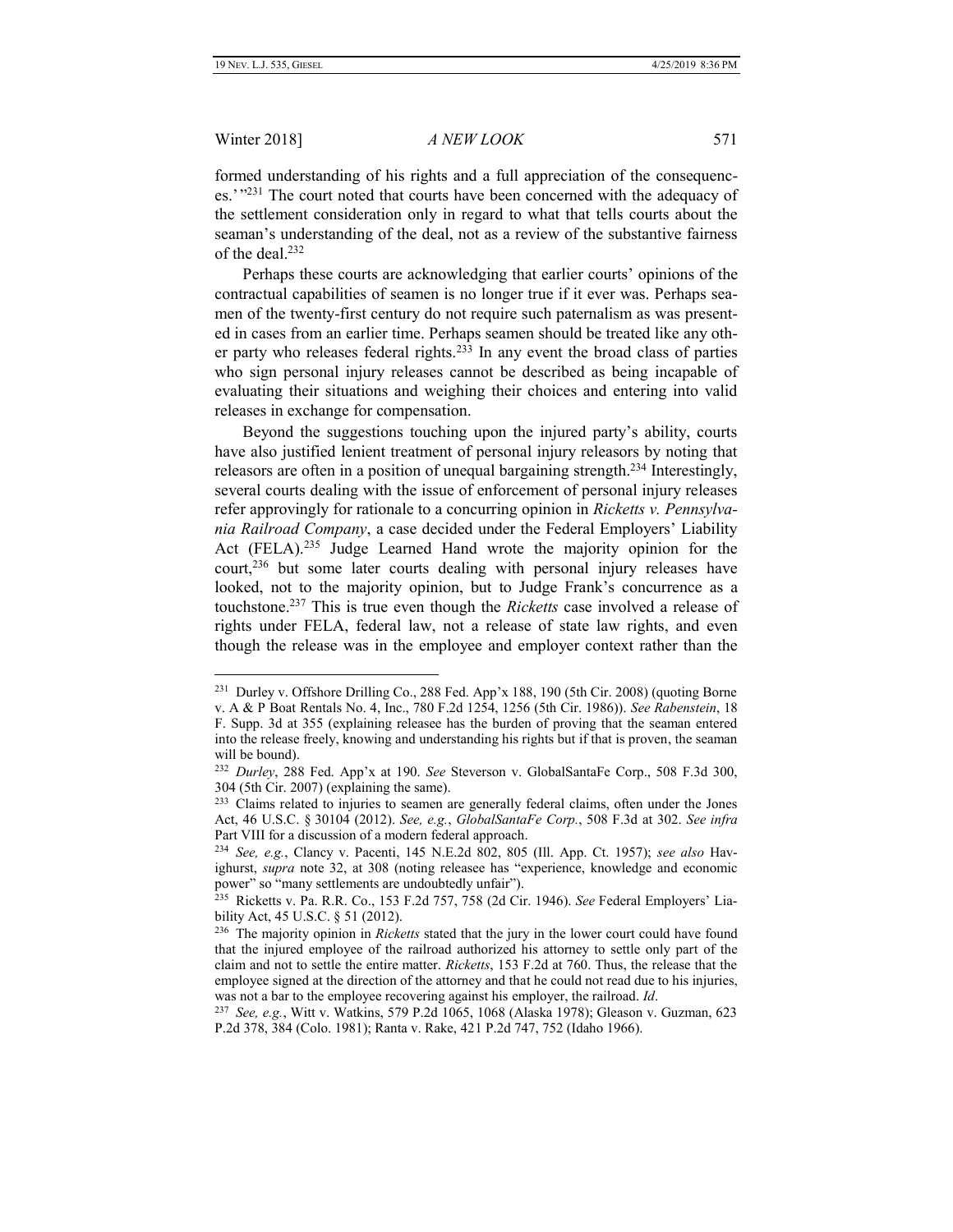context of automobile collisions as is true with many personal injury releases.<sup>238</sup> In Judge Frank's view, injured employees—when dealing with employers regarding releases—were in the same position as seamen since they were "no less helpless in their trafficking with their employers."<sup>239</sup> Judge Frank concluded that the employee of the railroad who arguably entered into a release of the railroad for his personal injuries, should be treated "as . . . if he were a seaman."240

Even if one accepts that seamen should receive protective treatment regarding personal injury releases in terms of heightened scrutiny of the release process or even the substantive fairness of the release as a result of weakness of bargaining position or ability of seamen, it is quite an analytical journey to reach Judge Frank's position that employees under FELA are also weak in terms of bargaining position or ability such that they should be treated like seamen. It is then a further journey to the position that all personal injury releasors should enjoy special, favorable treatment as the result of weakness of bargaining position or ability.

# VII. PERSONAL INJURY RELEASES SHOULD NOT RECEIVE SPECIAL TREATMENT

#### *A. The Policies Do Not Require It*

Traditional contract law provides that in order to protect the sanctity of contracts, contracts should be set aside only when a traditional doctrine demands that.<sup>241</sup> The avoidance doctrines of mistake, duress, unconscionability, and such are situations in which the law recognizes that the contract or the process used to form it was flawed. When the question is the enforceability of personal injury releases, the releases should not be set aside unless those traditional doctrines, applied as they would be in other settings, dictate that result. The fact that the contracts at issue are, in effect, settlement contracts makes the situation one in which courts should especially take care to set aside only those contracts that are truly problematic under traditional doctrine analysis.

No policy put forward in support of providing more favorable treatment to personal injury releasors demands that preferential treatment. Personal injury releases deal with the body and are therefore not commerce in the same sense

<sup>238</sup> *See, e.g.*, Maglin v. Tschannerl, 800 A.2d 486, 487 (Vt. 2002) (regarding automobile collision). *But see Gleason*, 623 P.2d at 380 (regarding accident in employment context).

<sup>239</sup> *Ricketts*, 153 F.2d at 767 (Frank, J., concurring). Judge Frank stated that the United States Supreme Court in *Garrett v. Moore-McCormack Co.*, 317 U.S. 239 (1942), had "broadly hinted that the courts should treat non-maritime employees, with respect to releases of personal injury claims, just as they treat seamen." *Id.* at 760 (Frank, J., concurring). Judge Frank pointed to footnote seventeen of the *Garrett* case for this broad hint. *Id.* However, footnote seventeen simply noted several maritime cases as well as non-maritime cases that the Court referred to as "somewhat comparable." *Garrett*, 317 U.S. at 248 n.17.

<sup>240</sup> *Ricketts*, 153 F.2d at 769 (Frank, J., concurring).

<sup>241</sup> *See* discussion *supra* Section VI.A.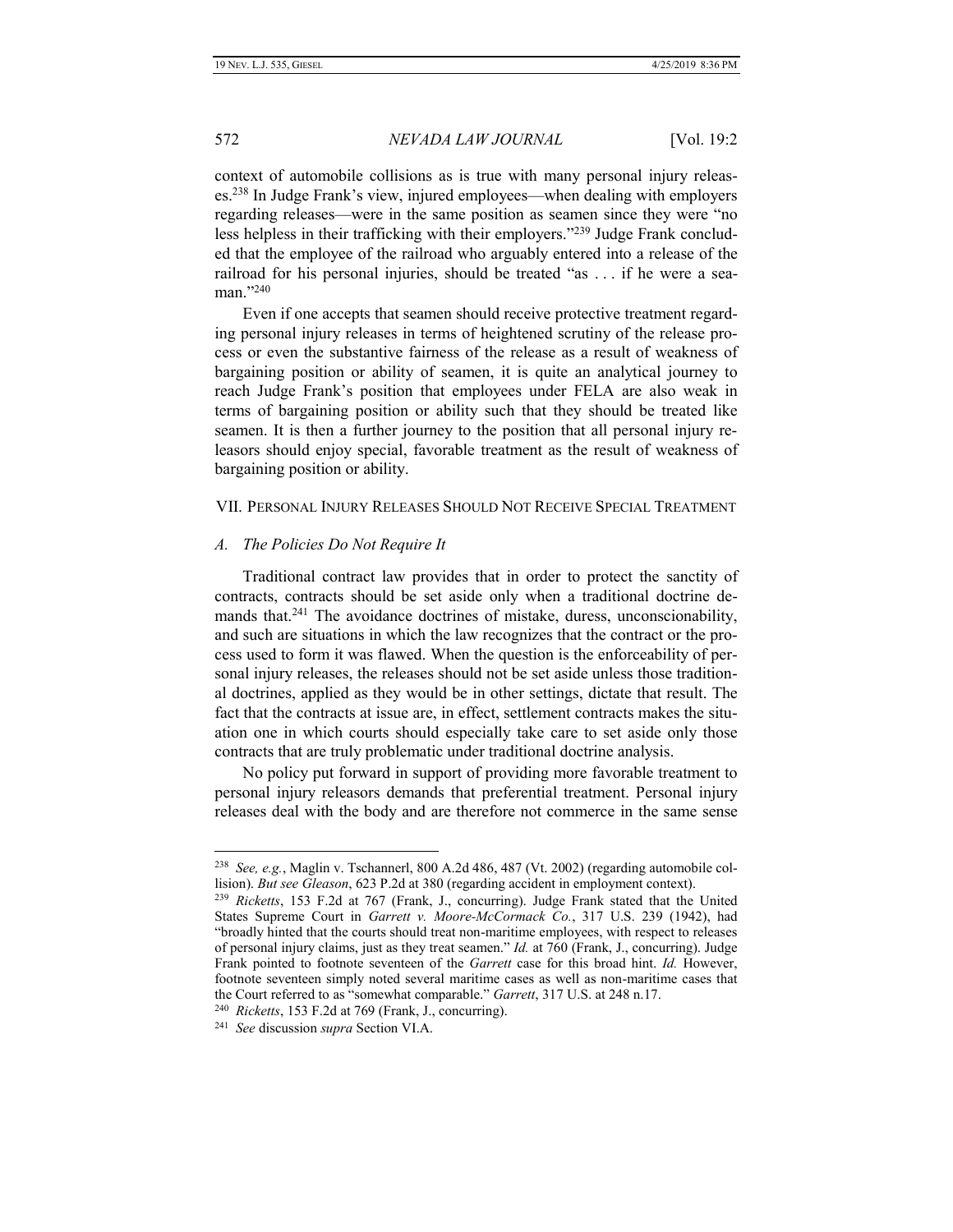#### Winter 2018] *A NEW LOOK* 573

that agreements relating to widgets are commerce—but releases are a sort of commerce nonetheless. The parties to the release are attempting to create certainty in a matter about which there is uncertainty. The releasor seeks compensation sooner rather than later and seeks the certainty of payment that may not occur at all if the parties do not agree to settle the matter. The releasor seeks to eliminate further worry and expense that would occur without the settlement. The other party likewise seeks to settle the matter without further time and money commitments. This party, too, seeks to end the matter and thus gain certainty with regard to the ultimate cost of the matter. There is always uncertainty about the injuries and their eventual path, just as there are uncertainties about whether a widget maker will be able to provide the widgets as agreed.

Nor is this unknowability regarding bodily injuries such that an injured party must be protected more than traditional contract doctrine otherwise provides. As the Oregon Supreme Court stated in *Wheeler v. White Rock Bottling Company of Oregon*:

When courts recite, for example, as a matter of more or less common knowledge, that terminal tumors sometimes begin with minor contusions, or otherwise concern themselves with details of tragedy that may stalk those who sign early releases, they are not announcing truths known only to lawyers. These matters are also commonly known by laymen.<sup>242</sup>

Perhaps members of society were less aware of the nature of human biology at some point in the past, but today the *Wheeler* court is correct. Members of society who are injured in automobile collisions and other accidents of life understand the possibilities of their injuries.

Similarly, the notion that the releasor in a personal injury release situation is somehow incapable of understanding the transaction he or she enters into when signing a release is, simply, preposterous. People who find themselves in automobile crashes are, one would imagine, a fair sampling of society as a whole: everyone gets into car accidents. Releasors are neither weaker of mind nor stronger of mind than the populace as a whole. It is not a complex notion that injuries from an automobile collision or other such event may not have manifested at the time of the signing of the release. The language of the releases, though perhaps awkward, is not difficult to understand. And a party who reads a document that says that in exchange for a certain sum of money that party is agreeing to forego all claims regarding known and unknown injuries or effects, can easily understand what that means. Unlike a loan document with complex payment and liability language,  $243$  a personal injury release actually deals with a subject matter every person understands, his or her own body. The release is also a part of a fairly simple transaction, an exchange of compensa-

<sup>&</sup>lt;sup>242</sup> Wheeler v. White Rock Bottling Co. of Or., 366 P.2d 527, 530 (Or. 1961).

<sup>243</sup> *See, e.g.*, Quicken Loans, Inc. v. Brown, 737 S.E.2d 640, 654 (W. Va. 2012) (discussing a confusing loan transaction).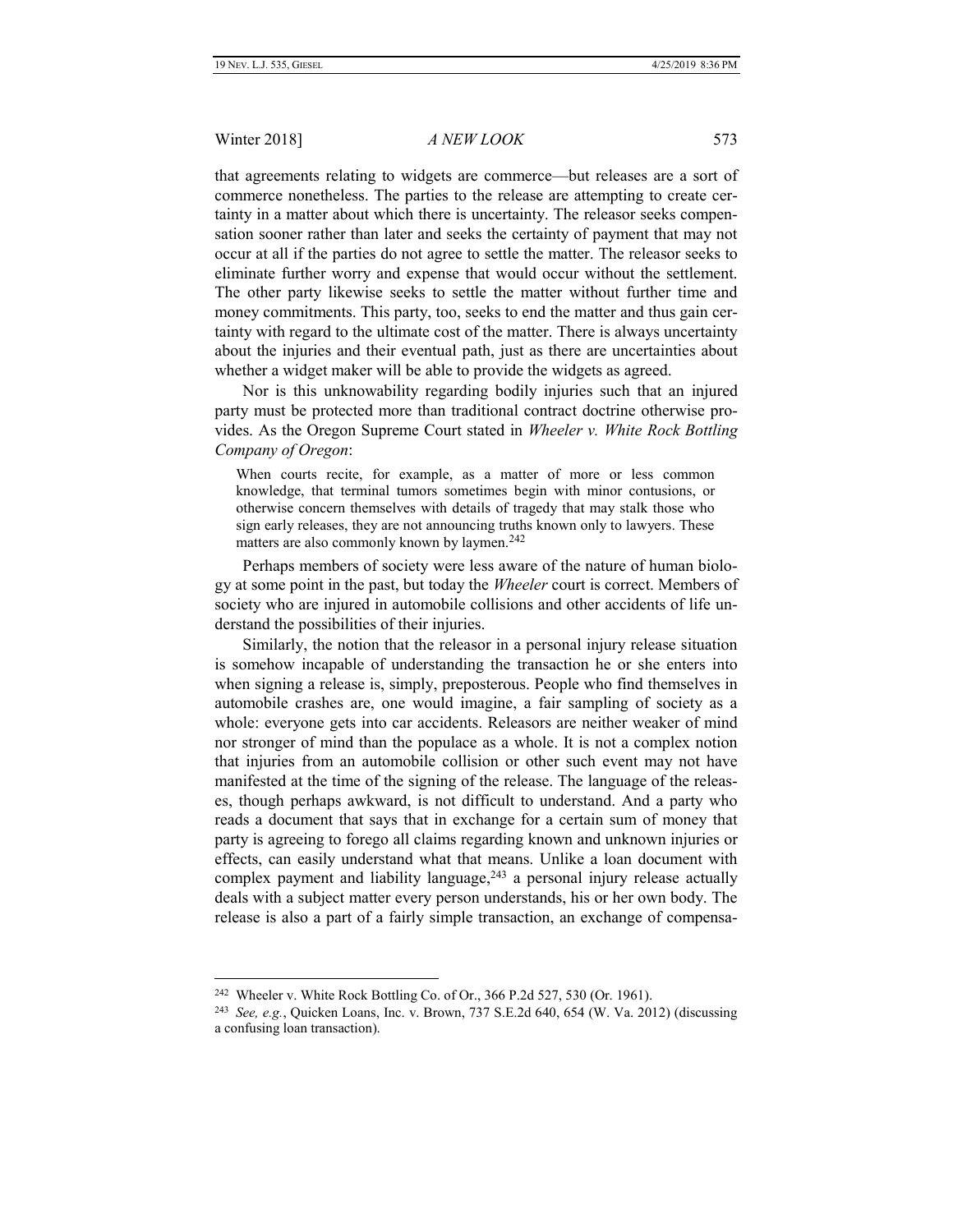tion in exchange for a promise to look no more to the releasee. The release is typically not complex and comprises one or two pages.<sup>244</sup>

Further, because a personal injury release follows a calamitous event, parties of today are very often represented at the time they sign the release.<sup>245</sup> These attorneys should be assisting the injured parties, their clients, in understanding the realm of possible outcomes regarding their injuries as well as assisting the injured parties in understanding exactly what the release means in terms of risk assumption.

In addition, an injured party is not necessarily in a bargaining position that would demand special treatment by the courts. The injured party may be the less sophisticated party to the settlement if the other side of the deal is, as is often the case, being handled by an insurer, but, again, the injured party often has the benefit of counsel. While the language of the release is often that of the releasee, the injured party can and often does negotiate with regard to the amount of compensation.<sup>246</sup> Ultimately, the injured party can refuse to settle the matter and opt to pursue litigation.

Finally, general tort policy that wrongdoers should compensate injured parties so those parties do not become a burden on society is too general a policy to justify special treatment for personal injury releases. With a personal injury release in exchange for compensation, the wrongdoer is compensating the injured party the amount the injured party agrees is sufficient. Is the law to say that the injured party cannot be the judge of that amount and that the courts should always be the ultimate decider? While the issue of the burden on society is not present in the commercial dispute setting, even there the policy of requiring the wrongdoer to compensate the harmed party is present. Should settlement agreements not be allowed? Tort policy should not trump contract policy in this way.

#### *B. The Current Situation is Problematic for Traditional Doctrines*

As the Maryland court in *Bernstein v. Kapneck* court stated, "violence to the human body" does not justify "the bastardization of the well-founded principles concerning mutual mistake of fact" or any other contract doctrine. <sup>247</sup> Not only is the policy justification for special treatment for personal injury releasors lacking, but also the courts, in applying the traditional mistake doctrine differently and in refusing to give traditional treatment to the releases signed by personal injury releasors, may be doing subtle harm to traditional contract doc-

<sup>244</sup> *See* discussion *supra* Part I.

<sup>245</sup> *See, e.g.*, Morta v. Korea Ins. Corp., 840 F.2d 1452, 1458 (9th Cir. 1988).

<sup>246</sup> *See, e.g.*, Hicks v. Sparks, No. 522, 2013, 2014 WL 1233698, at \*1 (Del. Mar. 25, 2014) (explaining the releasee initially offered Hicks \$2000; Hicks countered with \$7000; the releasee then offered \$2500; Hicks countered with \$5000; the releasee then offered \$3000; Hicks reiterated a demand of \$5000; the releasee then offered \$4000; Hicks accepted).

<sup>247</sup> Bernstein v. Kapneck, 430 A.2d 602, 607–08 (Md. 1981).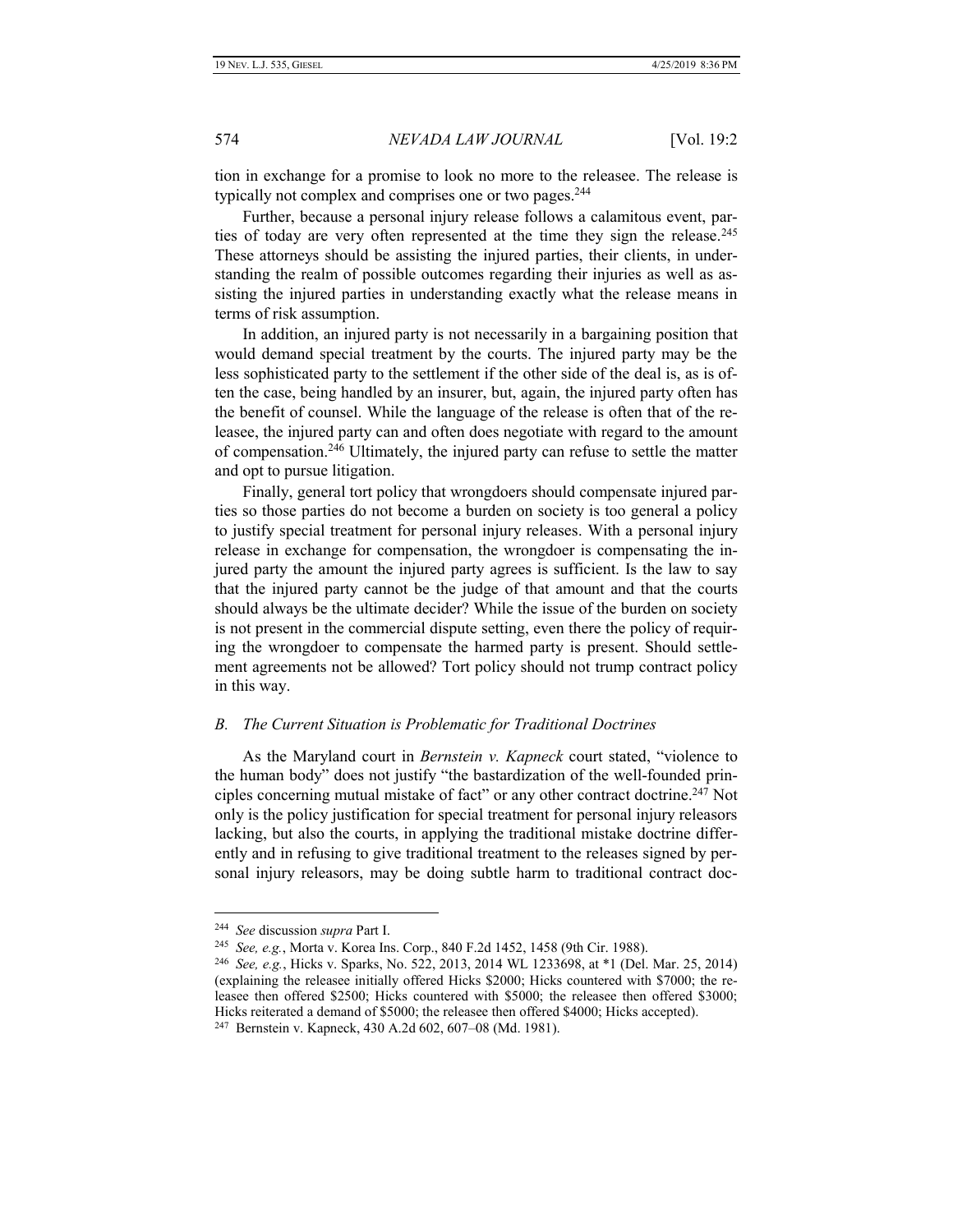#### Winter 2018] *A NEW LOOK* 575

trine. While mistake doctrine has never been the model of clarity, the treatment courts have given personal injury releases under the guise of mistake doctrine has done nothing to clarify the proper bounds of the doctrine. Indeed, while such an effect cannot be measured, the bastardization of the doctrine may cause damage to its rational application in other settings. In effect, to misuse it in the personal injury release setting is to do damage to the doctrine for all purposes. The same may be true for the value given the written document for purposes of adding to it or interpreting its words.

In many cases, courts may be simply reviewing the releases on a substantive fairness basis explicitly or surreptitiously.<sup>248</sup> In contrast, courts generally have not reviewed contracts for fairness.<sup>249</sup> Courts have long noted that they would not review adequacy of consideration—a fairness analysis; that was the job of the parties to the contract.<sup>250</sup> It is true that unconscionability doctrine allows for a substantive fairness analysis, but most courts link that analysis with a procedural analysis as well.<sup>251</sup>

The superior approach is to treat personal injury releases as other contracts are treated. Courts should not bend or reform current traditional contract doctrine to reach a result desired.

#### *C. The Unconscionability Doctrine May Be Useful*

Though mistake doctrine is not a useful doctrine when properly applied to the situation of personal injury releases, unconscionability doctrine might be useful just as duress and fraud could be useful with the right facts. Historically, releasors seeking to have personal injury releases set aside have not turned to the contract unconscionability doctrine as a means of achieving that end.<sup>252</sup>

<sup>248</sup> *See* Wheeler v. White Rock Bottling Co. of Or., 366 P.2d 527, 530 (Or. 1961) ("Such cases simply hold that it is not fair to an injured tort victim to hold him to a bargain if it turns out later that the bargain was grossly unwise.").

<sup>249</sup> See Ryan v. Weiner, 610 A.2d 1377, 1381 (Del. Ch. 1992), in which the court stated: "The notion that a court can and will review contracts for fairness is apt for good reason to strike us as dangerous, subjecting negotiated bargains to the loosely constrained review of the judicial process."

<sup>250</sup> *See, e.g.*, Apfel v. Prudential-Bache Sec., Inc., 616 N.E.2d 1095, 1097 (N.Y. 1993). The *Apfel* court stated: "Under the traditional principles of contract law, the parties to a contract are free to make their bargain, even if the consideration exchanged is grossly unequal or of dubious value. Absent fraud or unconscionability, the adequacy of consideration is not a proper subject for judicial scrutiny." *Id.* (citation omitted).

<sup>251</sup> *See, e.g.*, Kindred Healthcare Operating, Inc. v. Boyd, 403 P.3d 1014, 1022–23 (Wyo. 2017) (requiring both substantive and procedural unfairness); *see also* discussion *infra* Section VII.C.

<sup>&</sup>lt;sup>252</sup> While some courts have examined whether a release has unconscionable effect as part of a mistake doctrine analysis, such an examination of unconscionable effect considers the situation in hindsight. *See, e.g.*, Simmons v. Blauw, 635 N.E.2d 601, 604 (Ill. App. Ct. 1994) (applying an unconscionable effect analysis); Kelly v. Widner, 771 P.2d 142, 144–46 (Mont. 1989) (citing to Uniform Commercial Code unconscionability doctrine provision but considering post-contract evidence).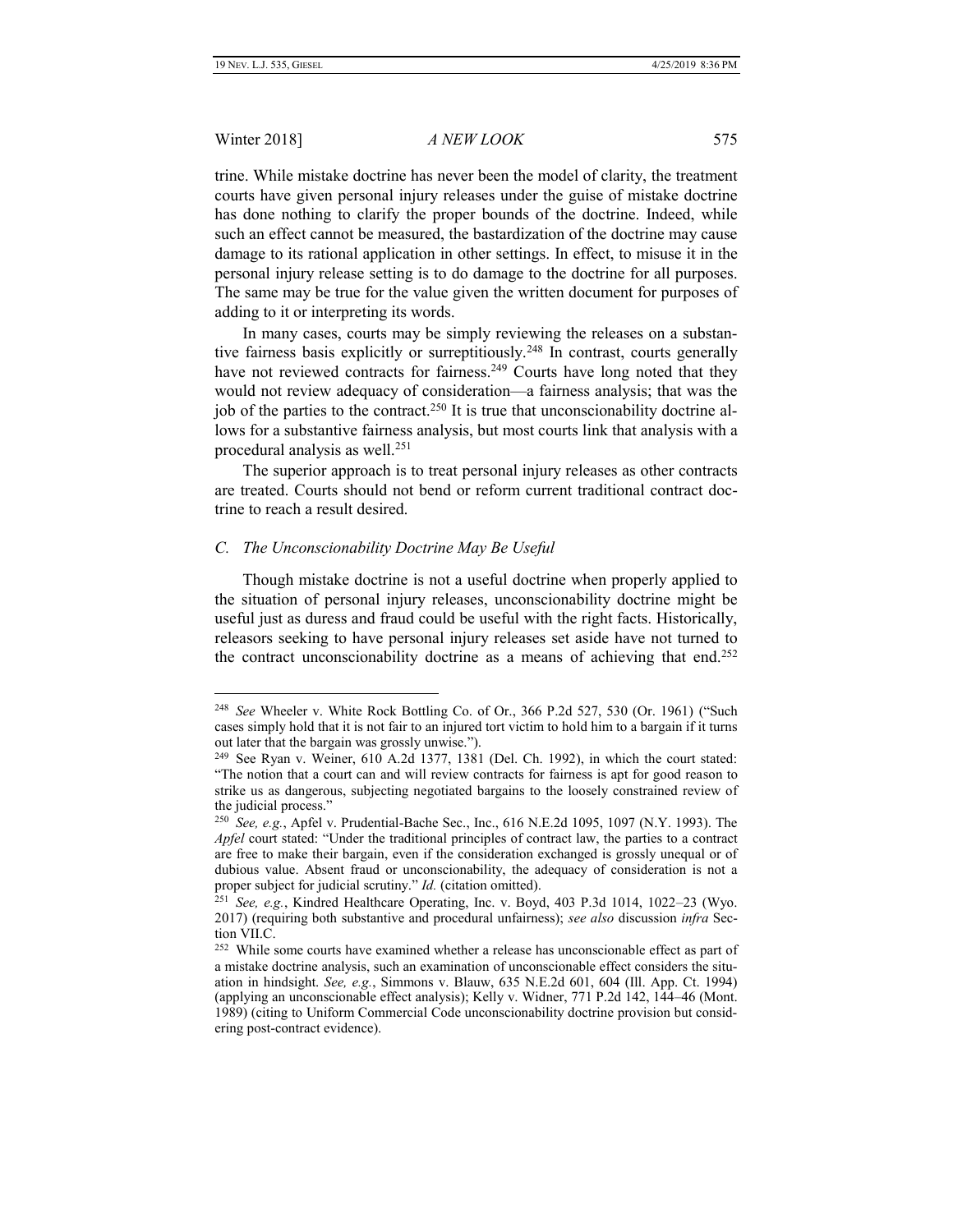# 576 *NEVADA LAW JOURNAL* [Vol. 19:2

Though the concept of unconscionability has existed in the common law for a very long time,<sup>253</sup> its clear recognition as a doctrine coalesced in the middle of the twentieth century with states' adoption of the Uniform Commercial Code.<sup>254</sup> Section 2-302 of the Code provides that a court may refuse to enforce a contract or a part of a contract on the basis of unconscionability. Section 2- 302 states, in part:

If the court as a matter of law finds the contract or any clause of the contract to have been unconscionable at the time it was made the court may refuse to enforce the contract, or it may enforce the remainder of the contract without the unconscionable clause, or it may so limit the application of any unconscionable clause as to avoid any unconscionable result.<sup>255</sup>

Following this example, the drafters of the Restatement (Second) of Contracts added a new unconscionability provision, Section 208, which states:

If a contract or term thereof is unconscionable at the time the contract is made a court may refuse to enforce the contract, or may enforce the remainder of the contract without the unconscionable term, or may so limit the application of any unconscionable term as to avoid any unconscionable result. $256$ 

Courts have struggled to develop a principled approach to the unconscionability doctrine. Many courts follow a two-pronged analysis that focuses on procedural unconscionability and substantive unconscionability.<sup>257</sup> An agreement or provision is procedurally unconscionable if it is the result of defective bargaining process.<sup>258</sup> Substantive unconscionability is present when the agreement's terms are unreasonably favorable to one of the parties to the deal.<sup>259</sup> As one court has stated, "[s]ubstantive unconscionability occurs when

<sup>253</sup> *See* McCullough, *supra* note 36, at 787 (discussing the history of the doctrine and noting that the concept dates back to at least the seventeenth century; early cases were treated as public policy cases).

<sup>&</sup>lt;sup>254</sup> A draft of the Uniform Commercial Code was completed in 1951. Pennsylvania adopted it in 1953. After the New York Law Revision Commission critically studied the proposal, a revised draft was created in 1958. New York adopted the revised version and other states did as well. *See* CHARLES L. KNAPP, ET AL., RULES OF CONTRACT LAW 362 (2017). *See also generally* Allen R. Kamp, *Downtown Code: A History of the Uniform Commercial Code 1949- 1954*, 49 BUFF. L. REV. 359, 375 (2001) (discussing the drafting and adoption process). The UCC recognizes unconscionability. *See* Barnes, *supra* note 36, at 149–50 ("[Unconscionability's] acceptance as a mainstream doctrine, a ready aid in contract limitation, dates back only to its inclusion in the UCC.").

<sup>&</sup>lt;sup>255</sup> U.C.C. § 2-302 (AM. LAW INST. & UNIF. LAW COMM'N 2017). This provision applies only to goods transactions. *See* U.C.C. § 2-102 ("Unless the context otherwise requires, this Article applies to transactions in goods").

<sup>256</sup> *See* RESTATEMENT (SECOND) OF CONTRACTS § 208 (AM. LAW INST. 1981).

<sup>257</sup> *See, e.g.*, State v. Wolowitz, 468 N.Y.S.2d 131, 145 (N.Y. App. Div. 1983); Kindred Healthcare Operating, Inc. v. Boyd, 403 P.3d 1014, 1022 (Wyo. 2017).

<sup>258</sup> *See* Resource Mgmt. Co. v. Weston Ranch & Livestock Co., 706 P.2d 1028, 1042 (Utah 1985) (cataloguing all sorts of procedural bargaining irregularities)*; see also* MURRAY, *supra* note 2, § 97, at 541.

<sup>259</sup> *See, e.g.*, Maxwell v. Fidelity Fin. Servs., Inc., 907 P.2d 51, 58 (Ariz. 1995) ("[C]ontract terms so one-sided as to oppress or unfairly surprise an innocent party, an overall imbalance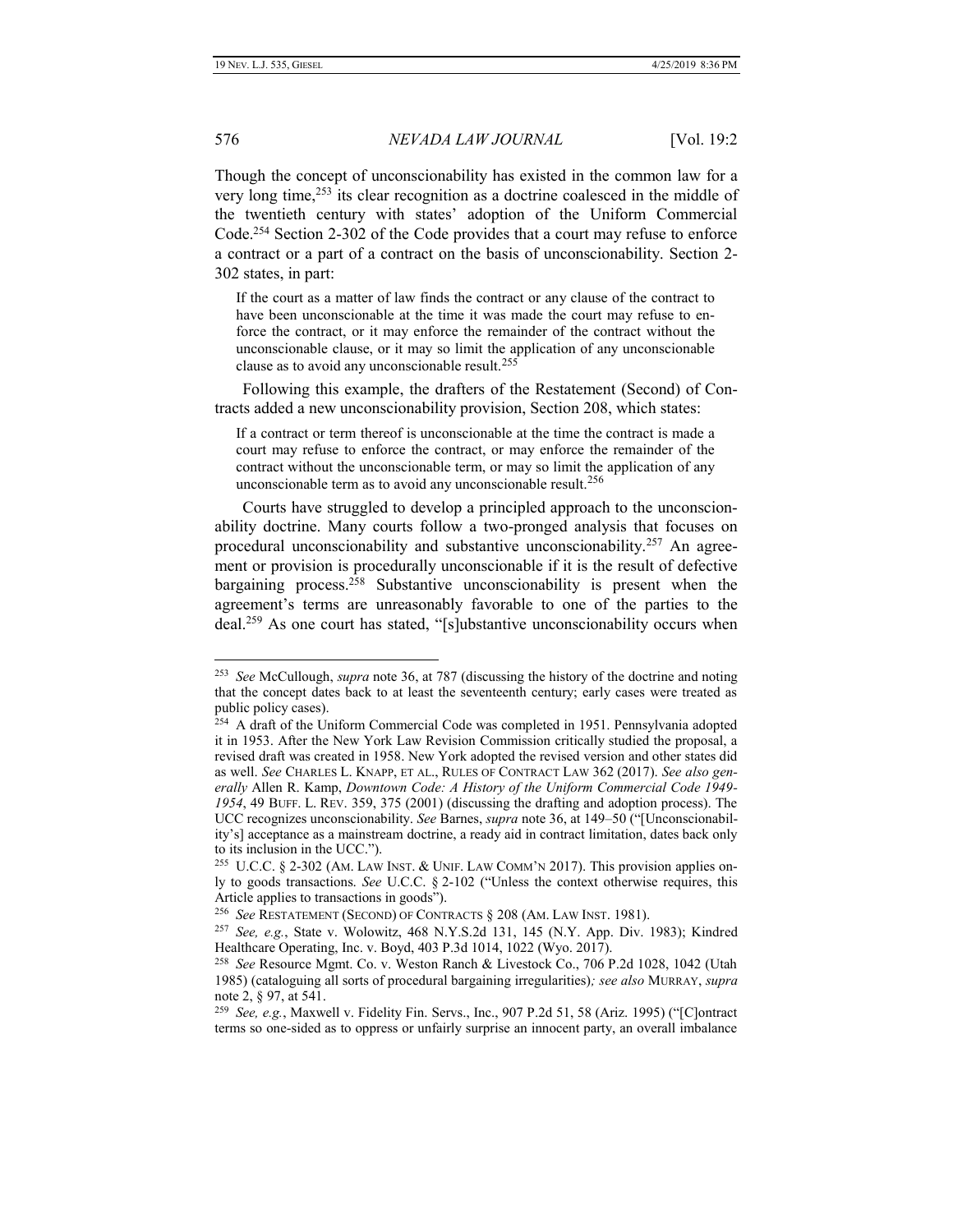#### Winter 2018] *A NEW LOOK* 577

the terms of the agreement are so one-sided that no one in his right mind would agree to its terms."<sup>260</sup> Some courts require both forms of unconscionability, although some of these courts apply a sliding scale such that a lower level of one type of unconscionability can be offset by a greater level of the other type of unconscionability.<sup>261</sup>

One aspect of the doctrine that is clear is that the analysis of whether the contract or provision is unconscionable must consider the situation at the time of the contract's formation.<sup>262</sup> Both the Uniform Commercial Code and the Restatement explicitly state that the unconscionability must exist at the time the contract is made.<sup>263</sup>

Unfortunately, the typical personal injury releasor likely will not find the unconscionability doctrine to be a friendly port in the storm.<sup>264</sup> Such a plaintiff must illustrate that the release was procedurally unconscionable.<sup>265</sup> The typical release and settlement that the release is a part of is not a complex transaction.<sup>266</sup> The plaintiff gets money in exchange for ceasing to pursue any claim

in the obligations and rights imposed by the bargain . . ."); *see also* McCullough, *supra* note 36, at 797.

<sup>260</sup> West v. West, 891 So. 2d 203, 213 (Miss. 2004).

<sup>261</sup> *See, e.g.*, *Kindred*, 403 P.3d at 1023 ("In other words, both the absence of meaningful choice and the presence of contract provisions unreasonably favorable to one party must be found in order to sustain a claim that a contract is unconscionable.") (citing Roussalis v. Wyo. Med. Ctr., Inc., 4 P.3d 209, 246 (Wyo. 2000)); James v. Nat'l Fin., LLC, 132 A.3d 799, 815 (Del. Ch. 2016) ("The analysis is unitary, and 'it is generally agreed that if more of one is present, then less of the other is required.' ") (quoting E. ALLEN FARNSWORTH, 1 FARNSWORTH ON CONTRACTS § 4.28, at 585 (3d ed. 2004)). With regard to the sliding scale nature of the analysis, see *Wolowitz*, 468 N.Y.S.2d at 145 ("However, in general, it can be said that procedural and substantive unconscionability operate on a 'sliding scale'; the more questionable the meaningfulness of choice, the less imbalance in a contract's terms should be tolerated and vice versa") (quoting Jonathan A. Eddy, *On the Essential Purposes of Limited Remedies: The Metaphysics of UCC Section 2-719(2)*, 65 CALIF. L. REV. 28, 41, 42 n.56 (1977)); *see also* Melissa T. Lonegrass, *Finding Room for Fairness in Formalism—The Sliding Scale Approach to Unconscionability*, 44 LOY. U. CHI. L.J. 1, 12 (2012). Other courts seem to allow a finding of unconscionability with only one form of unconscionability. *See, e.g.*, Edwards v. Vemma Nutrition, No. CV-17-02133-PHX-DGC, 2018 WL 637382, at \*5 (D. Ariz. Jan. 31, 2018) (requiring only substantive unconscionability).

<sup>262</sup> *See James*, 132 A.3d at 814 ("Whether a contract is unconscionable is determined at the time it was made")*; see also* Doctor's Assocs. v. Jabush, 89 F.3d 109, 113 (2d Cir. 1996) (explaining the same); Clift v. RDP Co., 200 F. Supp. 3d 660, 677 (W.D. Ky. 2016) (explaining the same).

<sup>263</sup> *See* U.C.C. § 2-302 (AM. LAW INST. & UNIF. LAW COMM'N 2017) ("unconscionable at the time it was made"); RESTATEMENT (SECOND) OF CONTRACTS § 208 (AM. LAW INST. 1981) ("unconscionable at the time the contract is made").

<sup>264</sup> *See, e.g.*, Maglin v. Tschannerl, 800 A.2d 486, 491 (Vt. 2002) ("Because she had an opportunity for meaningful choice when the release was presented to her, any differential in bargaining power was not critical to the contract's formation and not enough to void the release as unconscionable.").

<sup>265</sup> *See supra* note 261 and accompanying text.

<sup>266</sup> *See supra* note 113 and accompanying text.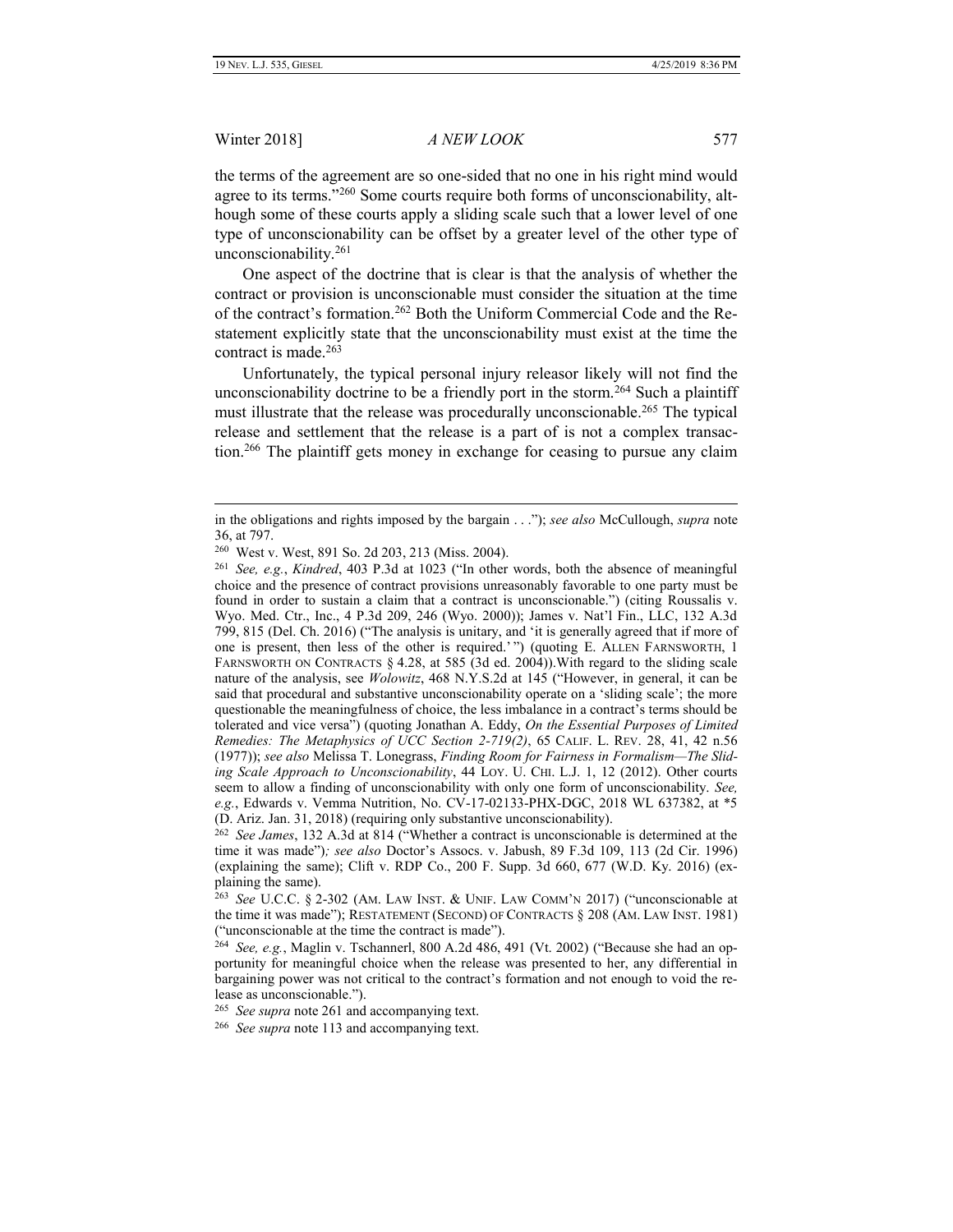#### 578 *NEVADA LAW JOURNAL* [Vol. 19:2

against the other party.<sup>267</sup> The actual release document is often one or two pages and the language used is relatively clear that the injured party is releasing his or her claim for all injuries related to the event, whether or not the injuries are known at the time of the release.<sup>268</sup> The release is often the product of some negotiation over time with the actual amount to be paid changing in the midst of the back-and-forth.<sup>269</sup> While it is certainly true that in most cases the injured party does not create the language of the release and simply accepts that language, it is also true that the injured party could refuse to enter into the agreement if the terms are unacceptable or could demand more in exchange for the executed release. Often, the releasor has the benefit of an attorney's assistance as well.<sup>270</sup> In such circumstances it is difficult to find that the release is the product of procedural unconscionability.

An injured party might have an easier time illustrating that the deal is substantively unconscionable but only if the determination of unconscionability is made after the injuries have all come to light.<sup>271</sup> Yet, the unconscionability doctrine requires that the determination of unconscionability be a determination that the agreement was unconscionable at the time of the formation of the release, not as it later appears with the benefit of hindsight.<sup>272</sup> Thus, the unconscionability doctrine, if properly applied, will rarely be the basis for a refusal to enforce a personal injury release.

<sup>267</sup> *See supra* note 115 and accompanying text.

<sup>268</sup> *See* discussion *supra* Part I and Section IV.C.

<sup>269</sup> *See, e.g.*, Hicks v. Sparks, No. 522, 2013, 2014 WL 1233698, at \*1 (Del. Mar. 25, 2014) (explaining the automobile collision occurred in March and the release was signed in October. The releasee initially offered Hicks \$2000. Hicks countered with \$7000. The releasee then offered \$2500. Hicks countered with \$5000. The releasee then offered \$3000. Hicks reiterated a demand of \$5000. The releasee then offered \$4000 which Hicks accepted); *see also* Witt v. Watkins, 579 P.2d 1065, 1966–67 (Alaska 1978) (noting release signed seven months after automobile collision and after negotiation).

<sup>270</sup> *See, e.g.*, *Witt*, 579 P.2d at 1067 (noting attorney consulted); Simmons v. Blauw, 635 N.E.2d 601, 603 (Ill. App. Ct. 1994) (noting attorney negotiated on her behalf).

<sup>271</sup> *See* Kelly v. Widner, 771 P.2d 142, 145 (Mont. 1989). The *Kelly* court found that the lower court should not have granted summary judgment for the released party because the injured party had raised a question of material fact as to whether the release was unconscionable—that is, "whether under all the circumstances, justice was done." *Id.* at 146. The court noted the injured party was in dire financial straits, that she lacked education, that she lacked legal advice, that her living arrangements were isolating, that "there was substantial uncertainty as to the extent of injury . . . and the future prognosis," and that the settlement had occurred in a hasty fashion. *Id.* at 145. In so doing the court strayed from traditional unconscionability jurisprudence by noting that "facts subsequent to a settlement may be considered in determining unconscionability." *Id.* at 146.

<sup>272</sup> *See* James v. Nat'l Fin. LLC., 132 A.3d 799, 814 (Del. Ch. 2016) ("Whether a contract is unconscionable is determined at the time it was made."); *see also* Doctor's Assocs. v. Jabush, 89 F.3d 109, 113 (2d Cir. 1996); Clift v. RDP Co., 200 F. Supp. 3d 660, 677 (W.D. Ky. 2016); U.C.C. § 2-302 (AM. LAW INST. & UNIF. LAW COMM'N 2017) ("unconscionable at the time it was made."); RESTATEMENT (SECOND) OF CONTRACTS § 208 (AM. LAW INST. 1981) ("unconscionable at the time the contract is made.").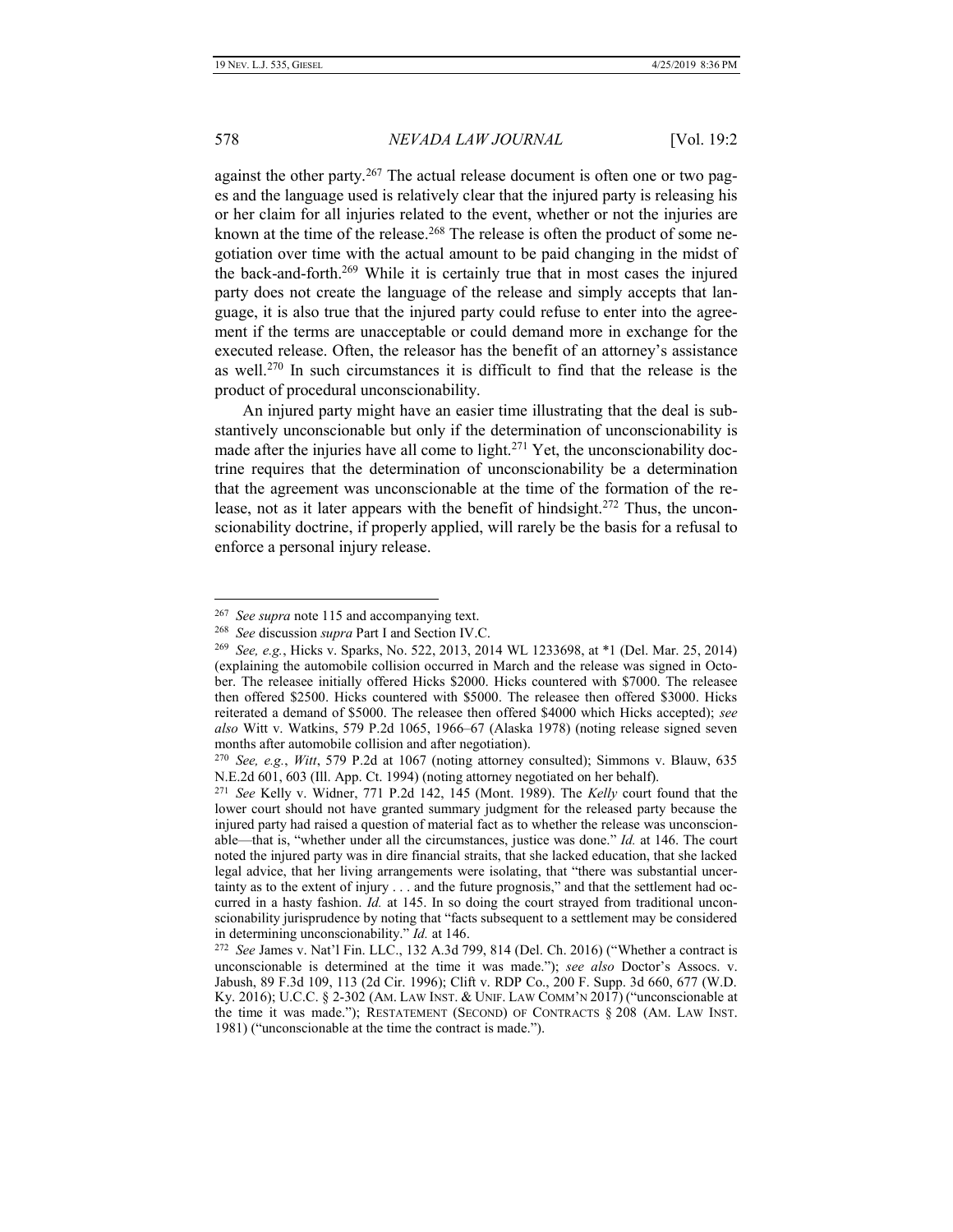### VIII. ANOTHER ALTERNATIVE: INDEPENDENT ANALYSIS OF WHETHER THE RELEASOR SIGNED THE RELEASE KNOWINGLY AND VOLUNTARILY: A PROCESS ANALYSIS

If, after a thoughtful consideration of all policy arguments involved, a court is of the opinion that personal injury releasors should, categorically, receive more deference than traditional contract law provides, the better approach, as compared to the current situation, is for courts to forthrightly create a release review doctrine apart from traditional common law contract principles. Such an approach makes clear that personal injury releases are subject to special treatment and the justification for such treatment can be clearly stated and understood. In addition, traditional doctrine would no longer suffer the indignity of being twisted into something far different from its traditional profile.<sup>273</sup> In creating such a release review doctrine, courts should not create a paternalistic substantive fairness review, but rather courts should respect the autonomy of the parties by using a review focused on process.

The federal approach to releases of certain federal rights is an example of such a stand-alone release review doctrine. When a court reviews the validity and enforceability of a release of certain federal rights, that court must ensure that the releasor entered into the agreement knowingly and voluntarily.<sup>274</sup> In so doing, the courts consider the totality of circumstances.<sup>275</sup> Courts have created lists of factors to guide the totality of circumstances analysis of the process resulting in the release being signed.<sup>276</sup> A good example of this approach is that of the Eleventh Circuit, which has identified the following factors as objective evidence to consider:

1. the releasor's education and business experience;

2. the amount of time the releasor had to review the agreement before signing it;

3. "the clarity of the agreement;"

4. the releasor's opportunity to be advised by an attorney;

5. the other party's encouragement or discouragement of consultation with an attorney; and

6. "the consideration given in exchange for the waiver when compared with the benefits to which the employee was already entitled."277

<sup>273</sup> *See* discussion *supra* Section IV.B.

<sup>274</sup> Alexander v. Gardner-Denver Co., 415 U.S. 36, 52 n.15 (1974) (regarding a Title VII matter; "a court would have to determine at the outset that the employee's consent to the settlement was voluntary and knowing."). *See* Pierce v. Atchison, Topeka & Santa Fe Ry. Co., 65 F.3d 562, 570 (7th Cir. 1995) (regarding ADEA matter; "knowingly and voluntary[ily]."). <sup>275</sup> *See, e.g.*, Myricks v. Fed. Reserve Bank of Atlanta, 480 F.3d 1036, 1040 (11th Cir. 2007); Melanson v. Browning-Ferris Indus., 281 F.3d 272, 274 (1st Cir. 2002).

<sup>276</sup> *See, e.g.*, Cuchara v. Gai-Tronics Corp., 129 Fed. App'x 728, 731 (3d Cir. 2005); *Pierce*, 65 F.3d at 571.

<sup>277</sup> *See Myricks*, 480 F.3d at 1040; *see also* Puentes v. United Parcel Serv., Inc., 86 F.3d 196, 198 (11th Cir. 1996).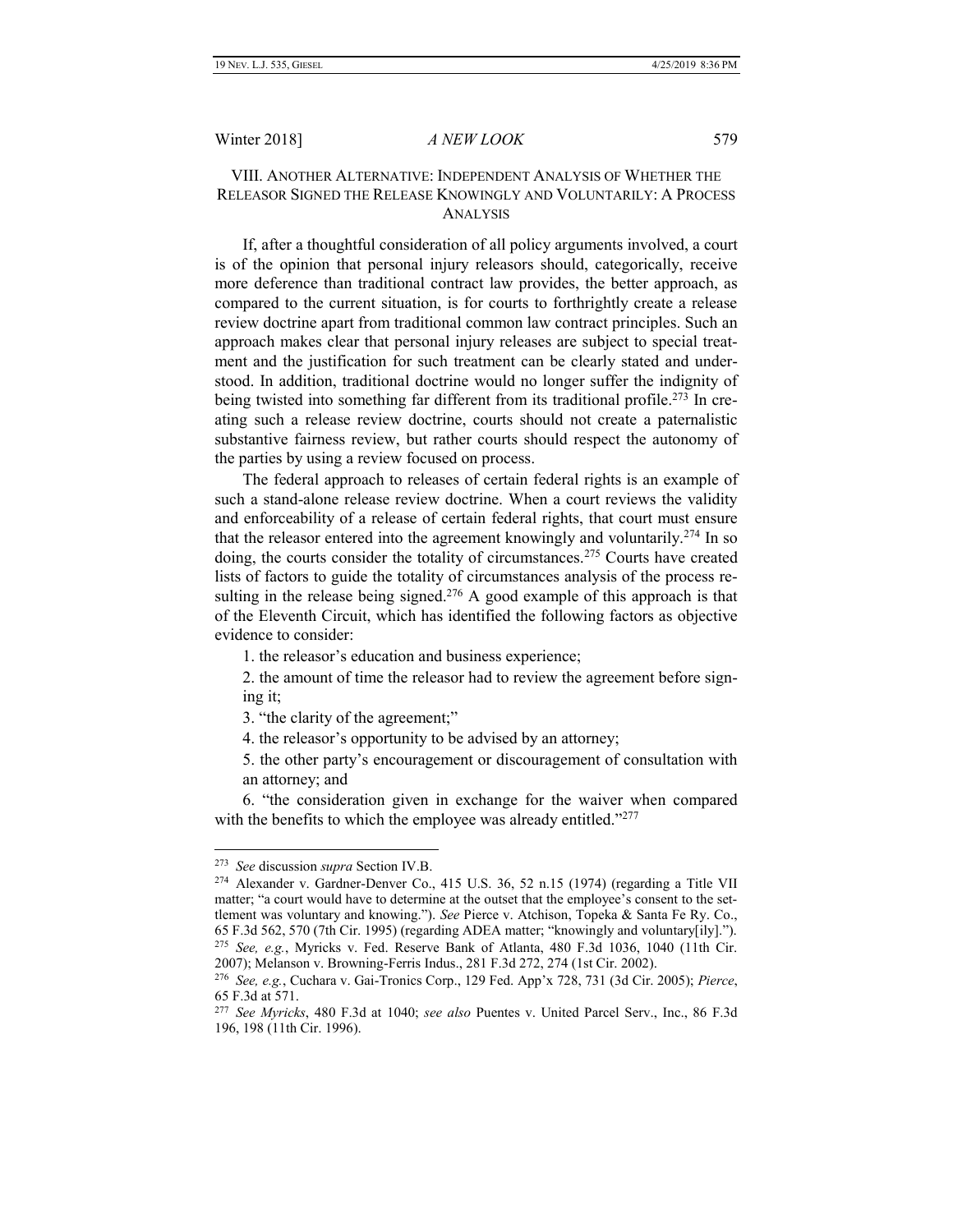### 580 *NEVADA LAW JOURNAL* [Vol. 19:2

Other jurisdictions use slightly different factors.<sup>278</sup> In discussing the nonexclusive factors used by the Seventh Circuit, the court in *Pierce v. Atchison*, *Topeka and Santa Fe Railway Company* acknowledged that the court was providing a system of evaluation of a release that can include evidence extrinsic to an unambiguous writing, but limited that evidence to objective evidence from disinterested third parties, not a party's subjective, possibly self-serving testimony.<sup>279</sup> The *Pierce* court justified its approach of special scrutiny of releases, even those facially unambiguous, as appropriate to support "the strong congressional purpose underlying the ADEA to eradicate discrimination in employment."<sup>280</sup> Thus, releases of federal rights are not only subject to review on any traditional contract basis such as duress or fraud or mistake, but also such releases are governed by the idiosyncratic knowing and voluntary requirement implemented with the totality of circumstances analysis.<sup>281</sup> That special treatment is clearly and tightly tied to a significant public policy and is done in recognition of other policies at play such as the policy in favor of settlement, even settlement of disputes regarding federally-prohibited discrimination.<sup>282</sup>

- 2. the employee's input in negotiating the terms of the settlement;
- 3. the clarity of the agreement;
- 4. the amount of time the employee had for deliberation before signing the release;
- 5. whether the employee actually read the release and considered its terms before signing it;
- 6. whether the employee was represented by counsel or consulted with an attorney;
- 7. whether the consideration given in exchange for the waiver exceeded the benefits to which the employee was already entitled by contract or law; and
- 8. whether the employee's release was induced by improper conduct on the defendant's part.

*Id.* (citation omitted). Contrary to the Seventh Circuit approach, other courts do not include whether the releasor read the release as a factor. These courts apparently hold the more traditional view that a party signing a document has the obligation to read it. For example, in *Russell v. Harman Int'l Indus.*, the court reviewed a release of ERISA claims. Russell v. Harman Int'l Indus., 945 F. Supp. 2d 68, 74 (D.D.C. 2013). The *Russell* court found the release to be knowing and voluntary and noted that the releasor who signs a document without reading it is held to that document. *Id.* at 75. *See* Gaub v. Prof'l Hosp. Supply, Inc., 845 F. Supp. 2d 1118, 1130 (D. Idaho 2012) (reasoning the court would not accept a failure to read as a factor).

281 *See, e.g.*, Washington v. Bd. of Educ. of Chi., No. 17 CV 2343, 2018 WL 558501, at \*7 (N.D. Ill. Jan. 24, 2018), *appeal docketed*, No. 18-2626 (7th Cir. July 26, 2018).

282 *See, e.g.*, Stroman v. W. Coast Grocery Co., 884 F.2d 458, 460–61 (9th Cir.1989) ("A general release of Title VII claims does not ordinarily violate public policy. To the contrary,

<sup>278</sup> For example, in *Pierce v. Atchison, Topeka & Santa Fe Ry. Co.*, the court established the approach for the Seventh Circuit. *Pierce*, 65 F.3d at 571. The court, reviewing a release of an employee's age and racial discrimination claims under the ADEA, provided the following list of non-exclusive factors to consider when determining whether the release was entered into knowingly and voluntarily:

<sup>1.</sup> the employee's education and business experience;

<sup>279</sup> *Pierce*, 65 F.3d at 568.

<sup>280</sup> *Id.* at 571 (ADEA is the acronym for the Age Discrimination in Employment Act). *See*  Coventry v. U.S. Steel Corp., 856 F.2d 514, 522–23 (3d Cir. 1988) ("In light of the strong policy concerns to eradicate discrimination in employment, a review of the totality of the circumstances, considerate of the particular individual who has executed the release, is also necessary.").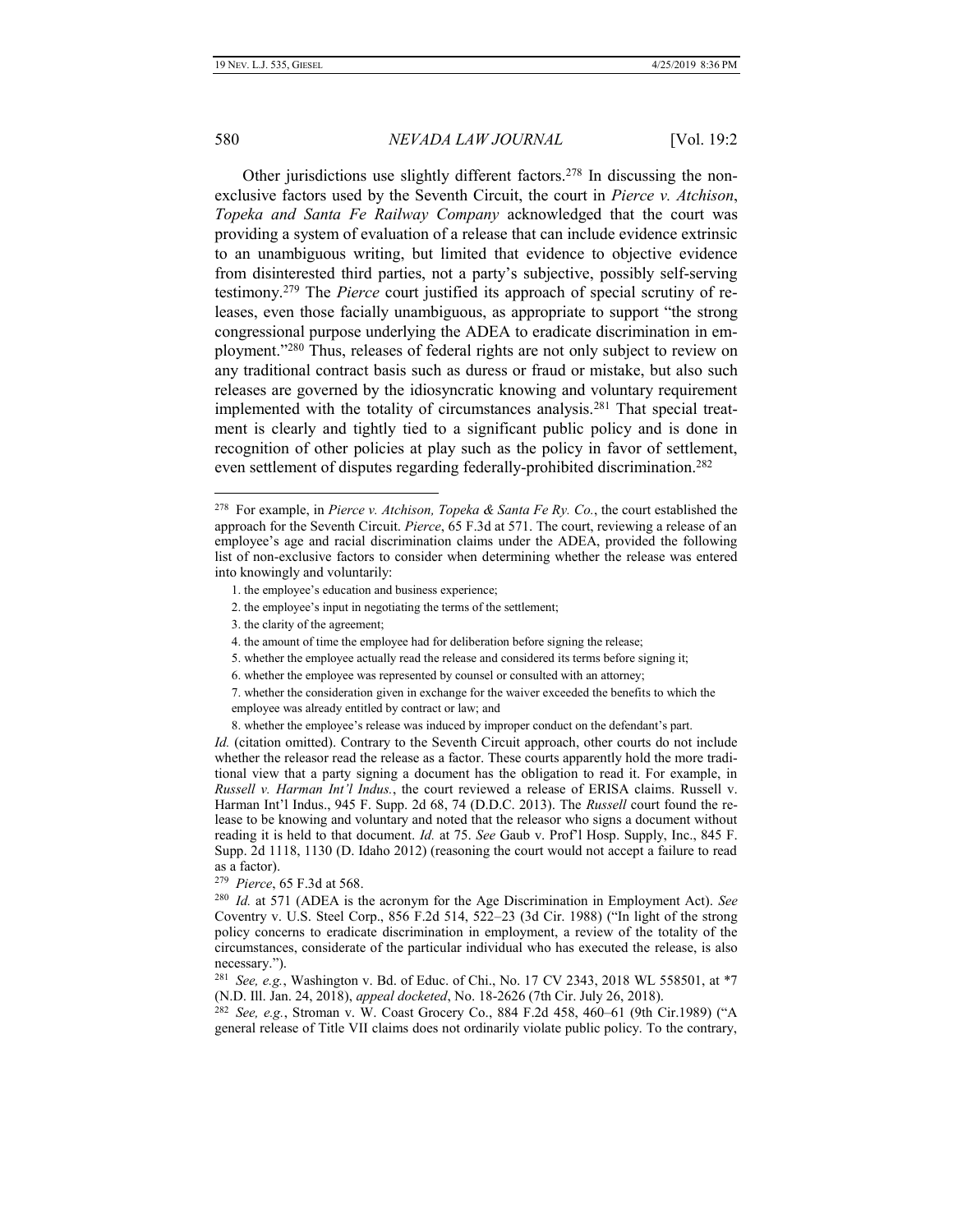#### Winter 2018] *A NEW LOOK* 581

One factor that has received particular emphasis in the federal analysis is the assistance of an attorney. Courts have stated that if the releasor had the benefit of the advice of counsel regarding the release and if the release is unambiguous by its own terms, a presumption arises the release is valid and enforceable.<sup>283</sup> While the result of such a presumption and thus the result of the totality of the circumstances analysis may then be a conclusion that the releasor knowingly and voluntarily entered into the agreement such that the party has released important federal rights, courts have recognized that they should not attempt to subvert traditional principles and interpret subjective intent. Rather, the releasor must be left to the deal the releasor formed—supplemented by a possible malpractice action against the lawyer.<sup>284</sup> Even in a situation in which the releasor chooses not to consult with counsel, that choice can be powerful, especially if the other party suggested consulting counsel would be helpful.<sup>285</sup>

Courts who, after carefully evaluating the competing policies, conclude that personal injury releasors should receive more favorable treatment than parties to other agreements might turn to a similar knowing and voluntary analysis. Such an approach would allow for a careful review of the process surrounding the signing of a release. A court using such an approach could consider such process factors as the education and experience of the releasor, whether the releasor had ample opportunity to review the release, whether the releasor enjoyed the assistance of counsel, whether the releasor was discouraged or encouraged to consult with counsel, and whether the release was clear or confusingly complex. This sort of analytical framework would allow the court to come to a principled decision as to whether the release should be enforced and should create an environment in which a court might be less likely to be swayed by a releasor's subjective, hindsight statements that he or she did not intend to enter into the deal spelled out by the release itself. A framework that explicitly considers such factors as the clarity of the writing and whether the releasor was represented forces a focus on what an extraordinary move it is to set such a release aside.

public policy favors voluntary settlement of employment discrimination claims brought under Title VII.") (quoting Rogers v. Gen. Elec. Co., 781 F.2d 452, 454 (5th Cir. 1986)).

<sup>283</sup> *See, e.g.*, Myricks v. Fed. Reserve Bank of Atlanta, 480 F.3d, 1036, 1041 (11th Cir. 2007) ("[A]n employee's decision to consult an attorney before signing a clear release creates a presumption that the release is enforceable."); Riley v. Am. Family Mut. Ins. Co., 881 F.2d 368, 373 (7th Cir. 1989) ("[A] plaintiff who executes a release within the context of a settlement pursuant to the advice of independent counsel is presumed to have executed the document knowingly and voluntarily absent claims of fraud or duress.").

<sup>284</sup> *See Riley*, 881 F.2d at 374 ("[T]hat plaintiff's counsel may have inaccurately conveyed the effect of the release . . . may be remedied through a malpractice action, but not through judicial interpretation of plaintiff's subjective intent.").

<sup>285</sup> *See, e.g.*, Cuchara v. Gai-Tronics Corp., 129 Fed. App'x 728, 731 (3d Cir. 2005) (finding it "particularly significant" that Cuchara was repeatedly advised in writing to obtain the services of counsel).